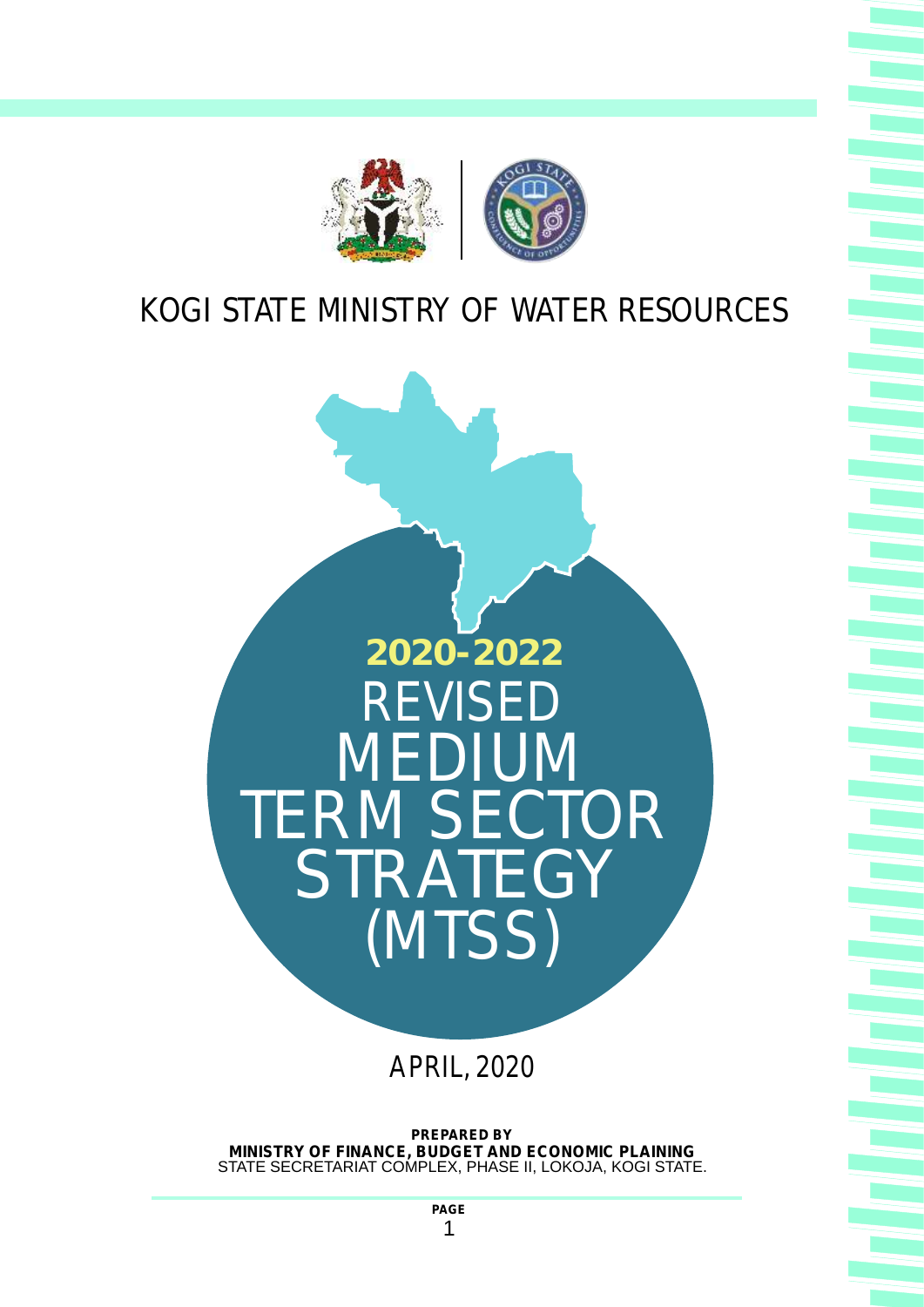**KOGI STATE MEDIUM TERM SECTOR STRATEGY(MTSS)**



# **Forward**

The Kogi State Government is poised to transform the state public sector through good governance, Prudent management, value for money in service delivery as well as ease of doing business,

The MTSS is designed to address these issues by introducing measures such as public expenditure and financial accountability through the participatory approach in the sustainable budgeting process.

The medium Term sector strategy ensures a stepmas approach to achieving the desired goals and objective of the sector, giving clear picture of implementation strategies as well as building the capacity of the sector planning teams.

In preparation of this MTSS, efforts of the world Bank, PSGRDP, Ministry of Finance, Budget and Economic Planning team are highly commended. This MTSS would guide the water sector in the state in Budget preparation, implementation as well as in monitoring and evaluation.

Finally, the MTSS could not have come at a better time than now that the present Administration is highly committed to the New Direction Blue print and let do more as a vehicle of development to make Kogi state as one of the best in Nigeria.

 $\begin{picture}(120,10) \put(0,0){\line(1,0){10}} \put(15,0){\line(1,0){10}} \put(15,0){\line(1,0){10}} \put(15,0){\line(1,0){10}} \put(15,0){\line(1,0){10}} \put(15,0){\line(1,0){10}} \put(15,0){\line(1,0){10}} \put(15,0){\line(1,0){10}} \put(15,0){\line(1,0){10}} \put(15,0){\line(1,0){10}} \put(15,0){\line(1,0){10}} \put(15,0){\line($ 

**Hon. Abdulmumin Danga** Hon. Commissioner Ministry of Water Resources Kogi State.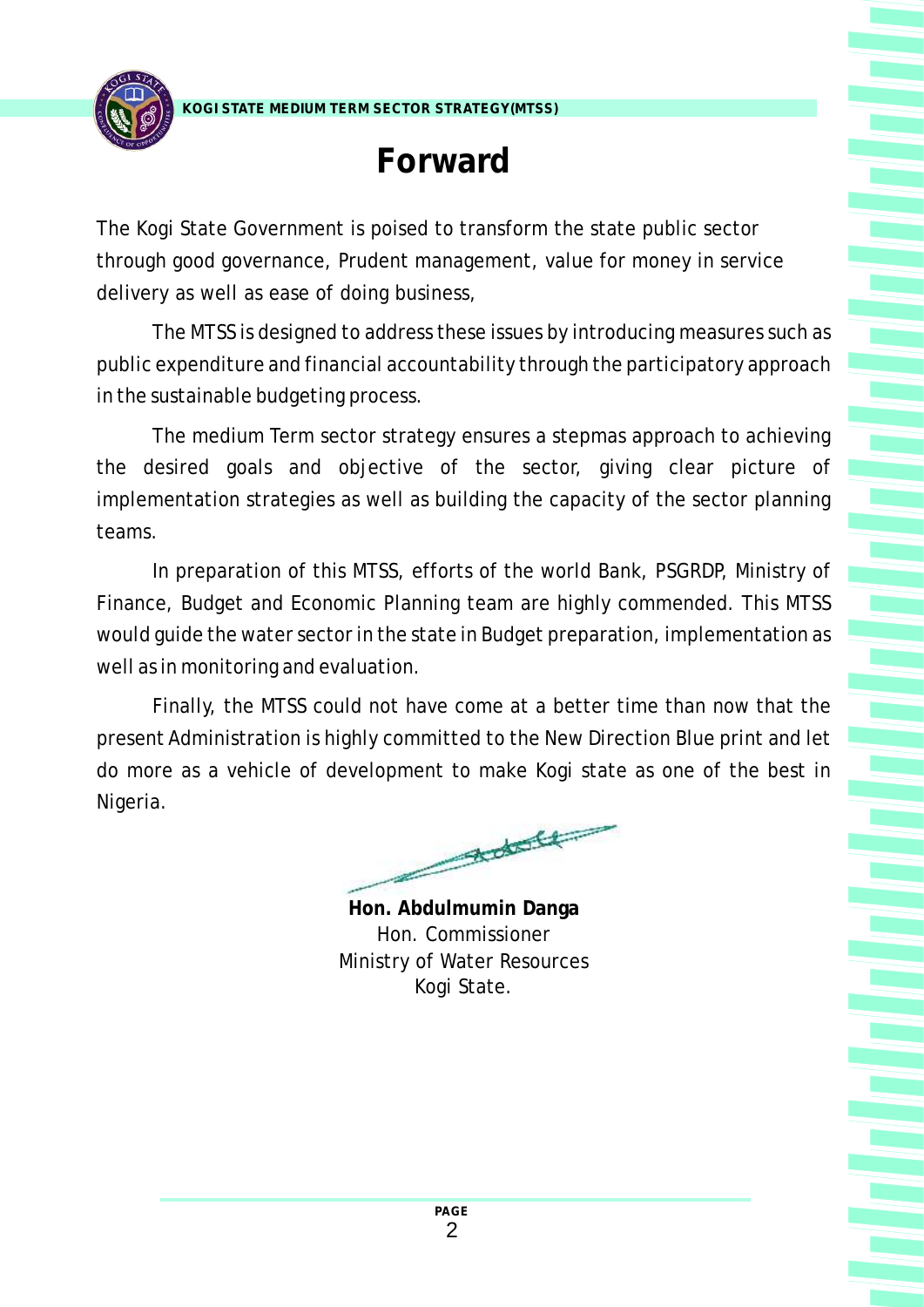

**KOGI STATE MEDIUM TERM SECTOR STRATEGY(MTSS)**

# **Acknowledgment**

First and foremost, our sincere gratitude goes to His Excellency Governor Alhaji Yahaya Bello for the inspirational leadership which renewed hopes and gives confidence to the people of the State through the New Direction Blue Print and Let's do more.

In the same vein, we recognized the unequal support provided by the World Bank that funded Kogi state Public sector governance and reformed development Project.

Finally, we would like to acknowledge the valuable contributions of the members of the sector planning team for their tireless effort and support which ensured that the compilation of this Revised Version of the MTSS was achieved despite their tight schedule. We are most grateful.

**Engr. Usman D Victor.** *Permanent Secretary, Min.of Water Resources.*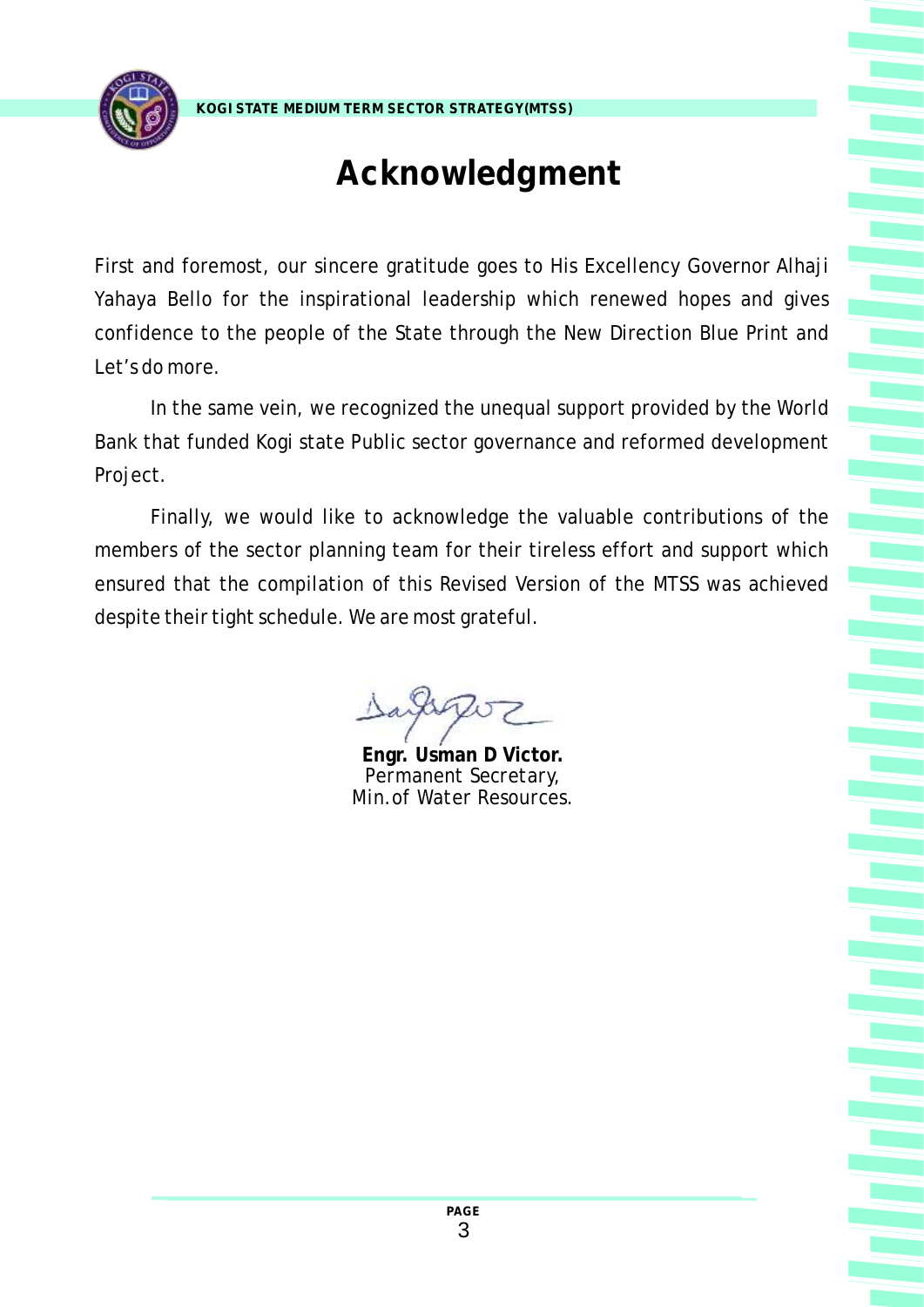

# **Abbreviations**

Ę

| AEDC           | Abuja Electricity Distribution Company                           |
|----------------|------------------------------------------------------------------|
| <b>CBO</b>     | <b>Community Based Organization</b>                              |
| <b>CGS</b>     | <b>Conditional Grants Scheme</b>                                 |
| EU             | European Union                                                   |
| <b>FMWR</b>    | <b>Federal Ministry of Water Resources</b>                       |
| <b>GLWSS</b>   | Greater Lokoja Water Supply Scheme                               |
| GDP            | <b>Gross Domestic Product</b>                                    |
| KOSEEDS        | Kogi State Economic Empowerment & Developments                   |
| <b>KGIRS</b>   | Kogi Internal Revenue Service                                    |
| <b>MWR</b>     | Ministry of Water Resources                                      |
| <b>SDGs</b>    | Sustainable Development Goals                                    |
| <b>SUBEB</b>   | <b>State Universal Basis Education Board</b>                     |
| MFB&EP         | Ministry of Finance, Budget and Economic Planning                |
| MTEF           | Medium Term Expenditure Framework                                |
| <b>MTBF</b>    | Medium Term Budget Framework                                     |
| MTFF           | Medium Term Fiscal Framework                                     |
| <b>MTSS</b>    | Medium Term Sector Strategy                                      |
| <b>MYBF</b>    | Mid-Year Budget Frame works                                      |
| <b>NEPAD</b>   | New Partnership for African Development                          |
| N/A            | Not Applicable                                                   |
| <b>NDBP</b>    | New Direction Blue Print                                         |
| 0&M            | Operation and Maintenance                                        |
| <b>PPP</b>     | Public Private Partnership                                       |
| <b>SDP</b>     | State Development Plan                                           |
| <b>SPARC</b>   | State Partnership for Accountability Responsiveness & Capability |
| <b>UNDP</b>    | United Nations Development Programme                             |
| <b>BCC</b>     | <b>Budget Call Circular</b>                                      |
| <b>BPS</b>     | <b>Budget Policy Statement</b>                                   |
| <b>CBN</b>     | Central Bank of Nigeria                                          |
| CSO            | Civil Society Organization                                       |
| EFU            | <b>Economic and Fiscal Update</b>                                |
| EXCO           | <b>Executive Council</b>                                         |
| <b>FSP</b>     | <b>Fiscal Strategy Paper</b>                                     |
| <b>IGR</b>     | <b>Internally Generated Revenue</b>                              |
| <b>JICA</b>    | Japan International Corporation Agency                           |
| <b>KPI</b>     | Key Performance Indicator                                        |
| <b>LGA</b>     | <b>Local Government Area</b>                                     |
| <b>MDAs</b>    | Ministries, Departments and Agencies                             |
| M&E            | Monitoring and Evaluation                                        |
| <b>NGO</b>     | Non-Governmental Organization                                    |
| <b>PMF</b>     | Performance Management Framework                                 |
| <b>RBM</b>     | <b>Results-Based Management</b>                                  |
| SHOA           | State House of Assembly                                          |
| <b>RUWASSA</b> | Rural Water Supply & Sanitation Agency                           |
| <b>WSS</b>     | Water Supply Sector                                              |
|                |                                                                  |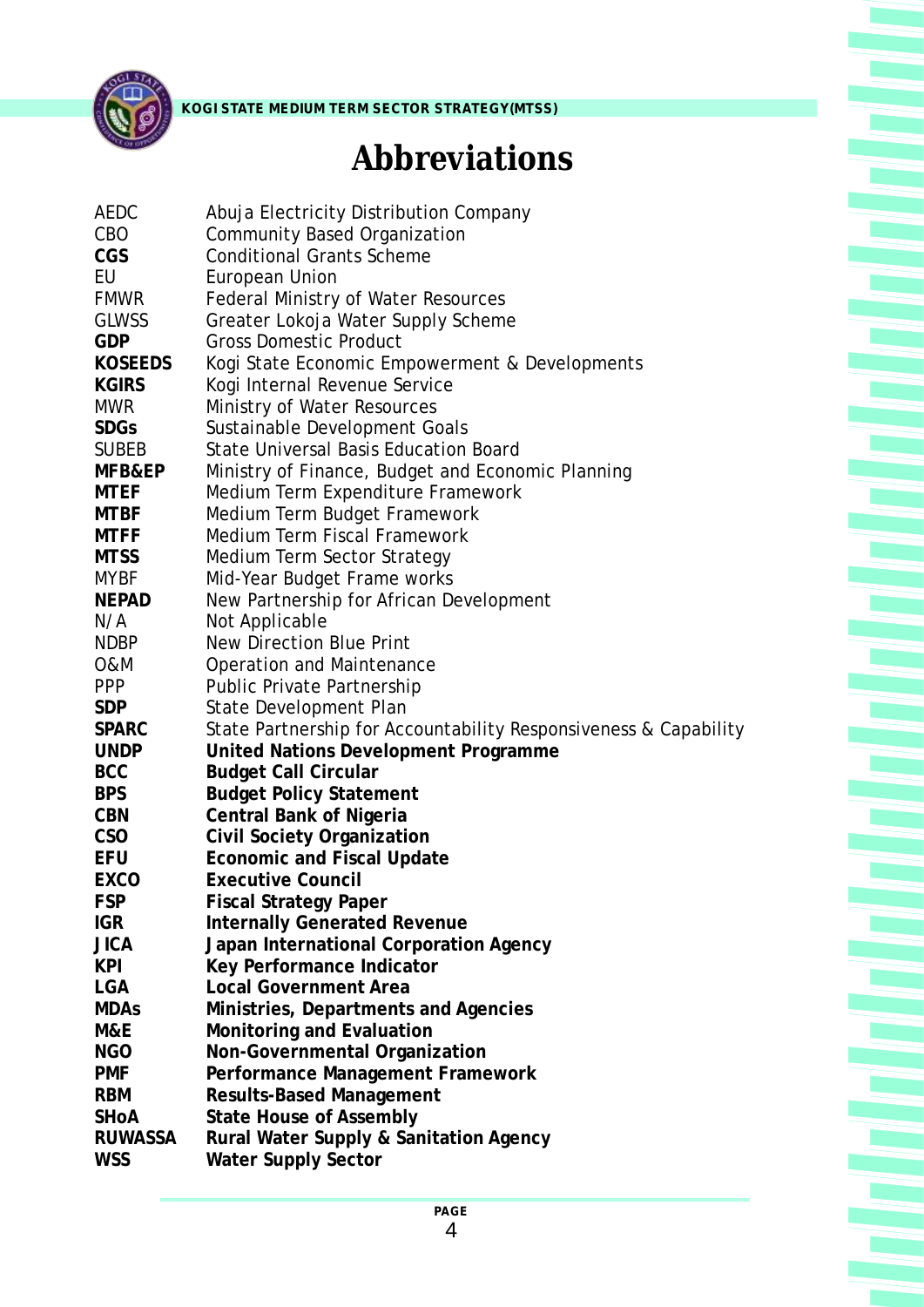

**KOGI STATE MEDIUM TERM SECTOR STRATEGY(MTSS)**

# **TABLE OF CONTENTS**

È

era<br>Kalendar

| Forward                                                                               | $\mathbf{r}$ . The contract of the contract of the contract of the contract of the contract of the contract of the contract of the contract of the contract of the contract of the contract of the contract of the contract of th                                                                                                                                                          | $\cdots$ | $\cdots$          | $\cdots$<br>$\cdots$                                                                        | $\ldots$ .             | $\cdots$<br>$\ldots$                                           | $\cdots$<br>$\cdots$   | $\cdots$                                                                                              | $\cdots$<br>$\cdots$<br>$\ldots$ .                                                  | 2<br>3<br>4<br>5                                               |
|---------------------------------------------------------------------------------------|--------------------------------------------------------------------------------------------------------------------------------------------------------------------------------------------------------------------------------------------------------------------------------------------------------------------------------------------------------------------------------------------|----------|-------------------|---------------------------------------------------------------------------------------------|------------------------|----------------------------------------------------------------|------------------------|-------------------------------------------------------------------------------------------------------|-------------------------------------------------------------------------------------|----------------------------------------------------------------|
| <b>CHAPTER 1</b><br>1.1<br>1.2.<br>1.3<br>1.4                                         | Aims and Objectives of the Document<br>Summary of the process used<br>Summary and Conclusion<br>Outline of the Structure of the Document                                                                                                                                                                                                                                                   |          |                   | a martin and a martin and a                                                                 |                        | $\ldots$<br>$\mathbf{r}$                                       | $\cdots$<br>$\ldots$ . | $\cdots$<br>$\ldots$                                                                                  | $\ldots$ .<br>$\cdots$<br>$\cdots$<br>$\ldots$<br>$\cdots$                          | 7<br>$\overline{7}$<br>8<br>10<br>10                           |
| <b>CHAPTER 2</b><br>2.2<br>2.3<br>2.4<br>2.5<br>2.5.1<br>2.5.2<br>2.5.3<br>2.6<br>2.7 | The Sector and Policy in the State<br>State level General Information on Population<br>A brief introduction to the Sector<br>The Current Situation in the Sector<br>OVERVIEW OF THE SECTORS INSTITUTIONAL STRUCTURE.<br>STATEMENT OF THE SECTOR'S MISSION, VISION AND CORE VALUES<br><b>Mission Statement</b><br>Vision Statement<br>The sector's Goals and Programmes for the MTSS Period |          |                   | المتنبذ المتنب المنتجا المنتب المنتجا المنتب<br>المستحدث الشبيات المستحدث المستحدث المستحدث | $\ldots$               | <b>Service</b>                                                 | . <sub>.</sub> .<br>.  | and the company of the company of the company<br>$\ldots$ .<br>$\ldots$<br><br>$\ldots$ .<br>$\ldots$ | $\cdots$<br>$\cdots$<br>$\ldots$ .<br>$\ldots$ .<br>.<br>.<br>.<br>.<br>.<br>.<br>. | 12<br>13<br>16<br>18<br>19<br>20<br>20<br>20<br>20<br>21<br>22 |
| <b>CHAPTER 3</b><br>3.1<br>3.2<br>3.3<br>3.4<br>3.5<br>3.6<br>3.7<br>3.8              | The Development of Sector Strategy<br>Major Strategic Challenges<br><b>Resource Constraints</b><br>Contributions from partners<br>Program connections between Sector MDAs<br>Outline of Key Strategies<br>Responsibilities and Operational Plan                                                                                                                                            |          |                   | $\mathcal{L} = \{1, 2, \ldots, n\}$<br>$\ldots$<br><b>Service</b> Construction              | $\ldots$ .<br>$\ldots$ | $\cdots$<br>$\ldots$<br>$\ldots$<br><b>Service</b><br>$\cdots$ | <b>.</b>               | $\ldots$ .<br>$\cdots$<br>$\mathbf{r}$ , $\mathbf{r}$ , $\mathbf{r}$ , $\mathbf{r}$                   | .<br>$\ldots$ .<br>$\ldots$ .<br>.<br>$\ldots$ .<br>.<br>$\dddotsc$                 | 24<br>24<br>24<br>34<br>35<br>36<br>39<br>39<br>39             |
| <b>CHAPTER 4</b><br>4.1<br>4.2                                                        | Three Years Expenditure Projections Monitoring and Evaluation<br>Performance Monitoring and Evaluation                                                                                                                                                                                                                                                                                     |          |                   |                                                                                             |                        |                                                                |                        |                                                                                                       |                                                                                     | 41<br>41<br>41                                                 |
| <b>CHAPTER 5</b><br>5.1<br>5.2<br>5.3                                                 | <b>Outline MTSS Timetable</b><br>Identifying Sources of Data against the Results Framework<br>Conducting Annual Sector Review<br>Organisational Arrangements                                                                                                                                                                                                                               |          | $\cdots$ $\cdots$ |                                                                                             |                        |                                                                | $\cdots$               | $\cdots$<br>$\ldots$ . The set of $\mathbb{R}^n$<br>$\ldots$                                          | $\ldots$<br>$\ldots$<br>.                                                           | 42<br>42<br>43<br>45                                           |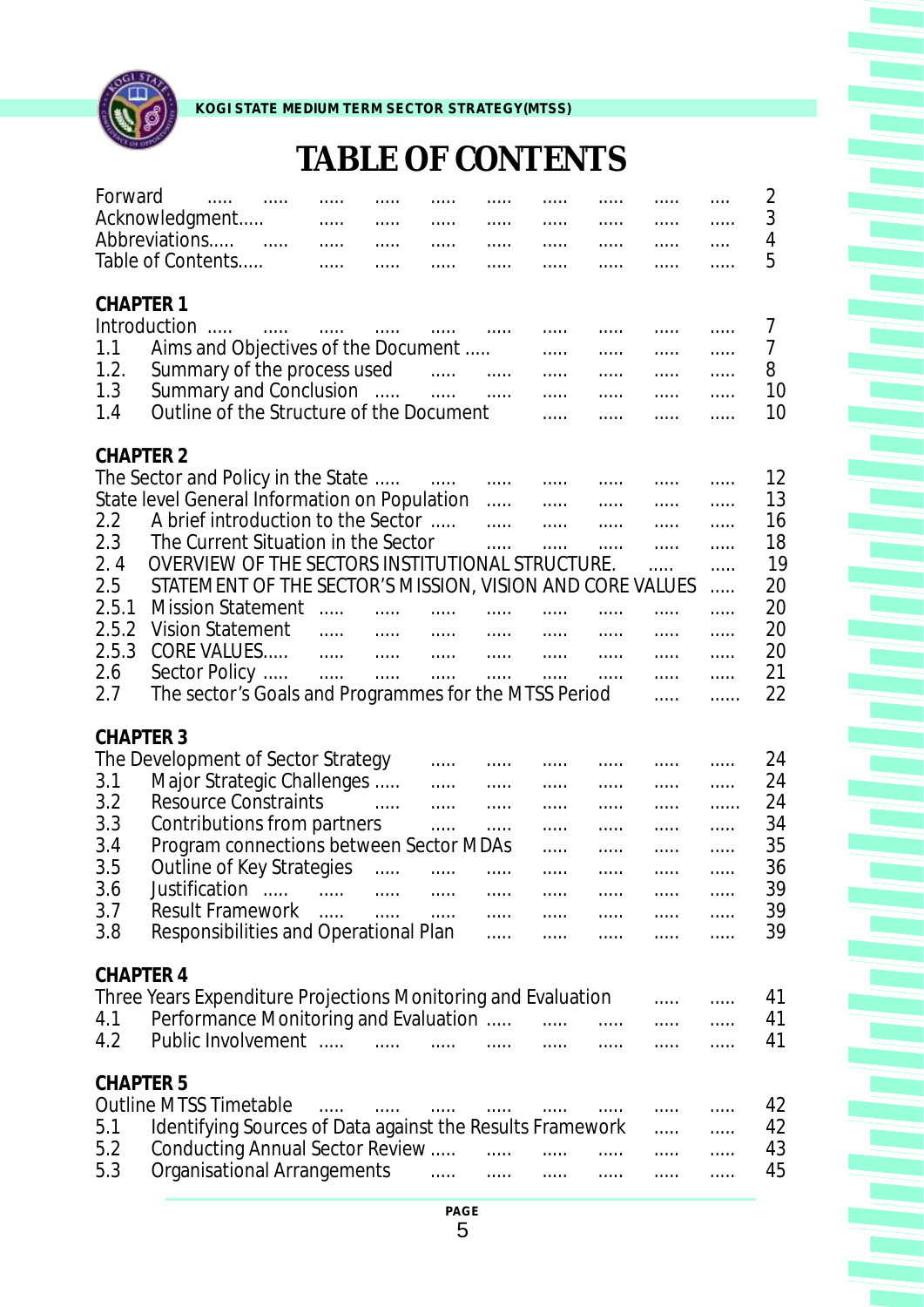

# **List of Tables**

- Table 1: Summary of 2019 Budget Data for the Sector
- Table 2: Summary of 2020 Budget Data for the Sector
- Table 3: Summary of the Review of Ongoing and Existing Projects Scorecard (Ranked by Average score for Ongoing and Existing Projects and by Final Score for New Projects)
- Table 6: Capital Costs Commitments
- Table 4: Personnel Costs Existing and Projected
- Table 5: Overhead Costs Existing and Projected
- Table 6: Summary of Cancelled/Shutdown Projects
- Table 8: Summary of Projects' Expenditures and Output Measures
- Table 12: Data Sources for Outcome and Output KPIs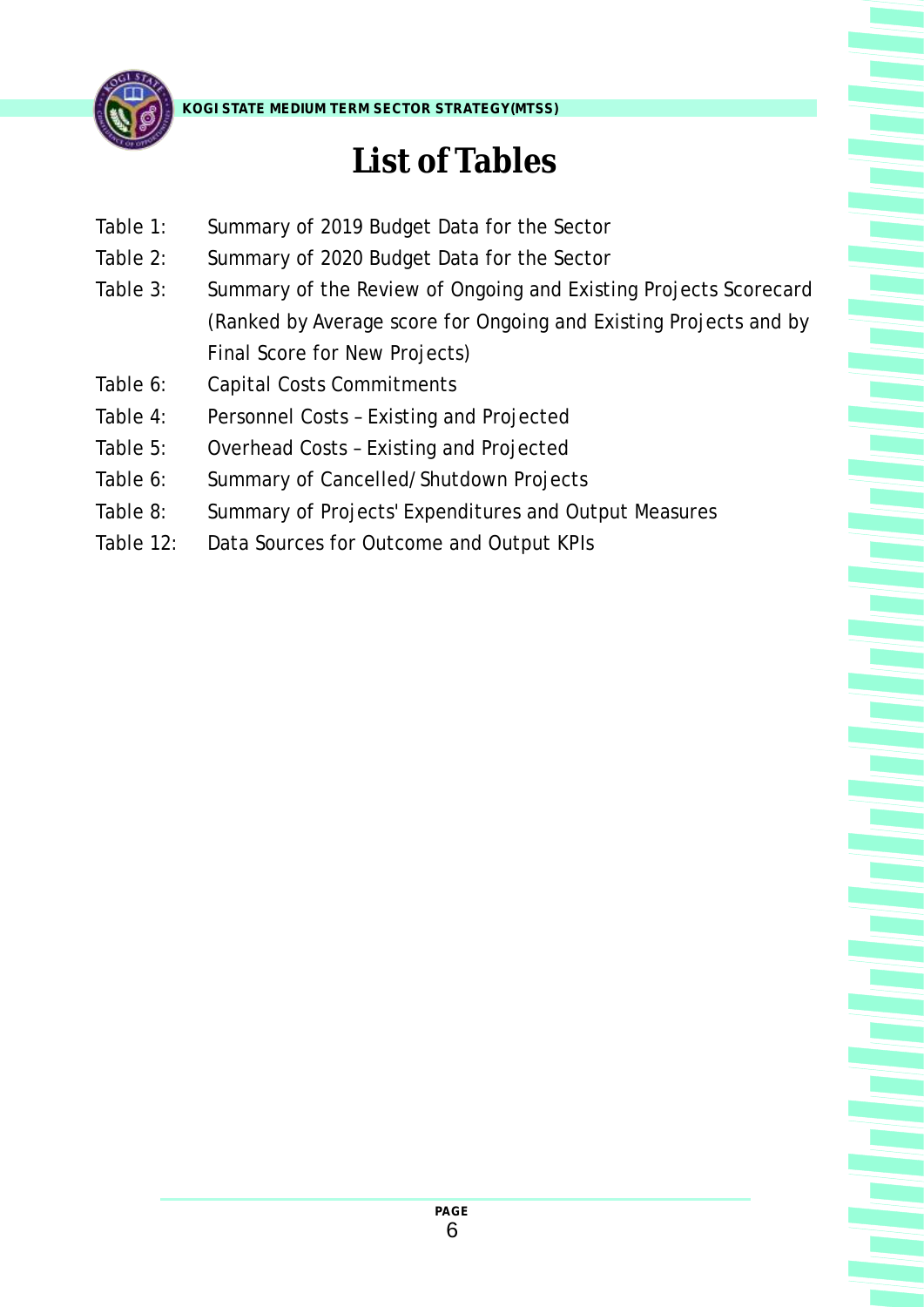

## **Chapter 1**

**Introduction**

**1.1 Aims and Objectives of the Document**

A Medium Term Sector Strategy (MTSS) is a Public Financial Management (PFM) tool that links policy, planning and annual budgets. While State policies outline the high level and long-term goals, MTSS presents costed necessary inputs and activities to deliver specific outputs in the medium term to achieve the long term big picture of State policies. Thus, MTSS is the road map that translates long term ambition to medium term reality using clearly plotted priorities, deliverables and costs.

MTSS outlines the projects and programmes that will be carried out in a sector over a three-year period and answer questions like:

how much each programme and project will cost;

where the funding for the projects comes from;

Who will execute the projects; and

When to execute the projects.

MTSS forms the basis of annual budget update. This ensures consistency in planning and reduces the potential for projects to be left incomplete or inoperational due to lack of future funding.

MTSS is part of reform process for improving delivery and conception of annual budget in the State. It is part of the overall plan of Medium Term Expenditure Framework which was adopted by the State Government for its budgetary process.

This Medium Term Sector Strategy (MTSS), covering the period of 2020- 2022contains proposed activities to drive and deliver the State Development Plan agenda as captured in the NEW DIRECTION BLUEPRINT, KOSEEDS, MTEP/MYBF, LET'S DO MORE and ANNUAL BUDGET DOCUMENT. It is within this framework that the Water sector articulates it's MTSS for 2020 – 2022 aimed at accurate planning and good governance towards overall socio-economic development and prosperity of the State.

This is an activity based technique at improving strategic planning and efficiency of public expenditure. This also aims at aligning the budget proposals of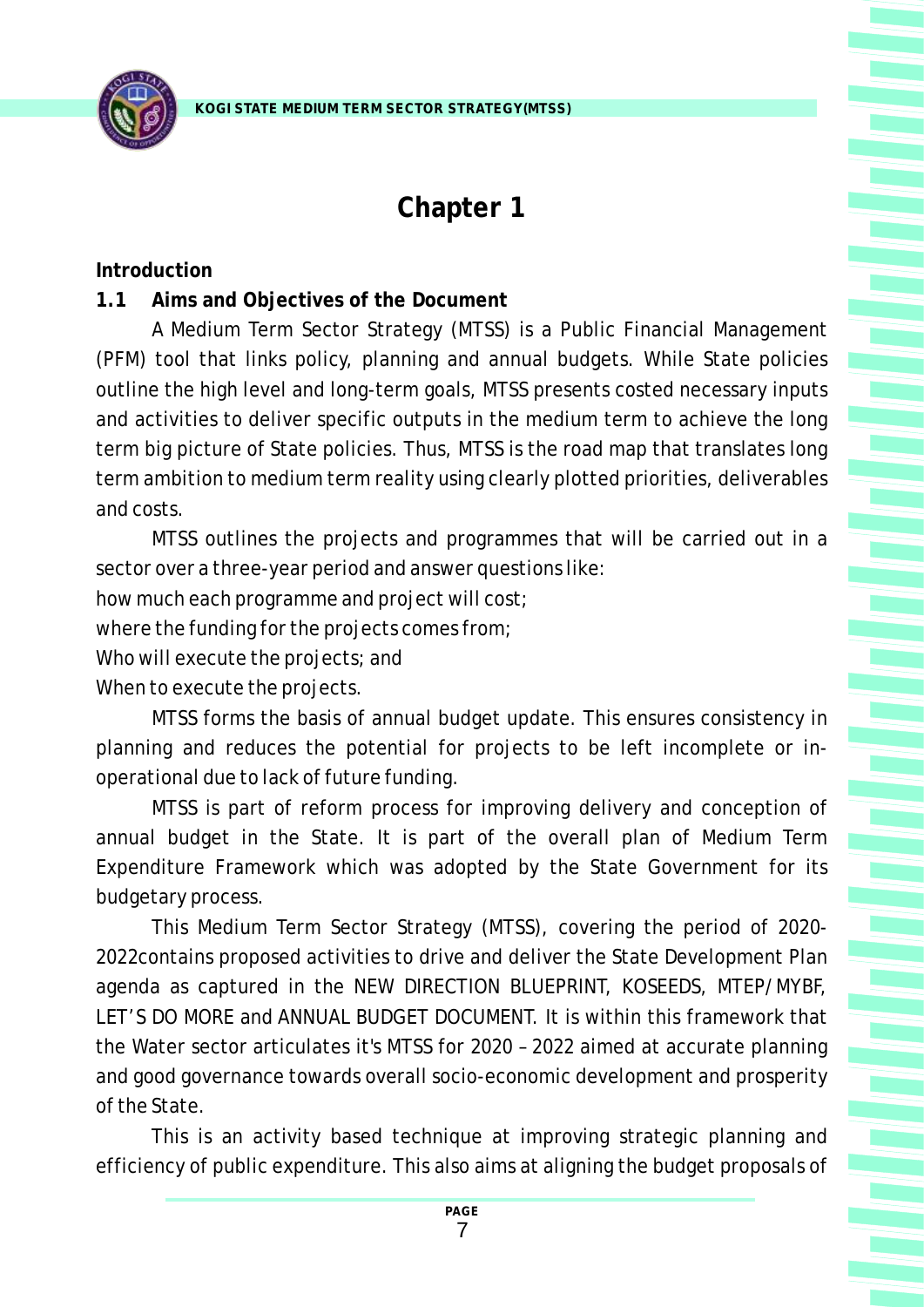

MDAs to their respective sector policies, targets and goals.

The MTSS will help government Ministries, Departments and Agencies (MDAs) make the best use of Kogi State resources to deliver public services and improve the welfare of citizens. It will streamline planning and budgeting; officers are encouraged to factor in on-going and future recurrent costs of maintaining capital investments; officers have the opportunity to allocate the costs of capital investments over several years rather than one year, given that many capital projects take several years to complete. MTSS recognizes differences between sectors whilst it provides decision makers with a consistent framework for allocating sector budgets from year to year. MTSS encourages result-based planning, budgeting, monitoring and evaluation, performance driven management by shifting emphasis from input to output and outcome thereby delivering results to achieve policy goals.

### **1.2. Summary of the processes used**

MTSS development process commenced with consultations among Key policy makers from the sector on the process. As part of preparatory activities, the sector planning team conducted an annual performance assessment to establish baseline to guide the development of MTSS targets and strategies for achieving its objectives.

Membership of the Water sector team headed by the Hon. Commissioner Ministry of Water Resources, Permanent Secretary, Directors and Other Management staff.

Upon the receipt of the sector's resource envelop from the resource projections of Multi-Year Budget Framework (MYBF), the coordinating directorate of the sector invited the Sector Planning Team for a meeting to discuss the sector envelop and work out modalities of sharing proportionately the contents of the envelop to the various units of the sector. After the meeting, the Directors came up with their departmental projects for the preparation of MTSS documentation.

The Annual Sector Performance Review (ASPR) which is a vital process in the development of the Water sector MTSS was conducted in the first quarter of 2020. *The overarching purpose of the ASPR is to:*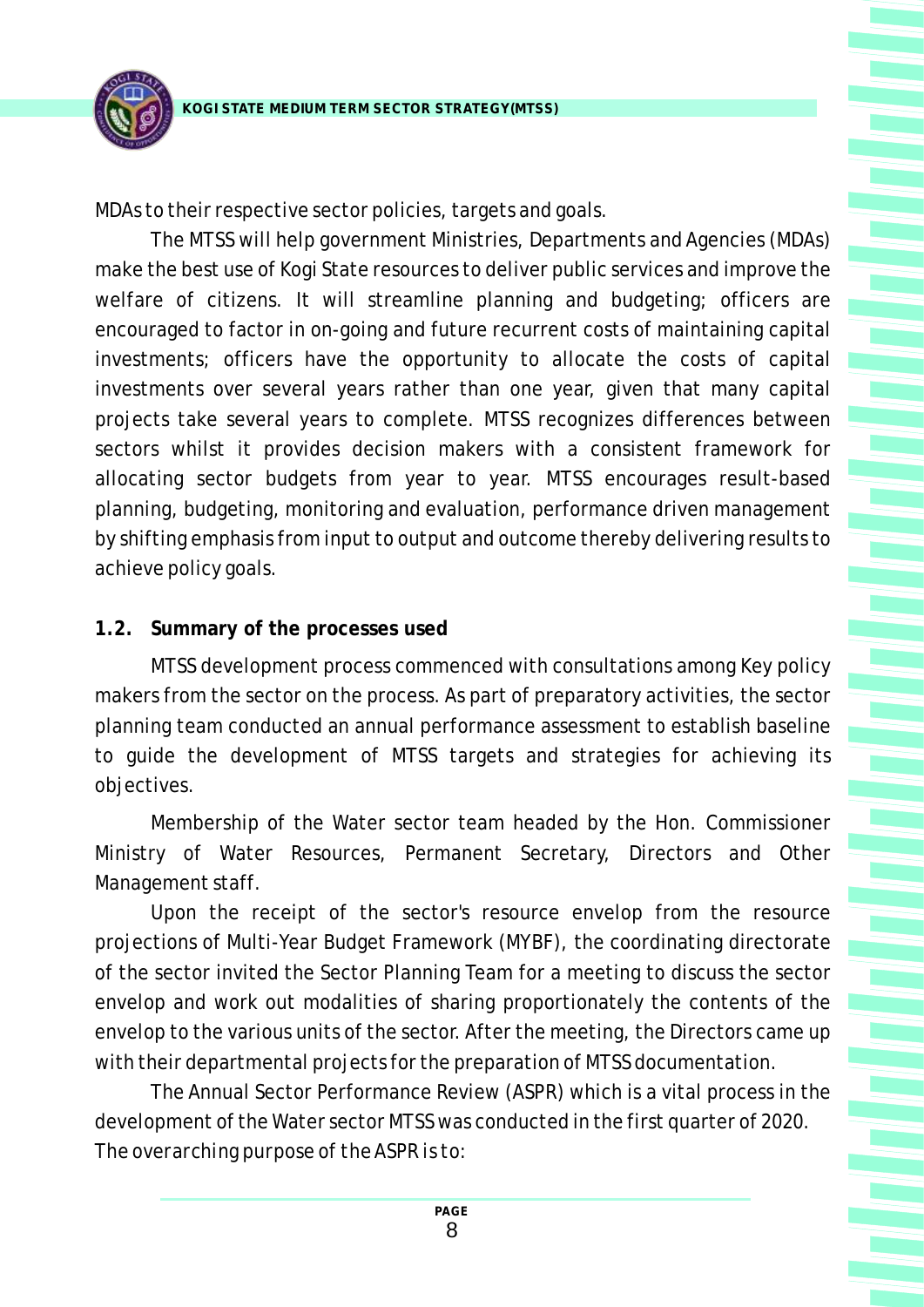

- 1. Identify the status of interventions that had taken place in the sector in 2019 fiscal year.
- 2. Establish the performance status for 2019; identify the relationship between the financial investment, institutional/organiational capacity in the sector and the results.
- 3. Establish a performance trend on each of the outcome KPIs in the results Framework for the sector, where data are available.
- 4. Recommend optimal direction for realistic outcome targets in the Medium Term Development Plan and the Medium Term Sector Strategy.

This was undertaken by the sector Monitoring and Evaluation (M&E) officers with the guidance provided by the Director – M&E of Kogi State. Update information of KPIs to be provided by M&E Department in collaboration with Kogi State Bureau of Statistics. This process is vital as it tracks the Kogi State progress against planned outputs and outcome targets for the sector. The rollover process of the MTSS process is anchored on the outcome of this review.

The key steps involved the Constitution of Core Team Members on MTSS and training of team members across the State MDAs. Other activities include:

- a) Review of existing High Level Policy documents of Kogi State Government with focus on the delivery of the General Public Services sectoral goal in line with the overall State Policy Thrust in line with Let's Do More.
- b) Clearly articulates medium-term (three years) goals and programmes against the background of the overall goals and the attainment of the overall policy thrust of the State.
- c) Identifying and documenting the key initiatives (that is, projects and programmes) that will be embarked upon to achieve goals and objectives as enshrined in Let's Do More.
- d) Costing and identifying key initiatives in a clear, accountable and transparent manner.
- e) Phasing implementation of the identified initiatives over the medium-term to achieve value for money.
- f) Defining the expected outcomes of the identified initiatives in clear measurable terms (KPIs).
- g) Linking expected outcomes to their objectives and goals.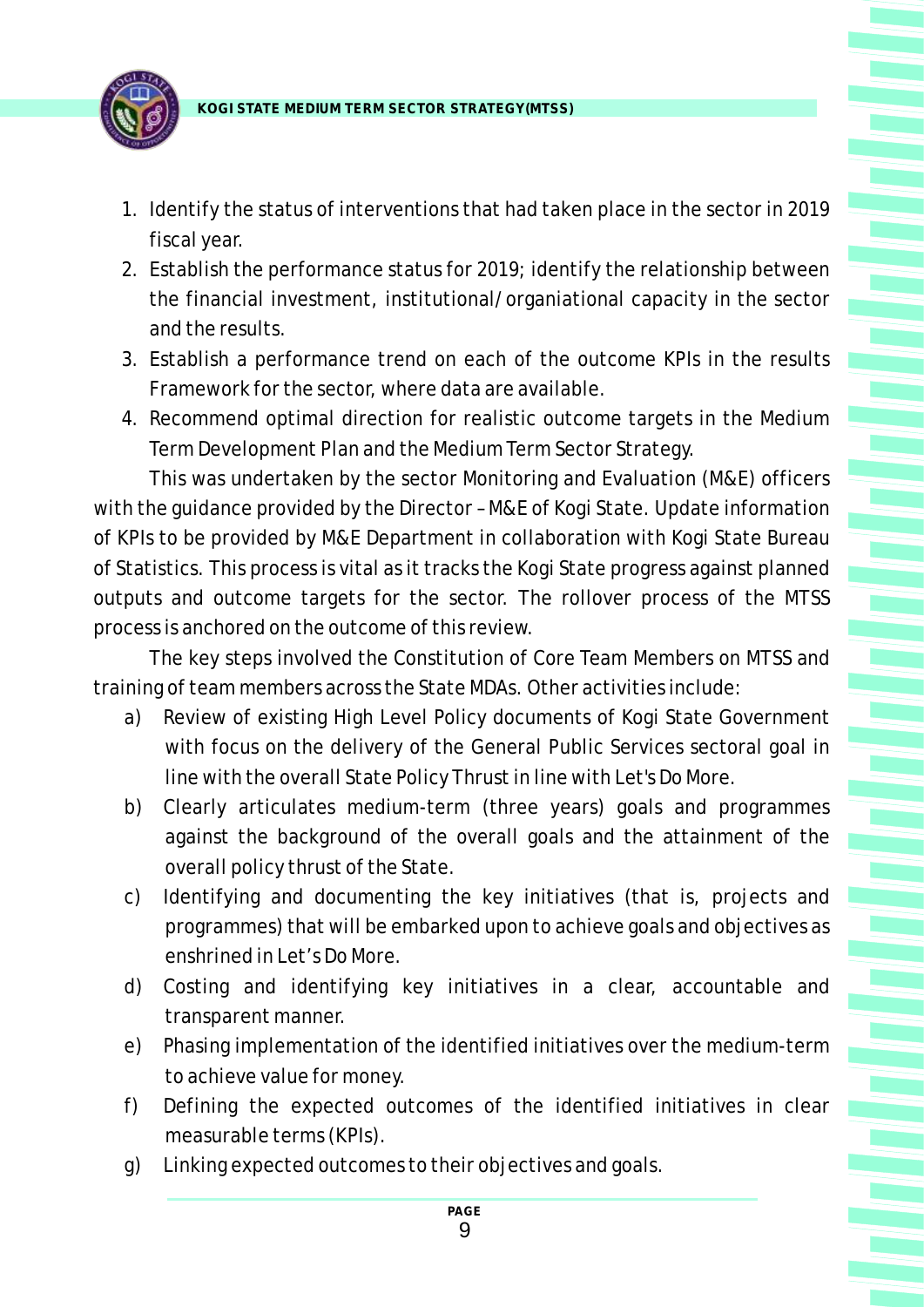

- h) Linking the expected outcomes to specific (location, LGA, village, ward).
- **1.3 Summary and Conclusion**

*The document which is Water Supply Sector MTSS 2020-2022 is embedded with the following programmes:*

- i. By expanding the capacity of the water supply;
- ii. Developing sustainable operational mechanism in water sector;
- iii. Rehabilitation of existing water schemes;
- iv. Upgrading of existing and construction of new water schemes.

*With this State level goals:* 

i. To improve the quantity, quality and access to safe water for domestic, commercial and industrial uses.

*The Water Supply Sector goal is stated below:*

- i. To increase level of safe water supply;
- ii. To increase access to safe water supply.

*Above all, the Water Supply Sector MTSS 2020-2022 is targeting the following outcomes:*

- i. Reduced prevalence rate of water borne diseases;
- ii. Reduced water loss and wastages from water pipeline and network;
- iii. Reduced time wastage in search of potable water by children & women;
- iv. Affordability of potable water reduces expenses on water by consumers.

**1.4. Outline of the Structure of the Document**

Kogi State Water Supply Sector MTSS 2020-2022 is structured into five chapters. Chapter one looks at the introduction with brief discussion on aims and objectives of the document, summary of the processes used, summary and conclusion and outline of the structure of the document.

Chapter two deals with The Sector and Policy in the State Water Sector MTSS 2020-2022 and Kogi State policies were discussed under the following headings: a brief background of the State; a brief introduction of the Sector; current situation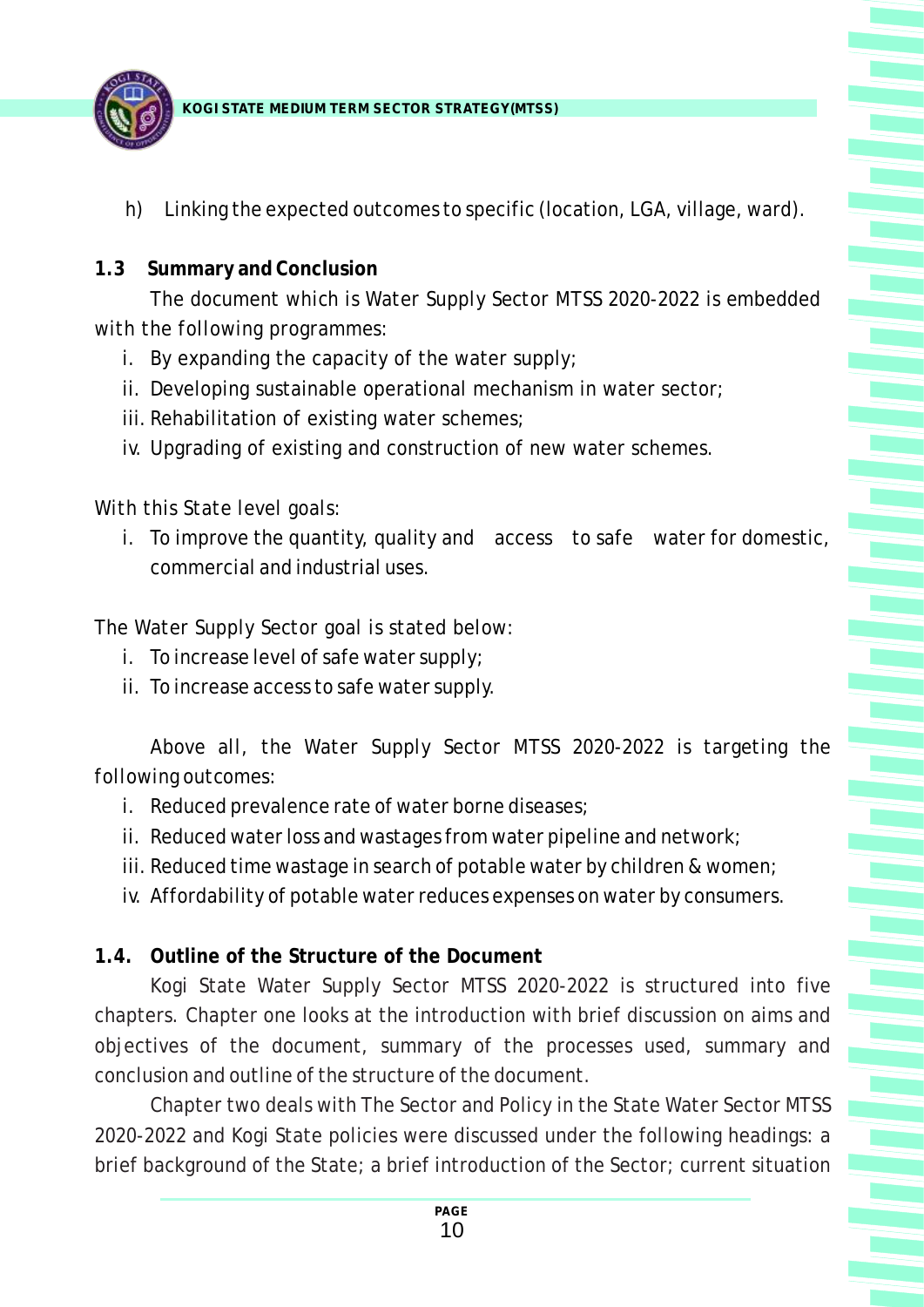

in the Sector; overview of the sector's institutional structure; statement of the sector's mission, vision and core values; sector policy and sector's goals and programmes.

Chapter three captures the development of sector strategy with the following sections: major strategic challenges; resource constraints; contributions from partners; program connections between Sector MDAs; outline of key strategies; justification; result framework and responsibilities and operational plan.

Chapter four summarizes the three year expenditure projections as performance monitoring and evaluation and public involvement.

Chapter five examines sources of data against the results framework and conducting annual sector review.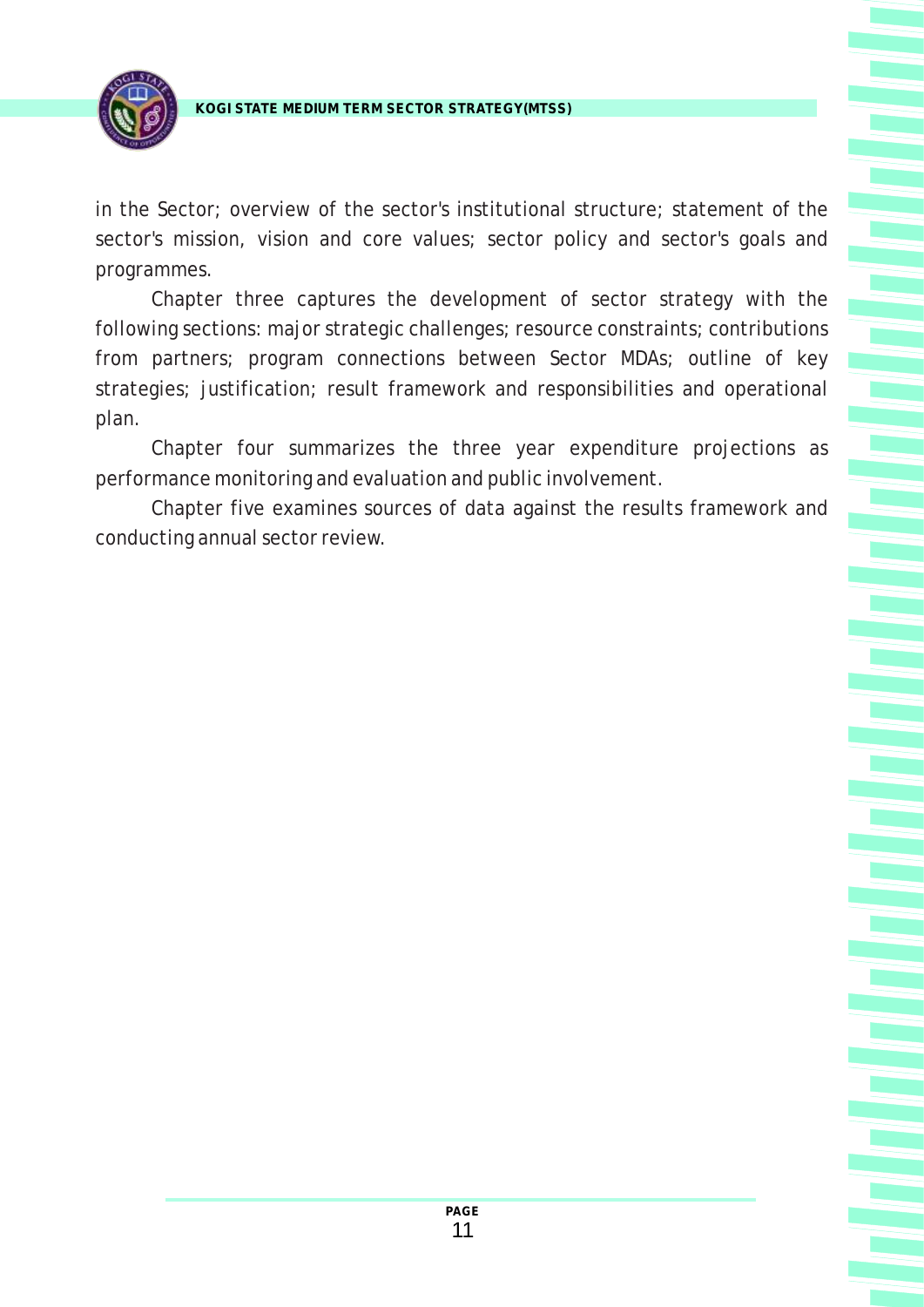## **Chapter 2**

**The Sector and Policy in the State**

### **2.1 A brief background of the State**

Kogi State is one of the thirty-six states that constitute the Federal Republic of Nigeria. Located in the North-Central geopolitical zone of Nigeria; the State was carved out of the old Benue and Kwara States on 27th August 1991. As per 1999 Constitution of Federal Republic of Nigeria, the State comprises 21 Local Government Area (239 Wards), which are divided into 25 State Constituencies, grouped into 9 Federal Constituencies and 3 Senatorial Districts.

Lokoja is the capital of Kogi State. Lokoja was also the first administrative capital of modern-day Nigeria. The State is also known as the Confluence State as this is where the Rivers Niger and Benue merged as one.

The State covers an area of 28,312.6 sq km sharing boundaries with nine State and FCT as follows: -

Northern Boundary: Niger, Nassarawa State and FCT.

Western Boundary: Kwara, Ekiti, Ondo, and Edo.

Eastern Boundary: Benue, Anambra and Enugu.

Kogi State is structured into 21 Local Government Areas and it comprises three major ethnic groups i.e. Igala, Ebira/Egbura and Okun (Yoruba) other minor groups include– Bassa Kwomu, Bassa Nge, Kakanda, Kupa, Ogori/Magongo, Nupe, Oworo, Gwari etc.

## **Climate**

1,016mm to 1,524mm .The vegetation of the State consists of mixed leguminous Kogi State has an average maximum temperature of 33.2°C and average minimum of 22.8°C. Lokoja, the State capital is generally hot throughout the year. The State has two distinct weathers, the dry season, which lasts from November to March and rainy season that last from April to October. Annual rainfall ranges from (guinea) woodland to forest savannah. Wide expanse of FADAMA in the river basin and long stretches of tropical forest in the Western and Southern belts of the State.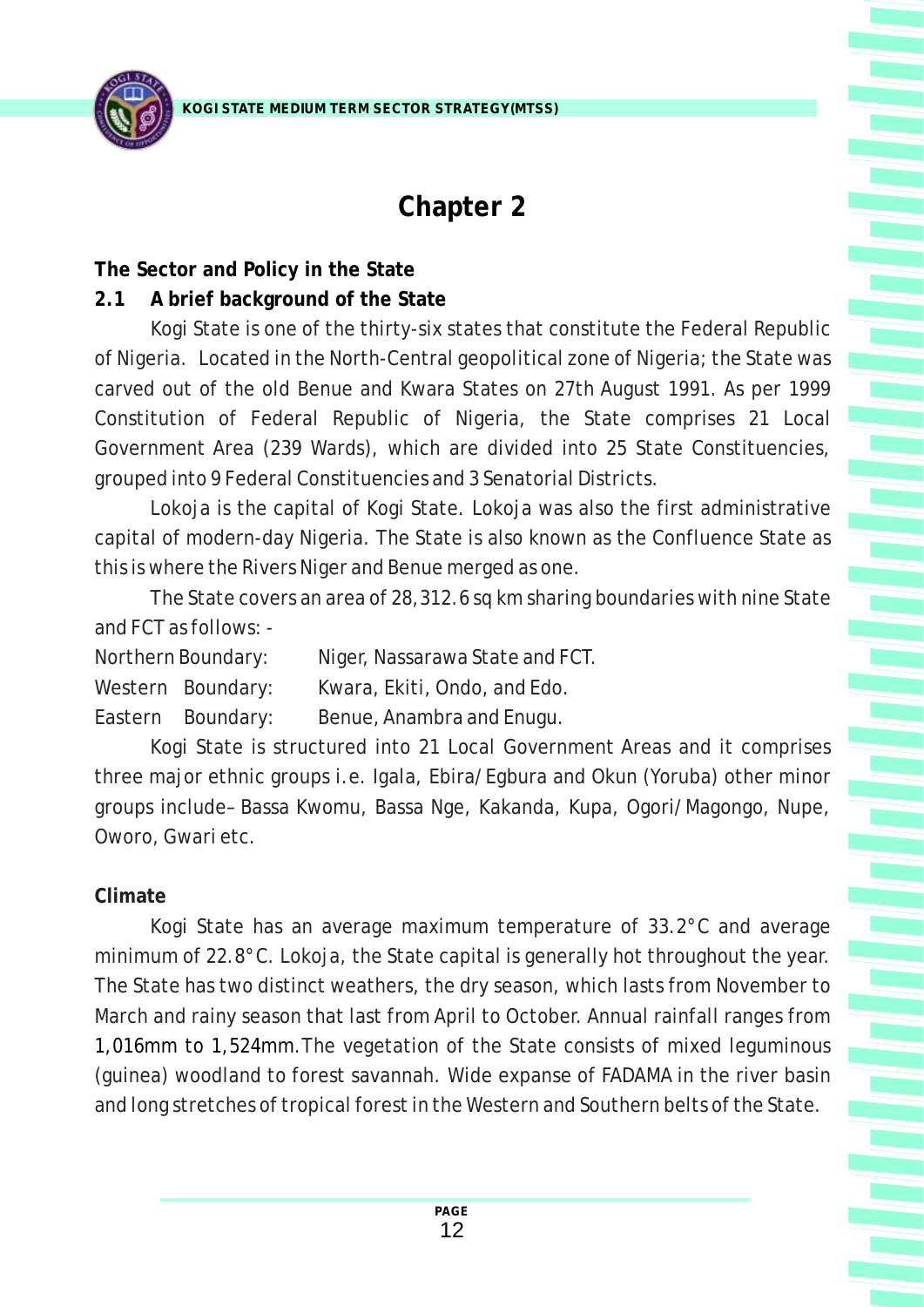

#### **Demography**

Kogi State has a total land area of 28,313.53 square kilometres and a projected population of 3.8 million people (2012 NBS Abstract). It lies on latitude 7.49°N and longitude 6.45°E with a geological feature depicting young sedimentary rocks and alluvium along the riverbeds, which promotes agricultural activities. The State features ferrasols soil type and famous hills like Ososo hills, which spread from Edo State to the western part of Kogi State and Aporo hill on the eastern part. Another famous mountain is Mount Patti, which lies in Lokoja and stands at about 1500 metres above sea level.

| Age Group           | Male      | Female    | Total     |
|---------------------|-----------|-----------|-----------|
| $0 - 4$ years       | 319,647   | 304,402   | 624,049   |
| $5 - 9$ years       | 259,249   | 239,650   | 498,899   |
| 10 - 14 years       | 202,570   | 181,527   | 384,097   |
| 15 - 19 years       | 173,998   | 170,411   | 344,409   |
| $20 - 24$           | 132,835   | 161,201   | 294,036   |
| $25 - 29$           | 118,076   | 154,652   | 272,728   |
| $30 - 34$           | 98,618    | 113,253   | 211,871   |
| $35 - 39$           | 80,731    | 82,439    | 163,170   |
| $40 - 44$           | 74,576    | 68,738    | 143,314   |
| $45 - 49$           | 55,861    | 43,938    | 99,799    |
| $50 - 54$           | 51,396    | 40,015    | 91,411    |
| $55 - 59$           | 22,235    | 17,882    | 40,117    |
| $60 - 64$           | 30,672    | 23,638    | 54,310    |
| $65 + \text{years}$ | 52,439    | 39,394    | 91,833    |
| <b>TOTAL State</b>  | 1,672,903 | 1,641,140 | 3,314,043 |
| Population          |           |           |           |

**State level General Information on Population**

\*Sources: National Population Census 2006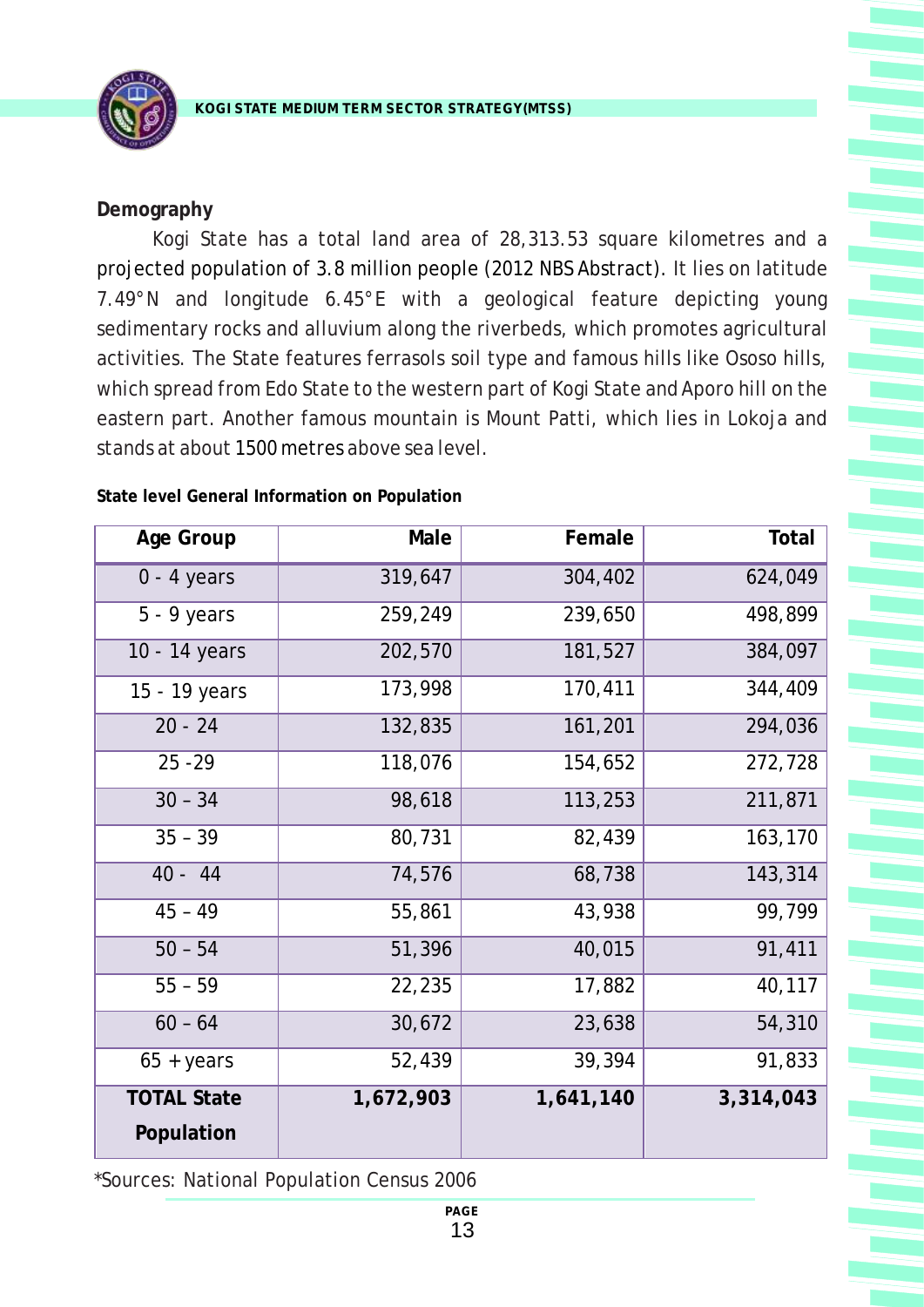#### **Local Government Areas**

The headquarters of the Local Government Areas serve as important traditional, cultural and marketcentres in their localities. The Local Governments are; Adavi, Ajaokuta, Ankpa, Bassa, Dekina, Ibaji, Idah, Igalamela-Odolu, Ijumu, Kabba/Bunu, Kogi/Kotonkarfe, Lokoja, Mopa-Muro, Ofu, Ogori/Magongo, Okene, Okehi, Olamaboro, Omala, Yagba-East, Yagba-West.

Agriculture, Forestry and other Bush Activities: Kogi State has extensive arable land for cultivation, with good grazing grounds for livestock breeding and large water bodies for fishing. Crops cultivated include yam, cassava, maize, guinea corn and groundnut. Rice production is encouraged in the flood plains of the rivers, while coffee, cocoa, orange and cashew nuts are produced in ljumu and Kabba/Bunu LGAs. Farmers are engaged in share cropping schemes at lyagu, Alade and Adikena. Palm plantations are being rehabilitated and a standard agricultural mechanical workshop is being constructed for the maintenance of machinery.

The Kogi State Agricultural Development Project was established with an initial investment capital of N144 million to be drawn from a World Bank loan. This was done to improve 300 kilometres of rural roads, provide fifty points of potable water and distribute 50 tonnes of various farm inputs. Much emphasis has been placed on agriculture with substantial lumbering and saw milling carried out in the forest areas of the state (e.g ljumu and Kabba/Bunu LGAs).

Exotic plants such as teak (tectonagrandis) and pulp wood are being planted in different parts of the State. Other basic economic activities include the unincorporated private sector with farmers, fishermen, artisans and people in other activities such as mechanics, vulcanizers, electricians, carpenters bricklayers, plumbers and traders.

Mineral Resources: Kogi State is rich in mineral resources. Most of these minerals are available in commercial quantities and these include coal at Koton-Karfe, Okaba and Ogboyaga; limestone and marble at Jakura, Ajaokuta, Osara, Ekinrin-Adde and ltobe; kaolin at Agbaja and iron ore at Agbaja plateau and Itakpe hills. It is worthy of note here to highlight that out of the seven (7) mineral resources of focus by Nigeria in the effort towards diversification, three (3) of them are available in Kogi State in commercial quantities. These are Iron Ore, Limestone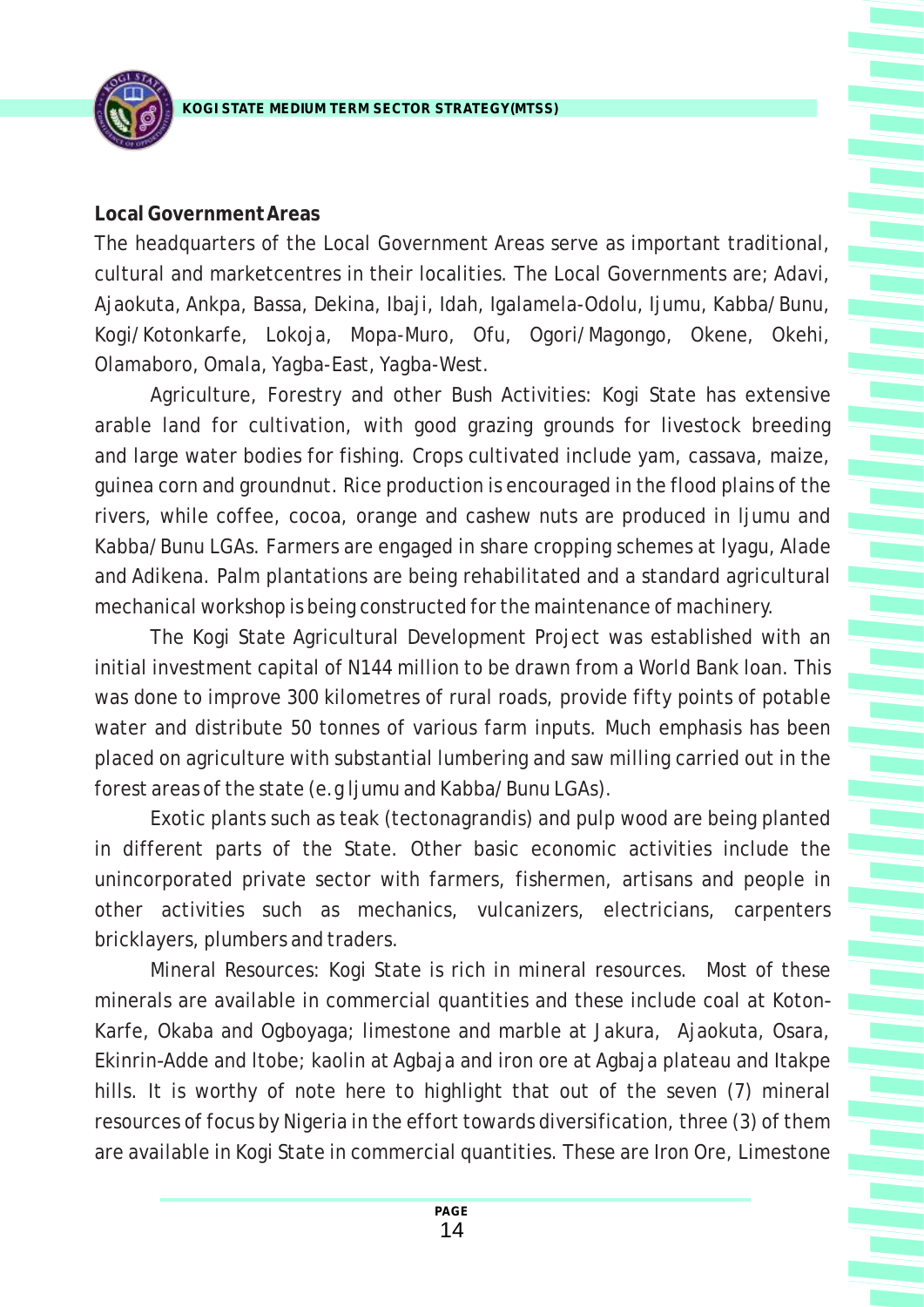

and Coal.

Coal was mined in Kogi State during the Nigerian civil war; limestone and marble are exploitedat Jakura. Other minerals include feldspar at Okene and Osara; clay, cassiterite, columbite and tantalite at Egbe; gold at Isanlu, gems, quartz, mica and crude oil at Idah. At the present time however, attention is being given for the commencement of exploitation of Coal in Kogi East by Dangote group. The Federal Government has started giving the exploitation of Itakpe Iron Ore attention. For years now the limestone had continued to be exploited by Dangote group into cement manufacturing.

Industrial Development: The available Resources are land, water, minerals, Agriculture and forestry, hydro power and Electricity. Ajaokuta iron and steel and the Higher educational institutions in the State are potential sources of input for industrialization, if properly developed and maintained. There were sixteen industrial establishments operating in the State. Development of the Ajaokuta Steel Company will lead to springing up of upstream and downstream industries in Kogi State.

The Itakpe Iron Ore Mining Company and the Ajaokuta Steel Company, both of which could generate subsidiary industries such as iron and steel, foundries, cement plant, tar installation plant, carbon black and carbon graphic electrodes industry light forging, metal fabrication and agricultural tools and implements industries.

Development Potentials: Kogi State's endowment of natural resources include land, water, mineral and forest resources. The vast land area of the State provides adequate opportunity for the location of various types of industrial and other economic activities.

The water resources of Rivers Niger and Benue and their several tributaries could provide ample water supply for people, animals and various industries when fully harnessed. The confluence of Rivers Niger and Benue could be an important source of tourist attraction. Fishery could be developed on a large scale with allied fishery industries.

The waterfalls at Osomi, Ogugu and Ofejiji are potential sources of hydroelectricity. The water from the rivers could support large irrigation schemes for raising various crops.. The forests provide wood for timber and fuel.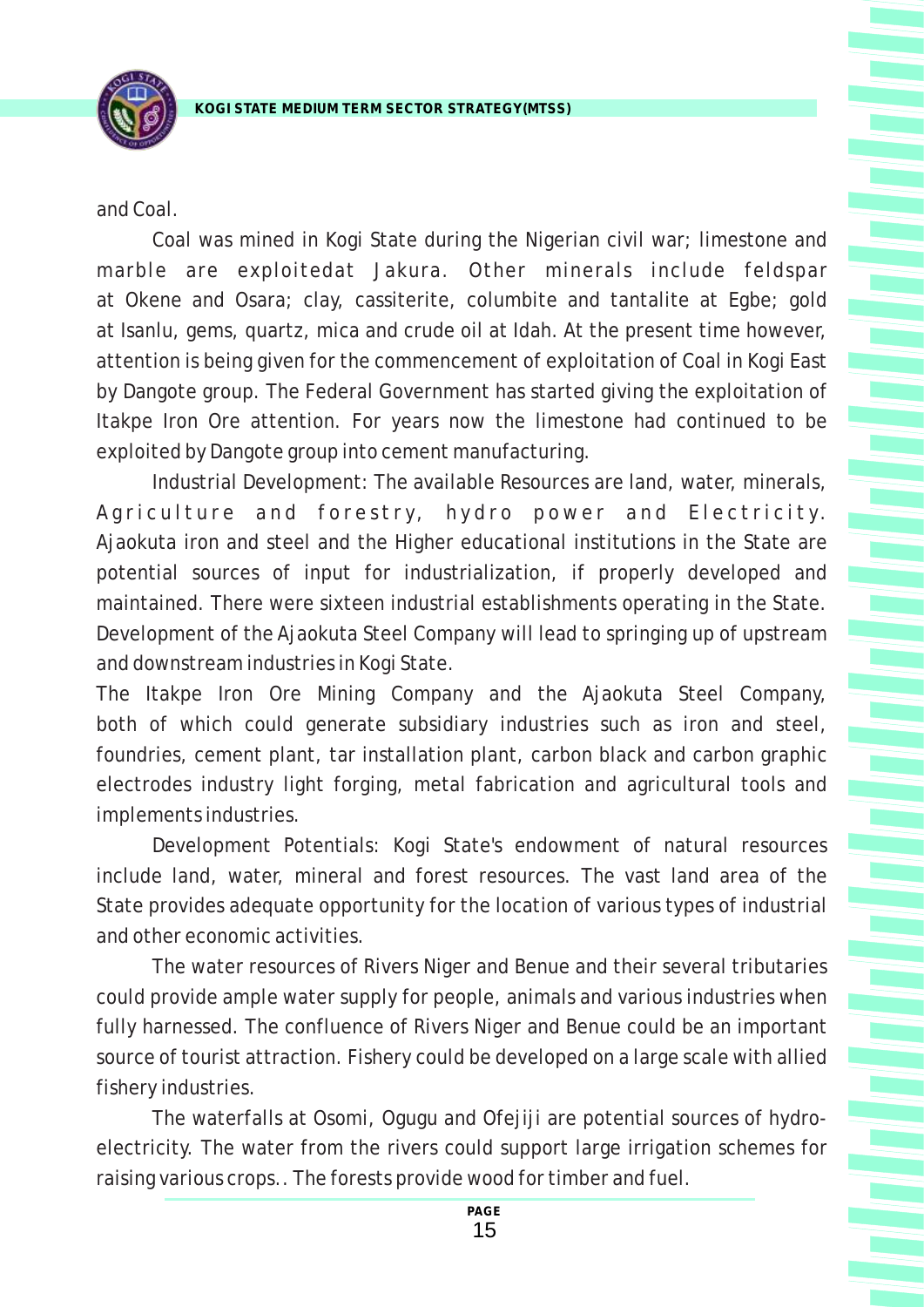

Local Sourcing of Raw Materials: Agricultural products such as grains (maize, guinea corn, rice and others), root crops (yam, cassava, groundnut), other crops include, beans, soya beans, and coffee provide the needed raw materials for cereals, flour beverages and other food processing industries Livestock and fisheries could provide raw materials for meat and fish canning industries.

The forest has the potential to provide wood for plywood and other wood related industries to produce such items as toothpicks, matches and other household utensils while foliage and minerals are sources of raw materials for chemical and pharmaceutical industries.

Mineral resources in the State can provide immense local sources of raw materials for the manufacture of various products.

Coal and iron ore provide raw materials for the iron and steel industry and for the manufacture of machinery, alloys, oxides, tools, rails, linoleum and fillers. Coal also provides raw material for making ammonia, tar, cyanide, explosives and organic compounds. Limestone and marble at Jakura, Oshokoshoko, Ajaokuta, Osara, Ekinrin-Adde and ltobe have raw materials for making cement, glass, lime, ceramics, carbon dioxide, ethylene, caustic soda, carbide, paint, floor slabs, terrazzo chips and building stones amongst others. Feldspar from Osara, Okene, Okoloke and Egbe and clay obtained everywhere could supply the needed raw materials for glass, ceramics and pottery. Kaolin from Agbaja is an important raw material for chalk making, paint, kaolin poltice and Plaster of Paris (POP).

Cassiterite, columbite and tantalite from Egbe are used for tin coating and alloys while talc and mica from Isanlu, Ogborun and Mopa could supply the raw materials for ceramics, paints and electrical equipment. Gold from Isanlu in Yagba East LGA, gems and ornamental stones from Lokoja, quartz from Okene, Okehi, Okoloke and Egbe and crude petroleum from Ibaji are other important minerals in the state.

### **2.2 A BRIEF INTRODUCTION TO THE SECTOR**

According to the Kogi state Government New Direction Blue print about 47% of household in the state have access safe drinking water; (Access to safe drinking water is define in terms of accessibility to potable water like pipe borne water,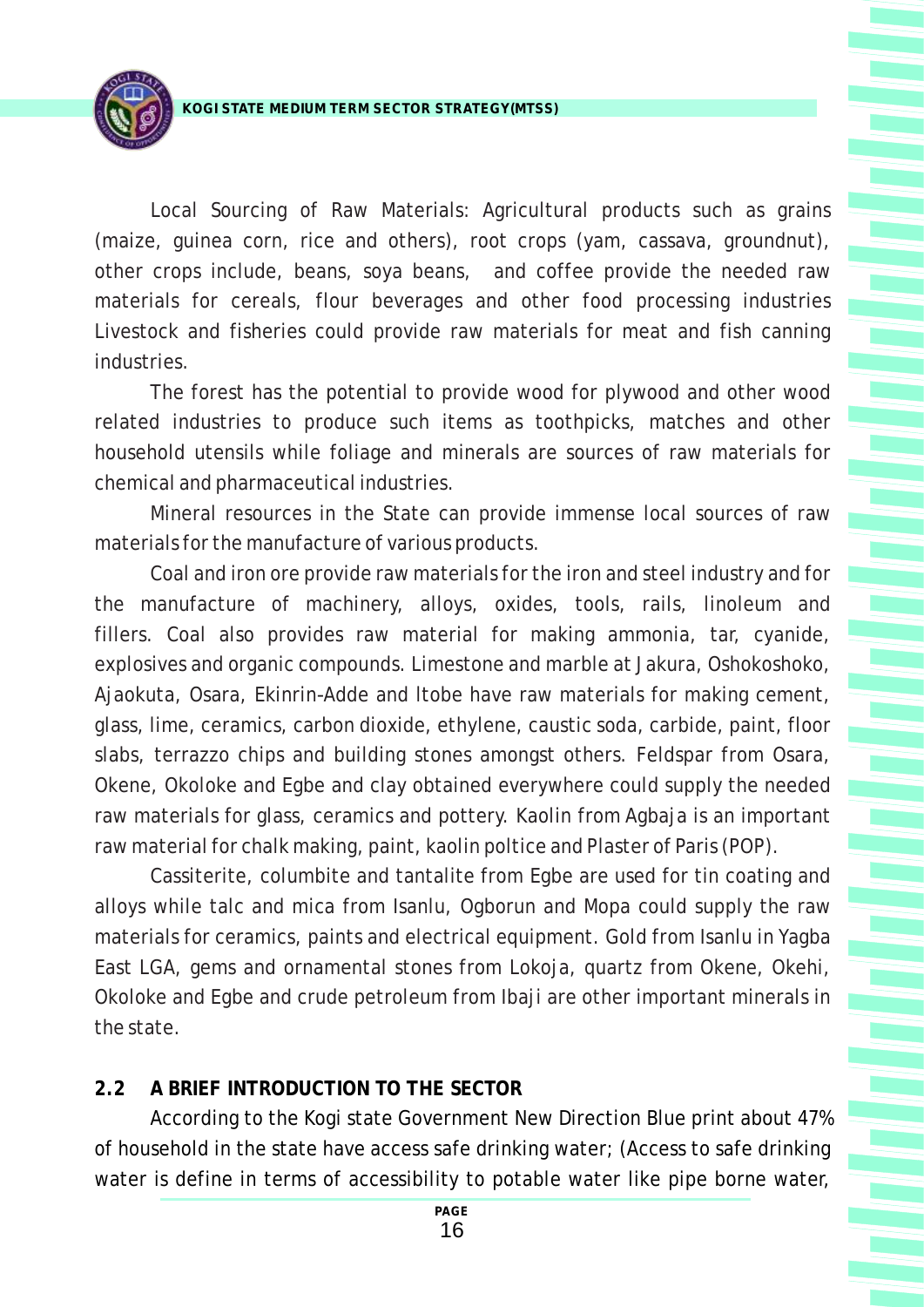

boreholes or hand pumps, protected wells among others}. With this record it indicates that 100% target of access to safe drinking water by the year 2019 cannot be attained. Lokoja, Omala, Bassa among other Local Government Areas have low access to safe drinking water, while Ajaokuta, Ogori/Mangogo, Ijumu and some others have high access to safe drinking water. On the other hand, Kogi, Olamaboro, Kabba/Bunu and some other have moderate access to safe drinking water.



Subsequently the table below shows the number and types of water facilities available in urban, small towns and rural areas of the state.

| Agency      | <b>Number</b> | Type of facilities   Remark                                       |           |
|-------------|---------------|-------------------------------------------------------------------|-----------|
| Water Board | 116           | 13 surface water<br>schemes, 103<br>motorized<br>borehole schemes | In 21 LGA |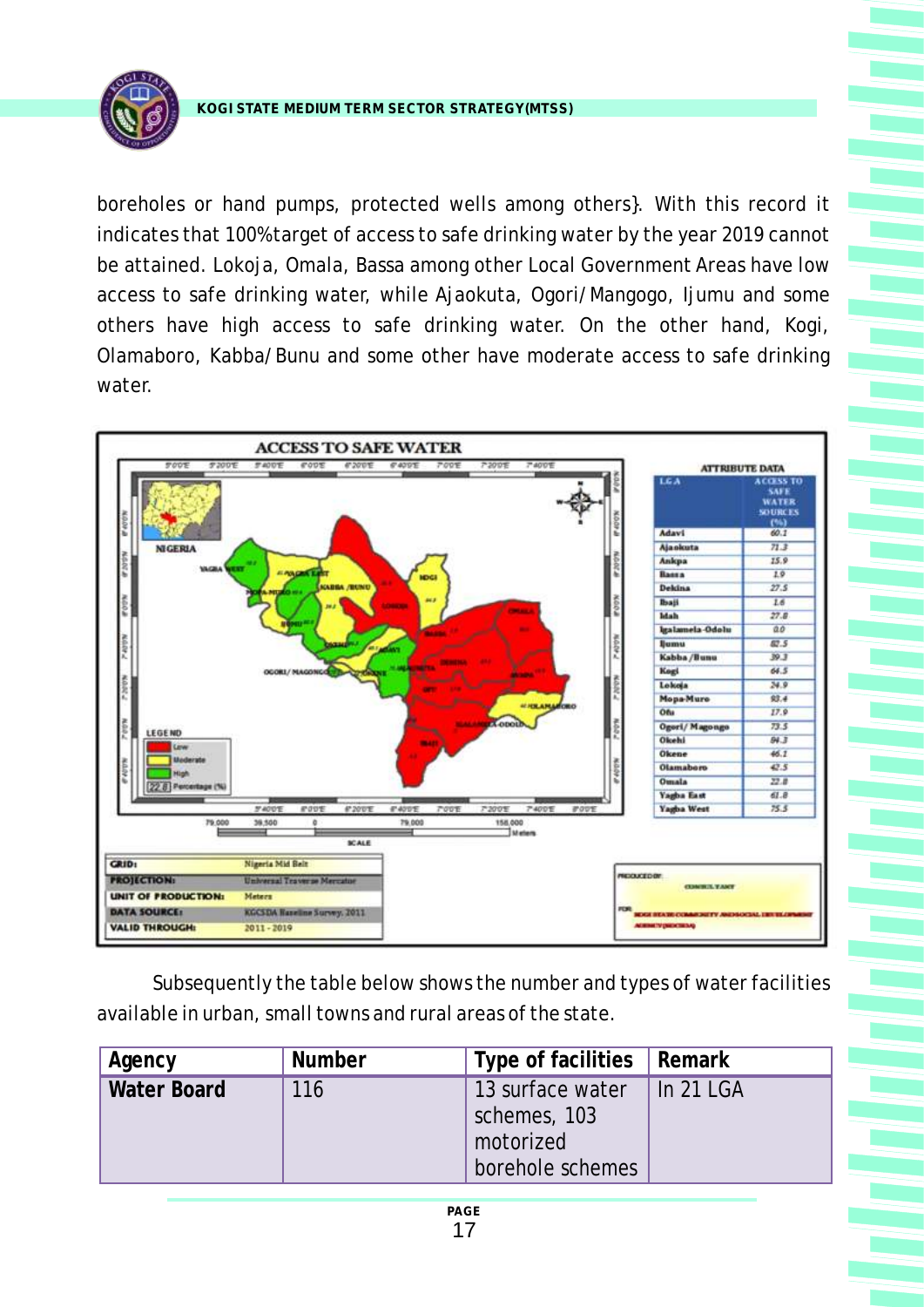**KOGI STATE MEDIUM TERM SECTOR STRATEGY(MTSS)**

## **Geology of Kogi state**

The Geology of Kogi sate is typically of the geology of Nigeria. Geology basically has to do with type of rocks found or associated with an area.

There are three main terrain or geological formations in the state namely: -

- The basement terrain
- The sedimentary terrain
- •The mixed geology which some school of thoughts refers to as the metsedimentary terrain.

The basement geology comprised mainly of hard rock which springs from the basement Geology-Granites-gneisses etc.

Drilling of boreholes in these areas i.e the western and central senatorial areas are acquifers are gotten at depths between 20-60m and are therefore shallow in nature.

The sedimentary geology is mainly found in the eastern senatorial area of the state which is composed of what lay men will refer to as soft rock. Mainly sands, clay and metamorphic equipment's of these rock types etc.

When drilled, water is gotten at depths between 80m-250m and are therefore referred to as areas with deep acquifers. ie Anyigba, Dekina, Ankpa, Okpo etc.

The metasedimentary geology on the other hand combines the characteristics of both the basement and sedimentary terrains. meaning therefore that their boreholes may be deep or shallow. And different locations.

These geologies can be found around the River Niger i.e Lokoja, Idah, koton-Karfi and sometimes in parts of the Western Senatorial district.

It therefore means that different techniques have to be used for drilling after proper geophysical survey has been carried out. These techniques include: -

- •Air drilling
- Mud drilling

Combination of both as the case may be.

## **2.3 CURRENT SITUATION IN THE SECTOR**

There are few bodies of water in the state (i.e surface water) this has forced the sector to depend mainly on underground water Development like sinking of boreholes which is cumbersome, capital intensive and difficult to maintained because they often break dawn.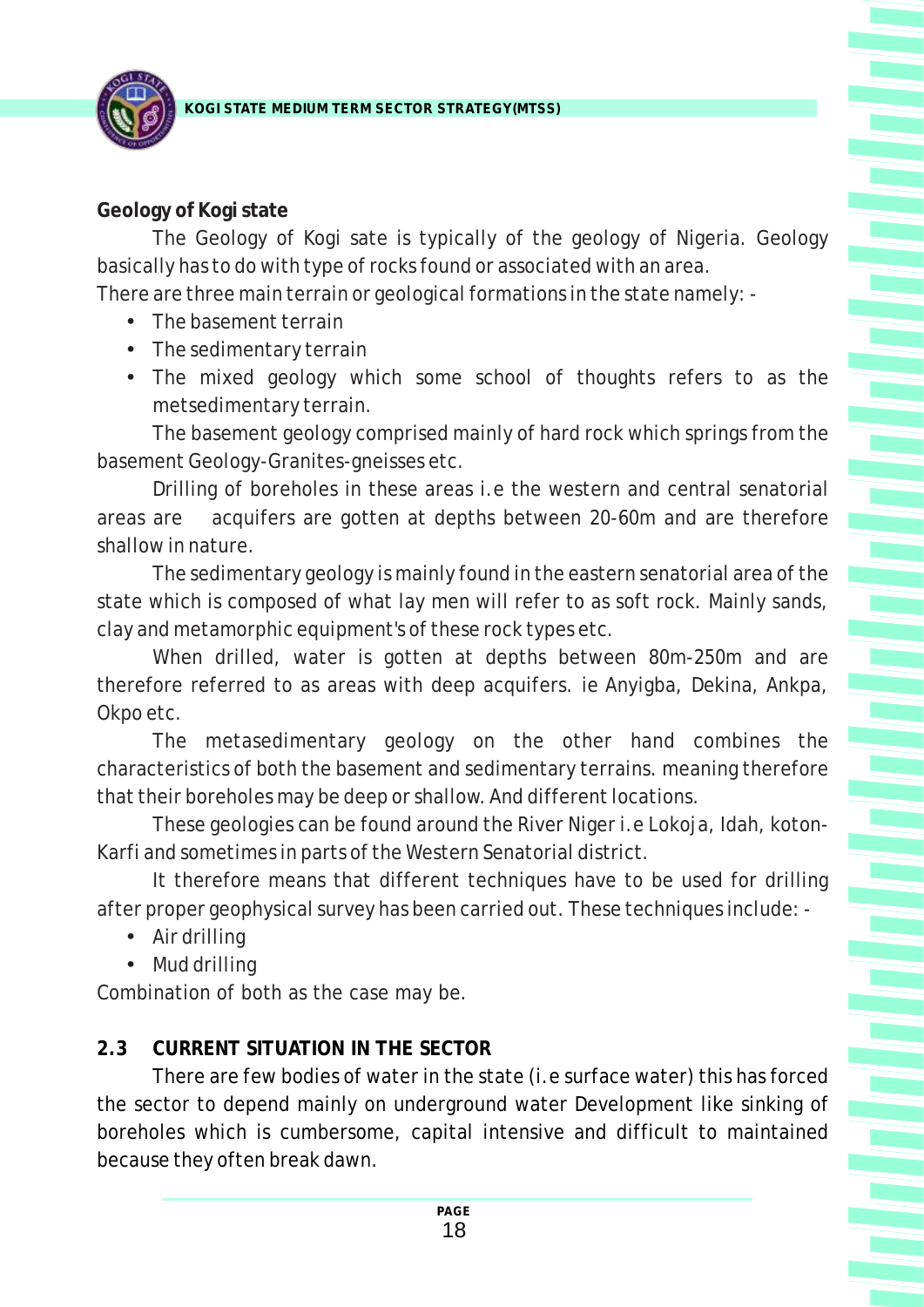

- •The public power supply is epileptic resulting in usage of generating set and purchase of diesel which are expensive
- •Lack of equipment and tools for maintaining the pumps, machines and generating set.
- Most of the reticulated pipelines are old and obsolete resulting in frequent burst and need to be replaced with modern ones which are of WHO standard.
- Some of the water works are old and need complete overhauling
- •Lack of operational vehicles making it difficult to monitor the lines and even collect samples for laboratory analysis

### **2.4 Overview of the sector's institutional structure**

The Ministry of Water Resources has the cabinet responsibility on all matters relating to water supply in the state.

It provides frame work for policy formulation and execution of projects on water supply. It equally oversees the operation of Water Board.

The Honourable Commissioner is the political Head while the Permanent Secretary is the Administrative head and accounting officer of the Ministry. The ministry has four functional directorates headed by a Director which are

- 1. Administration
- 2. Water Resources
- 3. Planning Research and statistics
- 4. Accounts

Store is a unit under Admin Directorates, While Audit unit operates under Accounts,

Water Resources directorates has Hydrogeology/Hydrology, Quality control, as well as Mechanical/Electrical unit.

While Planning Research and Statistics consist of Planning /Budget and statistics record unit.

The PRO unit operates under the office of the Honourable Commissioner.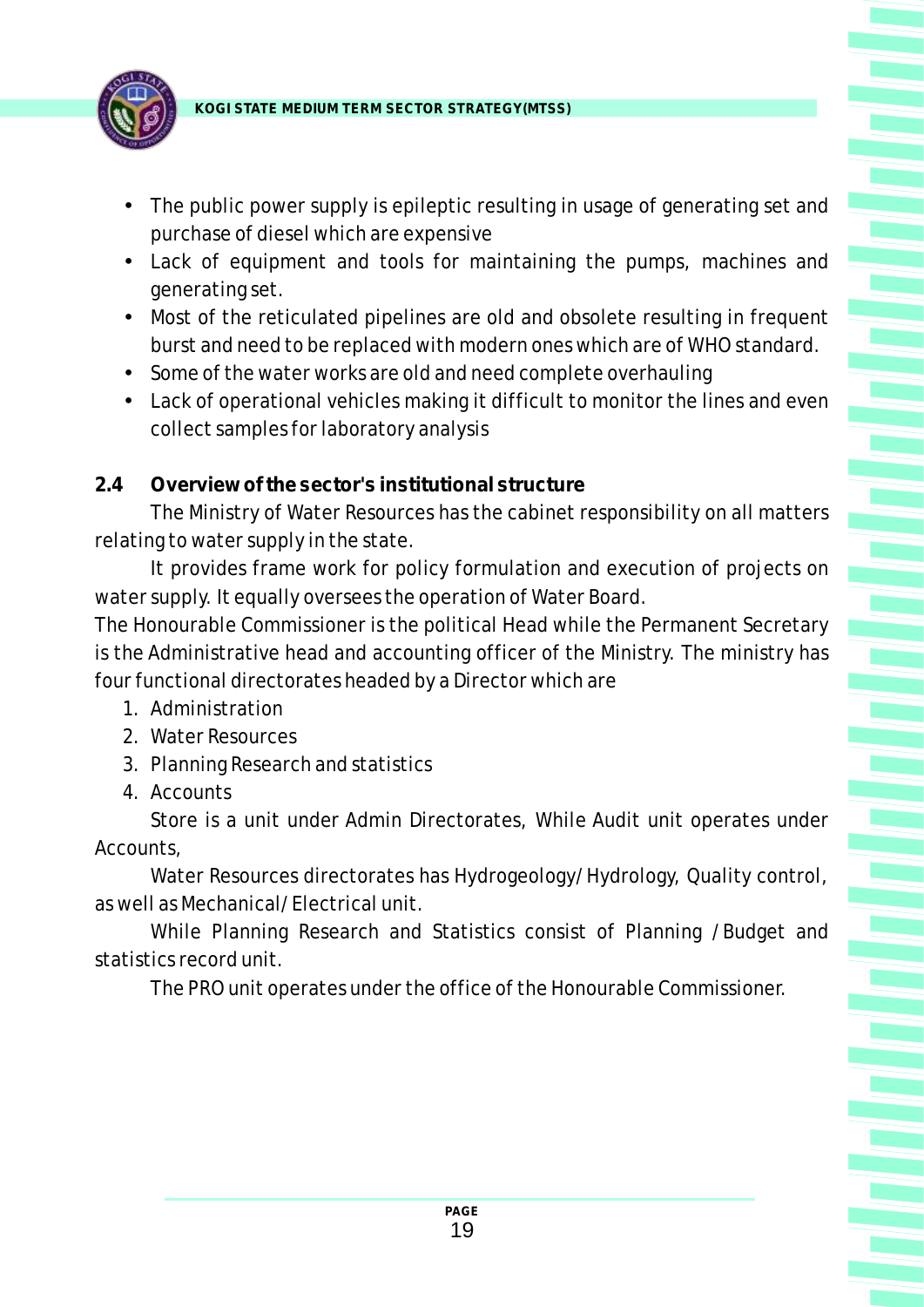

**ORGANOGRAM OF THE MINISTRY OF WATER RESOURCES LOKOJA**



**2.5. SECTORS MISSION, VISSION AND CORE VALUES**

**MISSION;** To promote Water Resources development and facilitate the provision of safe water to the delight of esteemed customers through effective and efficient autonomous water Administration.

**VISSION:** To have a society with safe and adequate water supply and contribute to eradicating water related diseases and poverty

**CORE VALUES:**

- •Dynamism
- Integrity
- Team work
- Prudence
- Professionalism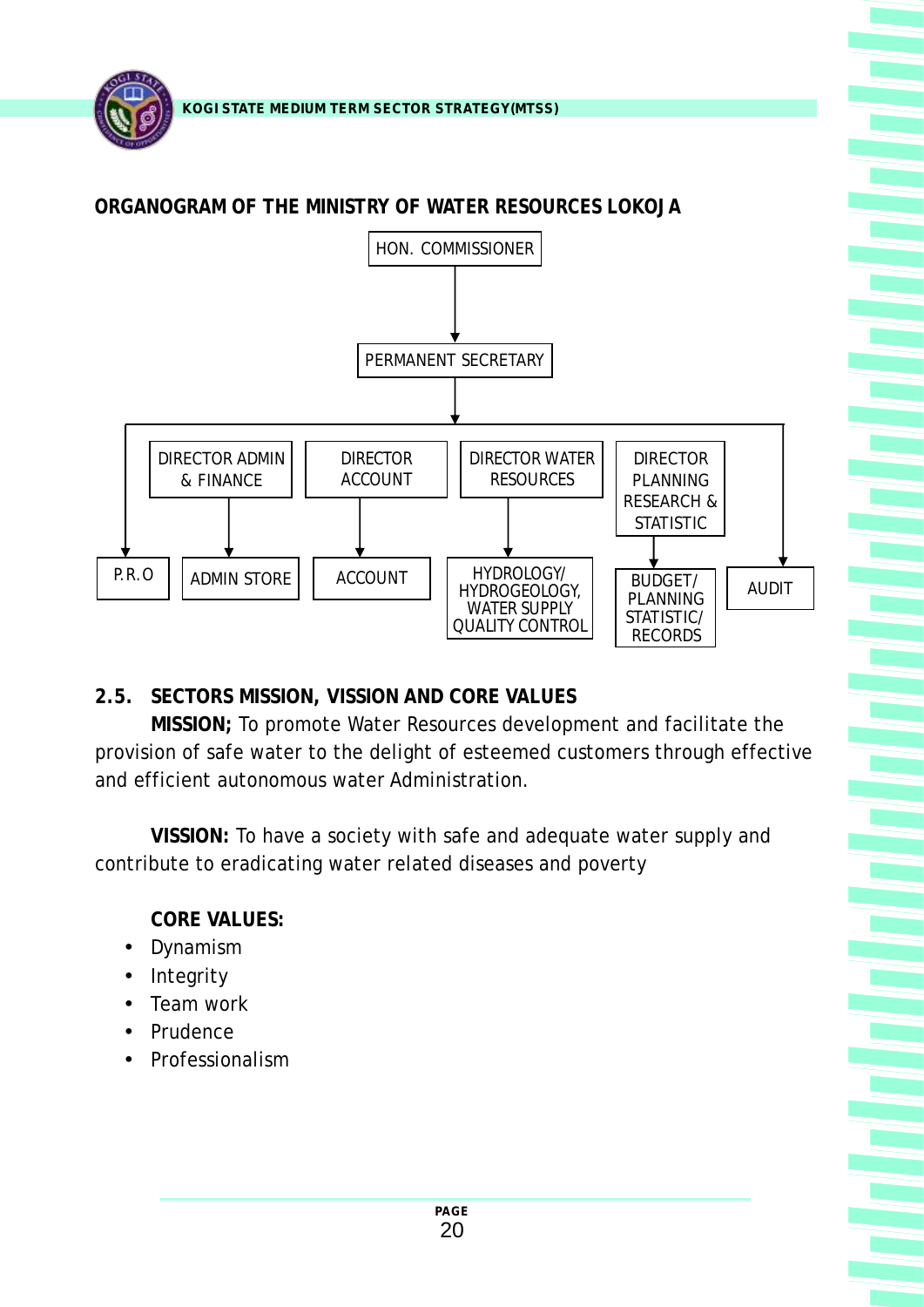

| Value           | Definition          | Example of<br>Behaviour | Strategic<br>implication |
|-----------------|---------------------|-------------------------|--------------------------|
| Dynamism        | Continuous reform   | Full of initiatives     | Recognition of           |
|                 | process             | and exciting            | vigor in the             |
|                 |                     | ideas                   | conduct of staff         |
| Integrity       | Steadfastness in    | Consistency in          | Provision of             |
|                 | adhering to         | dealing with            | regular awareness/       |
|                 | ethical principles  | stakeholders with       | enlightenment            |
|                 |                     | compromise              | programme to staff       |
| <b>Teamwork</b> | Loyalty that exist  | Cooperation and         | Timely delivery of       |
|                 | among members       | interdependence         | output exhibition        |
|                 | of staff            |                         |                          |
| Prudence        | Carefulness and     | Careful in              | The sector will          |
|                 | good sense of       | financial               | reward industrious       |
|                 | reasoning           | management              | innovation               |
| Professionalism | Exhibiting          | Responsibilities        | Promote                  |
|                 | expertise quality   | that require            | membership of            |
|                 | in the discharge of | special training        | relevant                 |
|                 | duties by staff     |                         | professional bodies      |
|                 |                     |                         | by staff                 |

### **2.6 SECTOR POLICY**

The policy thrust on water is to improve the quantity, quality and access to safe water for domestic, commercial and industrial uses as well as improve the hygiene practices among the citizen for reduced morbidity mortality rates thereby achieving a path of sustainable growth and development. The hygiene practices among the citizen for reduced morbidity mortality rates thereby achieving a path of sustainable growth and development.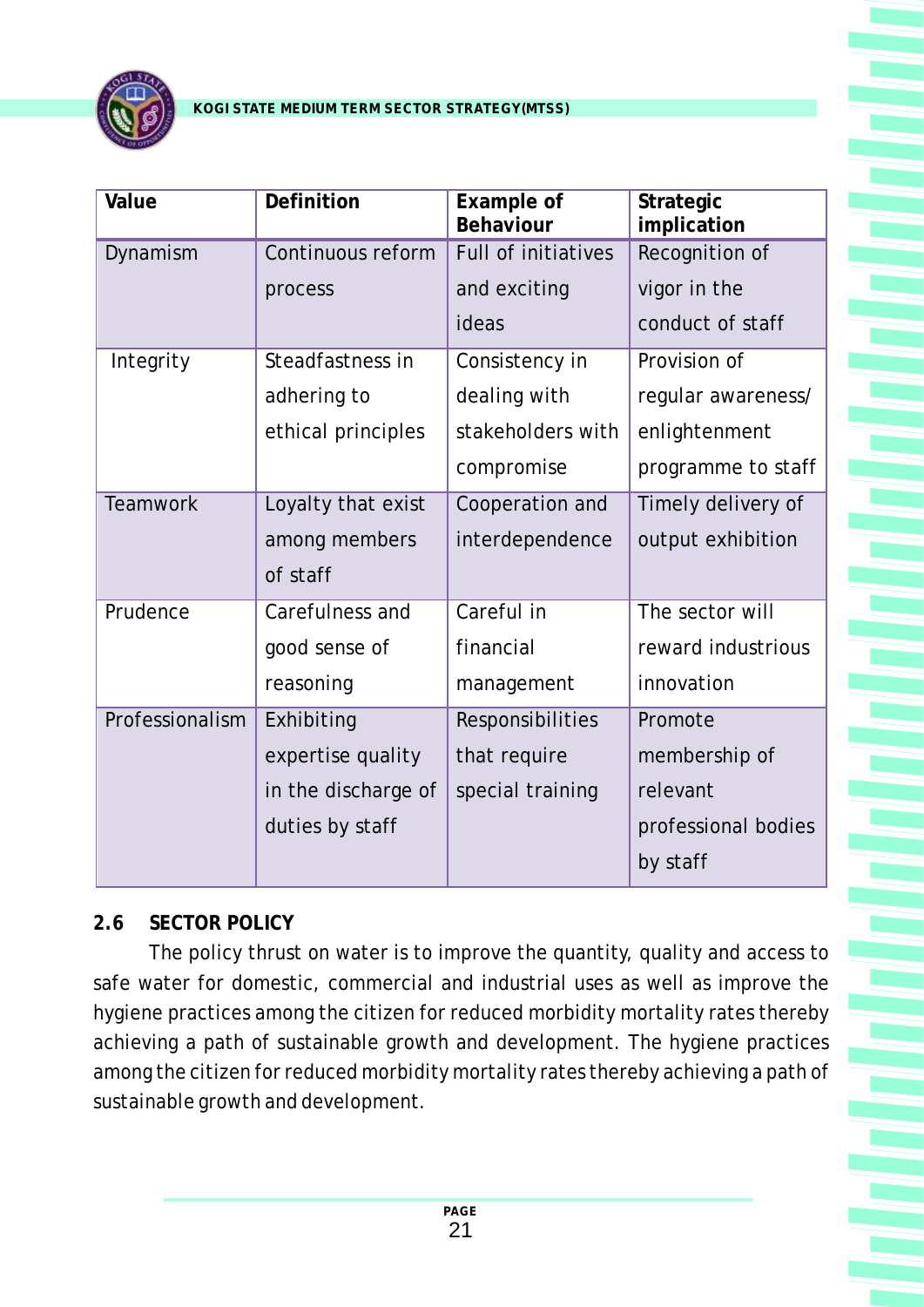

#### **2.7THE SECTOR'S GOALS AND PROGRAMMES FOR THE MTSS PERIOD**

**Table 1: Summary of State Level Goals, sector's Goals, Programmes and Outcomes.**

| <b>State Level Goals</b> | Sector Level<br>goals | Programmes          | Outcome              |
|--------------------------|-----------------------|---------------------|----------------------|
| To improve the           | To increase           | By expanding the    | Reduced prevalence   |
| quantity, quality        | level of safe         | capacity of the     | rate of water borne  |
| and access to safe       | water supply          | water supply        | diseases             |
| water                    |                       | Developing          | Reduced water loss   |
| for domestic,            |                       | sustainable         | and wastages from    |
| commercial and           |                       | operational         | water pipeline and   |
| industrial uses          |                       | mechanism in water  | network              |
|                          |                       | sector              |                      |
|                          | To increase           | Rehabilitation of   | Reduced time         |
|                          | access to             | existing water      | wastage in search of |
|                          | safe water            | schemes             | potable water by     |
|                          | supply                |                     | children & women     |
|                          |                       | Upgrading of        | Affordability of     |
|                          |                       | existing and        | potable water        |
|                          |                       | construction of new | reduces expenses on  |
|                          |                       | water schemes       | water by consumers   |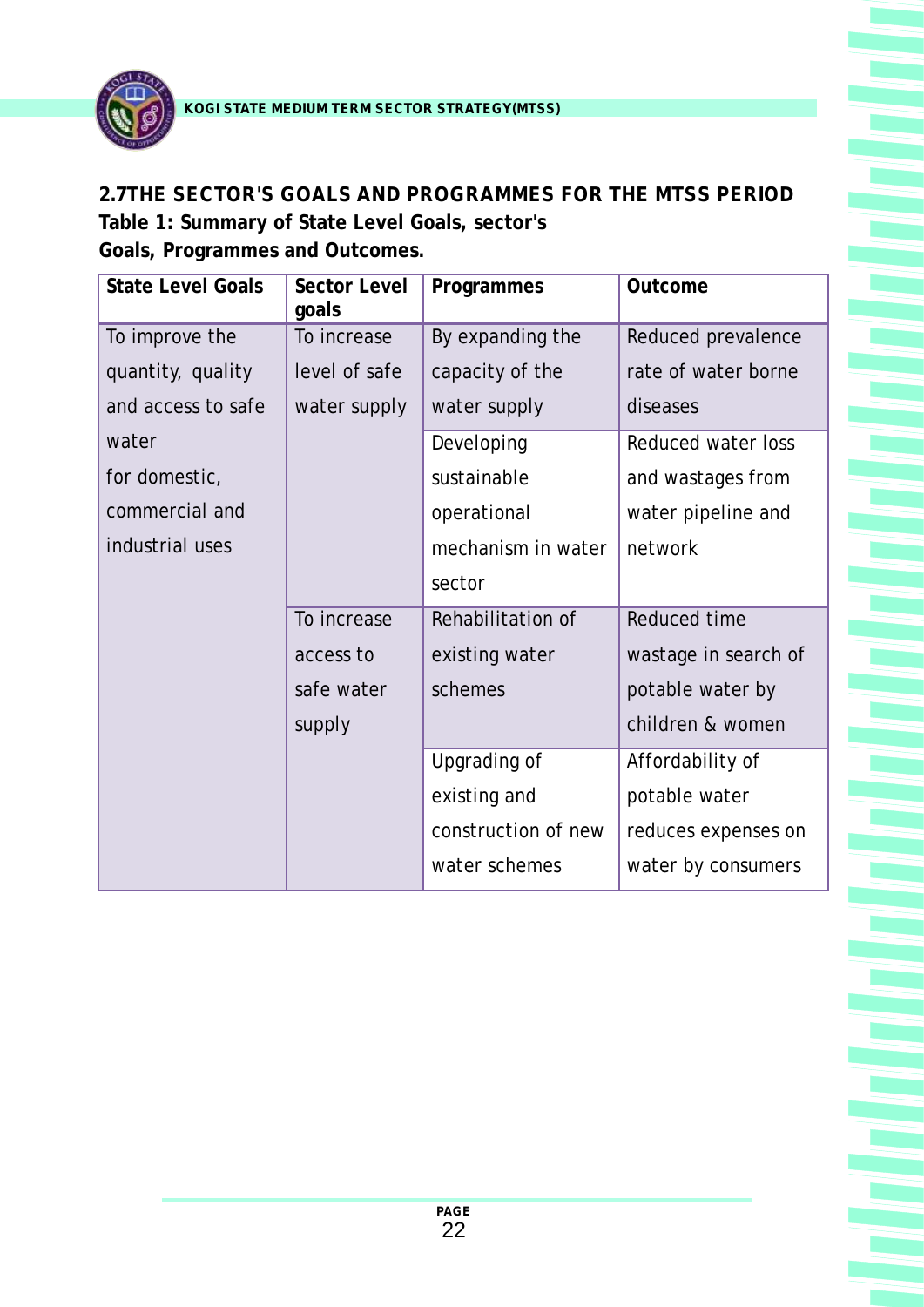**Table 2: Goals Programmes and Outcome derivable**

**PA** ន្ត<br>ក្នុង

| Sector      | Programmes          | Outcome          | KPI of outcome      | Baseline i.e. |                  | Outcome Target     |                    |
|-------------|---------------------|------------------|---------------------|---------------|------------------|--------------------|--------------------|
| Goals       |                     | deliverable      |                     | Values        | 2020             | 2021               | 2022               |
|             |                     |                  |                     | Outcome in    |                  |                    |                    |
|             |                     |                  |                     | 2015          |                  |                    |                    |
| To increase | By expanding the    | Increase volume  | Improvement in      | Nil           | improvement in   | improvement in     | improvement in     |
| level of    | capacity of the     | of safe drinking | volume of safe      |               | proportion of    | proportion of      | proportion of      |
| safe water  | water supply        | water            | drinking water      |               | volume of safe   | volume of safe     | volume of safe     |
| supply      |                     |                  |                     |               | water            | water              | water              |
|             | Developing          | Reduced water    | Improvement in      | Nil           | 10% reduction in | 20% reduction in   | 30% reduction in   |
|             | sustainable         | loss and         | water management    |               | water loss &     | water loss &       | water loss &       |
|             | operational         | wastages from    | of pipe line &      |               | wastage          | wastage            | wastage            |
|             | mechanism in        | water pipeline   | networks            |               |                  |                    |                    |
|             | water sector        | and network      |                     |               |                  |                    |                    |
|             | Rehabilitation of   | Reduced          | Evidence based      | Nil           | 20% reduction in | 30% reduction in   | 40% reduction in   |
|             | existing water      | prevalence rate  | reduction in water  |               | rate of water    | rate of water      | rate of water      |
|             | schemes             | of water borne   | borne & waste       |               | borne & waste    | borne & waste      | borne & waste      |
|             |                     | diseases         | water related       |               | water related    | water related      | water related      |
|             |                     |                  | diseases            |               | diseases         | diseases           | diseases           |
|             | <b>Upgrading of</b> | Reduced time     | Evidence based      | <b>Nil</b>    | 10% evidence     | 20% evidence       | 30% evidence       |
|             | existing and        | wastage in       | reduction in time   |               | based reduction  | based reduction in | based reduction in |
|             | construction of     | search of        | spent by children & |               | in time wastage  | time wastage by    | time wastage by    |
|             | new water           | potable water    | women in search of  |               | by children &    | children & women   | children & women   |
|             | schemes             | by children &    | potable water       |               | women in search  | in search of       | in search of       |
|             |                     | women            |                     |               | of potable water | potable water      | potable water      |

**K O GI**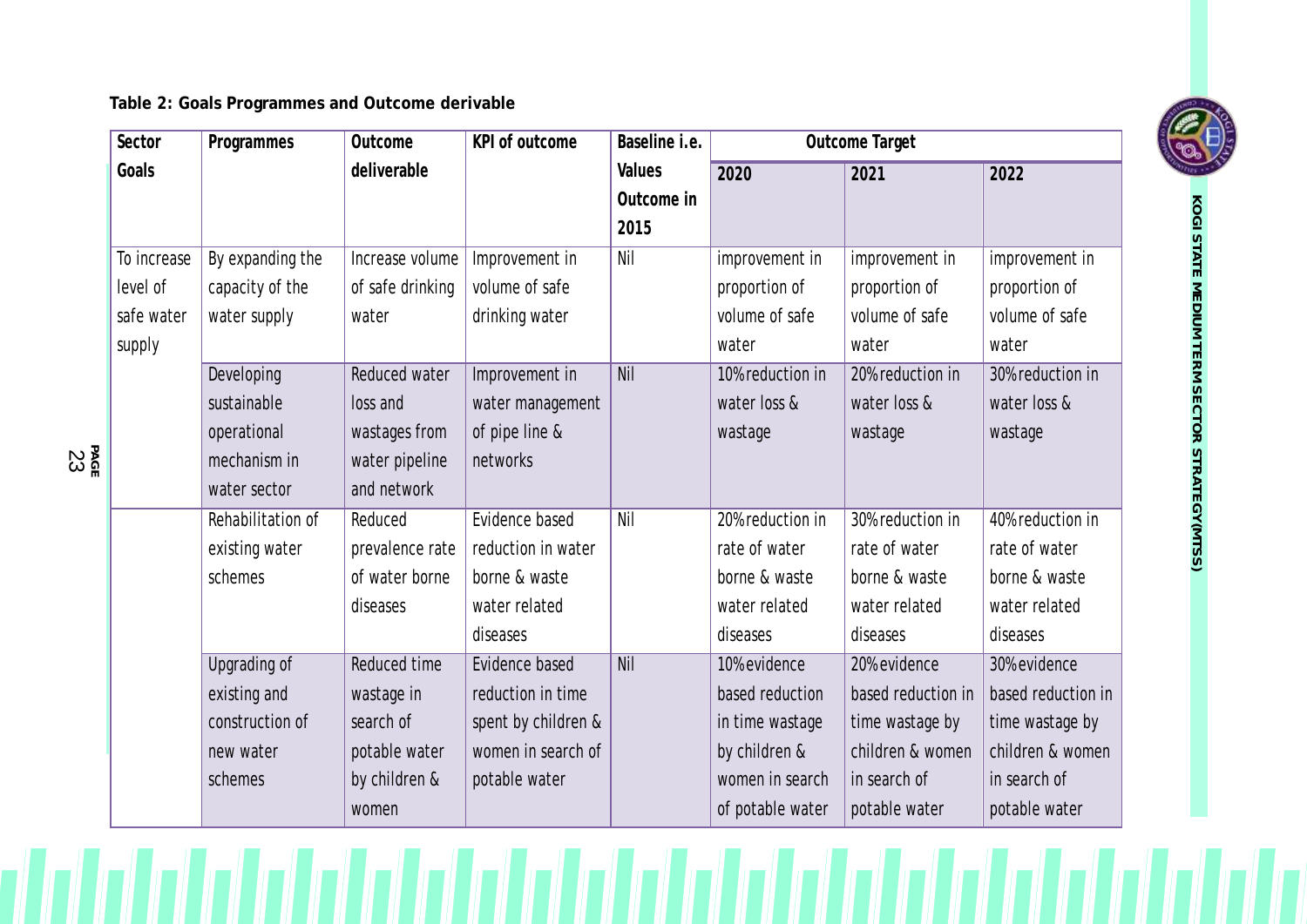

## **Chapter 3**

**The Development of Sector Strategy**

- **3.1 Major Strategic Challenges**
	- 1. Age of our facilities
	- a. Many of our pipelines have been in use for over 50 years and now in need of complete replacement. They are worn-out and constantly we experience burst and leakages on the lines.
	- b. Most of our pumps and generating sets are old and need replacement
	- 2. Irregular Power Supply

The Abuja Electricity distribution company (AEDC) services to us has been very epileptic and the cost of buying diesel to power the generators is astronomically high.

3. Operational Vehicles.

The Kogi state Water Board is saddled with the responsibility of monitoring all the zonal offices and collection of water samples to the central laboratory for analysis. To achieve this operational vehicle are urgently needed for effective monitoring of the zonal water points. Secondly it is needed for bill distribution, and disconnection of water levy defaulters.

In the same vain Kogi State Rural Water Supply& Sanitation Agency is responsible for rural water supply and sanitation facilities in the state. Most of their operational machines are in deplorable state,

4. Personnel:

due to retirement and natural death most of the staff in the water sector has been reduced considerable in number without corresponding replacement. Most of the water facilities are left exposed and susceptible to vandalization.

- 5. Inadequate office accommodation.
- 6. Need for more training to enhance capacity building of the sector staff.
- 3.2 Resource Constraints

Public funding of the Water Supply sector over the years has not been sufficient and even the limited fund has not been receiving proper attention.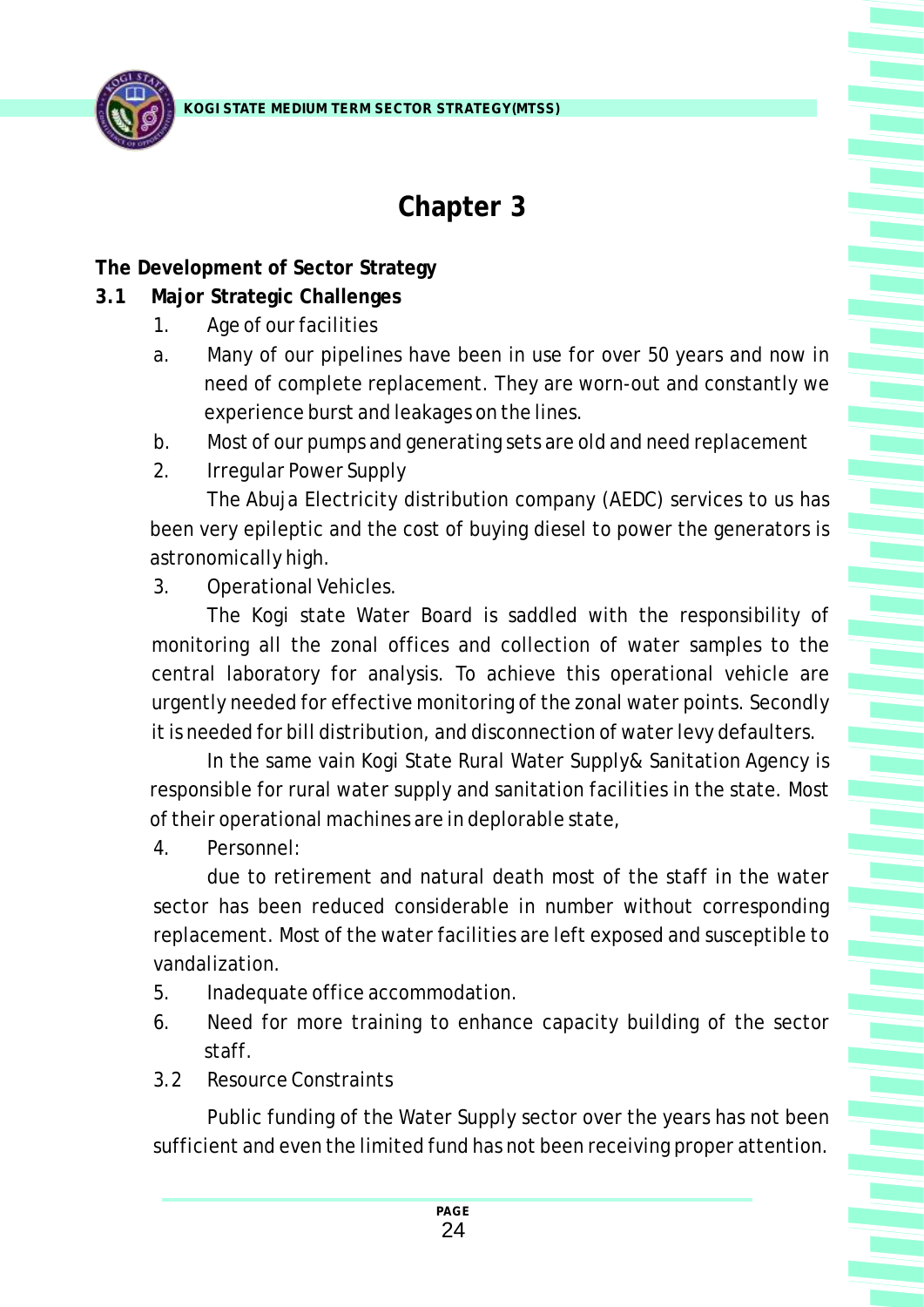The projected ceiling for Water Supply Sector is put at N1,441,310,056for 2020,N1,585,441,062for 2021and N1,729,570,068for 2022 which is not enough to drive the Sector Programme

**Table 1: Summary of 2019 Budget Data for the Sector**

| Item      | Approved      | Amount       | Actual      | Amount   | Actual      |
|-----------|---------------|--------------|-------------|----------|-------------|
|           | Budget (N) in | Released (N) |             | Released |             |
|           |               |              | Expenditure |          | Expenditure |
|           | 2019          | in 2019      | $(N)$ 2019  | as % of  | as % of     |
|           |               |              |             | Approved | Releases    |
|           |               |              |             | 2019     | 2019        |
| Personnel | 271,713,215   | 259,597,952  | 259,597,952 | 95.5     | 95.5        |
| Overhead  | 32,781,117    | 4,071,700    | 4,071,700   | 12.4     | 12.4        |
| Capital   | 3,315,432,000 | 345,000,000  | 345,000,000 | 10.4     | 10.4        |
| Total     | 3,619,926,332 | 608,669,652  | 608,669,652 | 16.8     | 16.8        |

**Table 2: Summary of 2020 Budget Data for the Sector**

| Approved<br>Item |               | Amount       | Actual        | Amount   | Actual      |  |
|------------------|---------------|--------------|---------------|----------|-------------|--|
|                  | Budget (N) in | Released (N) | Expenditure   | Released | Expenditure |  |
|                  | 2020          | as at end    | (N) as at end | as % of  | as % of     |  |
|                  |               | March 2020   | March 2020    | Approved | Releases    |  |
| Personnel        | 274,815,656   | 33,531,843   | 33,531,843    | 12.2     | 12.2        |  |
| Overhead         | 16,494,400    | 696,000      | 696,000       | 4.2      | 4.2         |  |
| Capital          | 1,150,000,000 | 60,000,000   | 60,000,000    | 5.2      | 5.2         |  |
| Total            | 1,441,310,056 | 94,227,843   | 94,227,843    | 6.5      | 6.5         |  |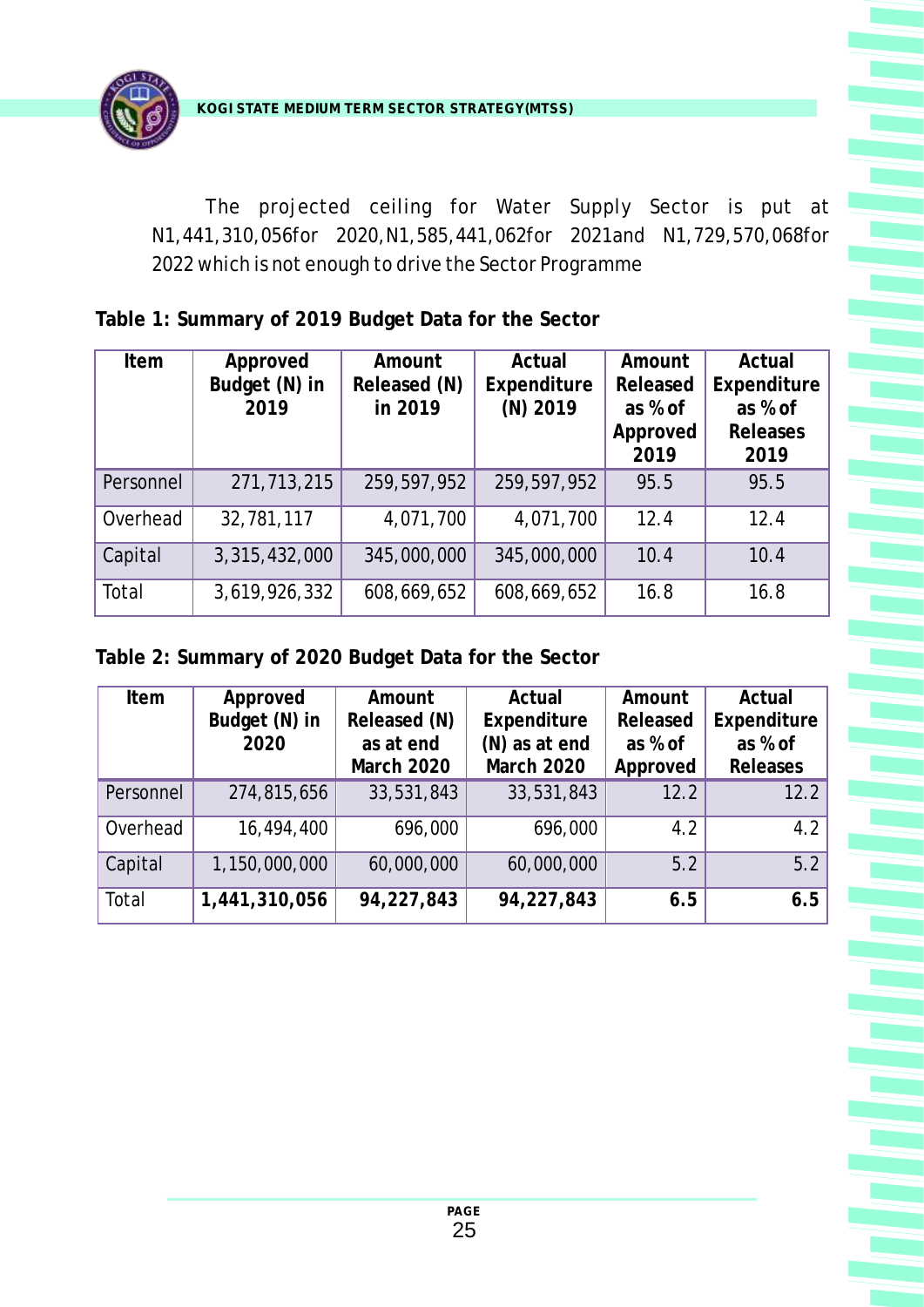### **Table 3: Summary of the Review of Ongoing and Existing Projects Scorecard (Ranked by Average score for Ongoing and Existing Projects and by Final Score for New Projects)**

**PA** ន្ត<br>គ្ម

| S/N            | Project Title                                                           | Criterion      | Criterion  <br>$\overline{2}$ | Criterion<br>3 | Criterion<br>4 | Criterion<br>5 | Average<br>/ Final | Rank           | Justification |  |
|----------------|-------------------------------------------------------------------------|----------------|-------------------------------|----------------|----------------|----------------|--------------------|----------------|---------------|--|
|                |                                                                         |                |                               |                |                |                | Score              |                |               |  |
|                | <b>Ongoing and Existing Projects</b>                                    |                |                               |                |                |                |                    |                |               |  |
|                | 00100000010117 Greater Lokoja Water Supply                              | $\overline{2}$ | 3                             | $\overline{2}$ | 1              | $\overline{2}$ | $\overline{2}$     | 12             |               |  |
|                | Scheme Phase II/ O/M                                                    |                |                               |                |                |                |                    |                |               |  |
| $\overline{2}$ | 00100000010125 Eastern Water project                                    | $\overline{4}$ | $\overline{2}$                | $\overline{3}$ | $\overline{2}$ | $\overline{2}$ | 2.6                | 6              |               |  |
|                | scheme (Ejule, Odu-Okpakili, Idah, Ankpa,                               |                |                               |                |                |                |                    |                |               |  |
|                | Agaliga, Imane, Ajaka, Anyingba and Oguma)                              |                |                               |                |                |                |                    |                |               |  |
|                | $(BD)$ .                                                                |                |                               |                |                |                |                    |                |               |  |
| $\mathfrak{Z}$ | 00100000010126 Western water scheme                                     | 3              | $\overline{2}$                | $\overline{2}$ | $\mathfrak{Z}$ | $\overline{4}$ | 2.8                | $\overline{2}$ |               |  |
|                | (Kabba, Ogidi, Mopa, Isanlu, Egbe, Aiyegunle-                           |                |                               |                |                |                |                    |                |               |  |
|                | Gbedde.)(BD)                                                            |                |                               |                |                |                |                    |                |               |  |
| $\overline{4}$ | 00100000010124 Central water project                                    | $\overline{2}$ |                               | $\overline{2}$ | $\overline{4}$ | $\overline{2}$ | 2.2                | 11             |               |  |
|                | schemes(Geregu, Ogori, Magongo, Essomi,                                 |                |                               |                |                |                |                    |                |               |  |
|                | Egge, Idoji, Kuroko, Obangede, Nagazi,                                  |                |                               |                |                |                |                    |                |               |  |
|                | Oboroke, Ikuehi)(BD)                                                    |                |                               |                |                |                |                    |                |               |  |
| 5              | 00100000010129 Rehabilitation of Omi Dam<br>in. Yagba - west L.G.A (BD) | $\overline{4}$ | $\overline{2}$                | $\overline{3}$ | 1              | $\overline{2}$ | 2.4                | 10             |               |  |



**K O GI**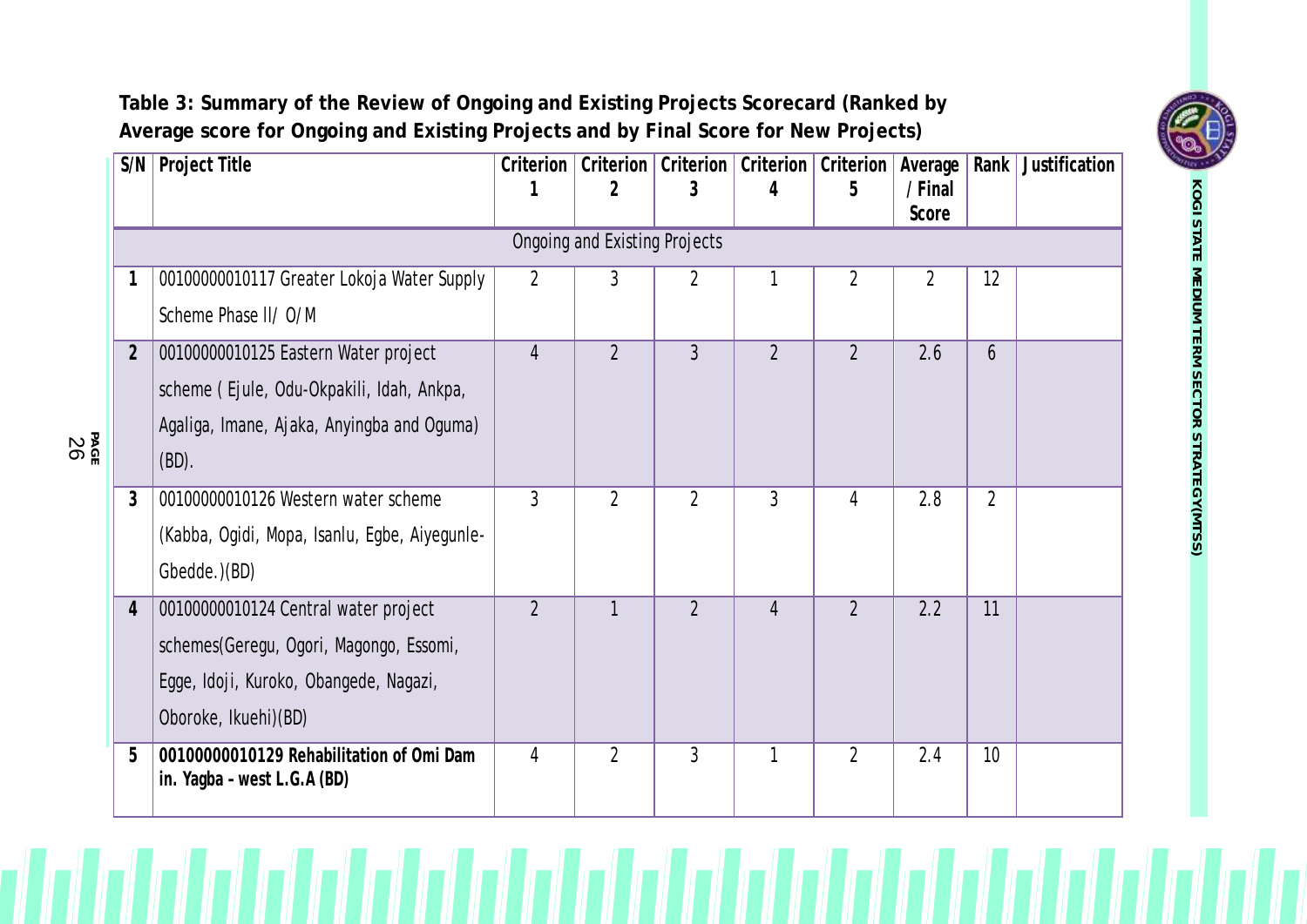| S/N            | Project Title                                                                                                                             | Criterion      | Criterion<br>2 | Criterion<br>3 | Criterion<br>4 | Criterion<br>5 | Average<br>/ Final<br>Score | Rank           | Justification |
|----------------|-------------------------------------------------------------------------------------------------------------------------------------------|----------------|----------------|----------------|----------------|----------------|-----------------------------|----------------|---------------|
| 6              | 00100000010132 Supply of Water Treatment<br>chemicals                                                                                     | 1              | $\overline{4}$ | $\overline{2}$ | $\mathfrak{Z}$ | $\overline{4}$ | 2.8                         | $\overline{2}$ |               |
| $\overline{1}$ | 00100000010113 Construction of three urban<br>Water scheme in three senatorial districts.<br>(SIP)                                        | 4              | $\overline{2}$ | $\overline{3}$ | $\overline{4}$ | $\overline{2}$ | $\mathfrak{Z}$              | 1              |               |
| 8              | 00100000010116 Completion of surface Water<br>scheme for selected Rural areas and small<br>towns (OGbonicha, Ejule, Okunya and<br>Umomi). | 1              | $\overline{4}$ | $\overline{2}$ | $\mathfrak{Z}$ | $\overline{4}$ | 2.8                         | $\overline{2}$ |               |
| 9              | 00100000010114 Rehabilitation/Repair of<br>water scheme both of existing Urban and<br>small town water scheme                             | $\overline{2}$ | $\overline{3}$ | $\overline{2}$ | $\overline{4}$ | $\overline{2}$ | 2.6                         | 6              |               |
| 10             | 00100000020104 Reticulation and Metering of<br>Greater Lokoja Water Supply Scheme to<br>Lokoja Metropolis (BD)                            | $\overline{4}$ | $\overline{4}$ | $\overline{2}$ | $\mathbf{1}$   | $\overline{2}$ | 2.6                         | 6              |               |
| 11             | 00100000010119 C0mpletion of all Motorized<br>and Hand pump Boreholes in the State.                                                       | 1              | 4              | $\overline{2}$ | 3              | 4              | 2.8                         | $\overline{2}$ |               |

 $\mathbb{Z}$ 



**KOGI STATE MEDIUM TERM SECTOR STRATEGY(MTSS)**

**PAGE**<br>27

 $\mathcal{U}$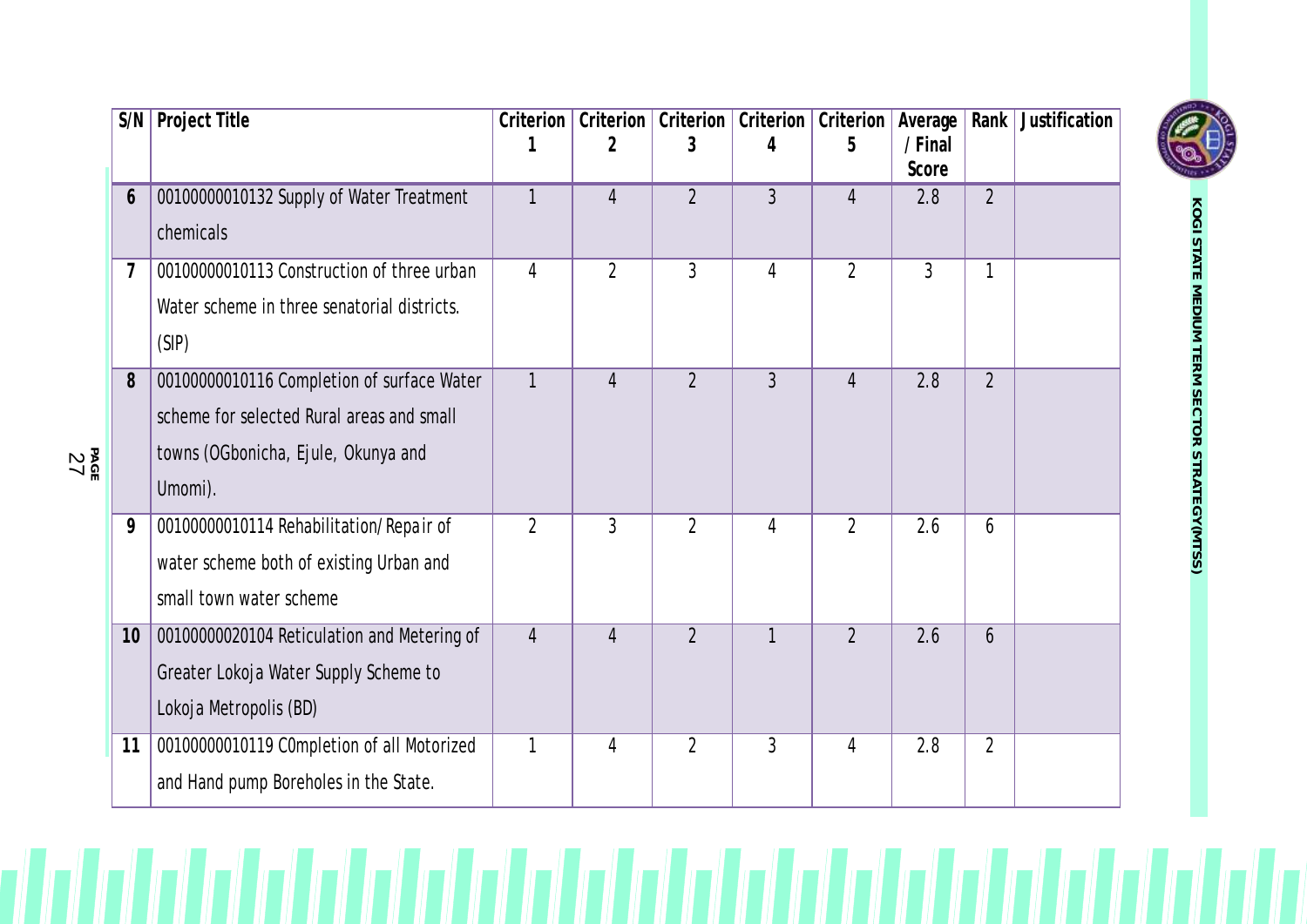|    | $S/N$ Project Title                       |           | Criterion   Criterion   Criterion   Criterion   Criterion   Average |           |           |   |         | Rank         | Justification |
|----|-------------------------------------------|-----------|---------------------------------------------------------------------|-----------|-----------|---|---------|--------------|---------------|
|    |                                           |           |                                                                     |           |           | 5 | / Final |              |               |
|    |                                           |           |                                                                     |           |           |   | Score   |              |               |
| 12 | 00100000010109 Rural Water and Sanitation |           |                                                                     |           |           |   | 2.6     | <sub>b</sub> |               |
|    | (RUWASSA)                                 |           |                                                                     |           |           |   |         |              |               |
|    |                                           |           |                                                                     |           |           |   |         |              |               |
| 13 | 00100000020106 Maintenance of existing    |           |                                                                     |           |           |   | 1.8     | 13           |               |
|    | water schemes across the state            |           |                                                                     |           |           |   |         |              |               |
|    |                                           |           |                                                                     |           |           |   |         |              |               |
|    | New Projects                              |           |                                                                     |           |           |   |         |              |               |
|    | 00100000010134 provision of 10 motorized  | <b>NA</b> | <b>NA</b>                                                           | <b>NA</b> | <b>NA</b> |   |         |              |               |
|    | Bore hole in Okehi LGA                    |           |                                                                     |           |           |   |         |              |               |

চ<br>চ **GE** 2 8

**Note:**

**NA = Not Applicable**

**Criterion 1=** Evidence that the Existing Projects are indeed Ongoing

**Criterion 2=** Clarity of Current Justification for Budget Commitment

**Criterion 3=** Current Impact of Budget Commitment

**Criterion 4=** Likelihood of Completion in 2020 – 2022Timeframe.

**Criterion 5=** Relation to the Sector's goals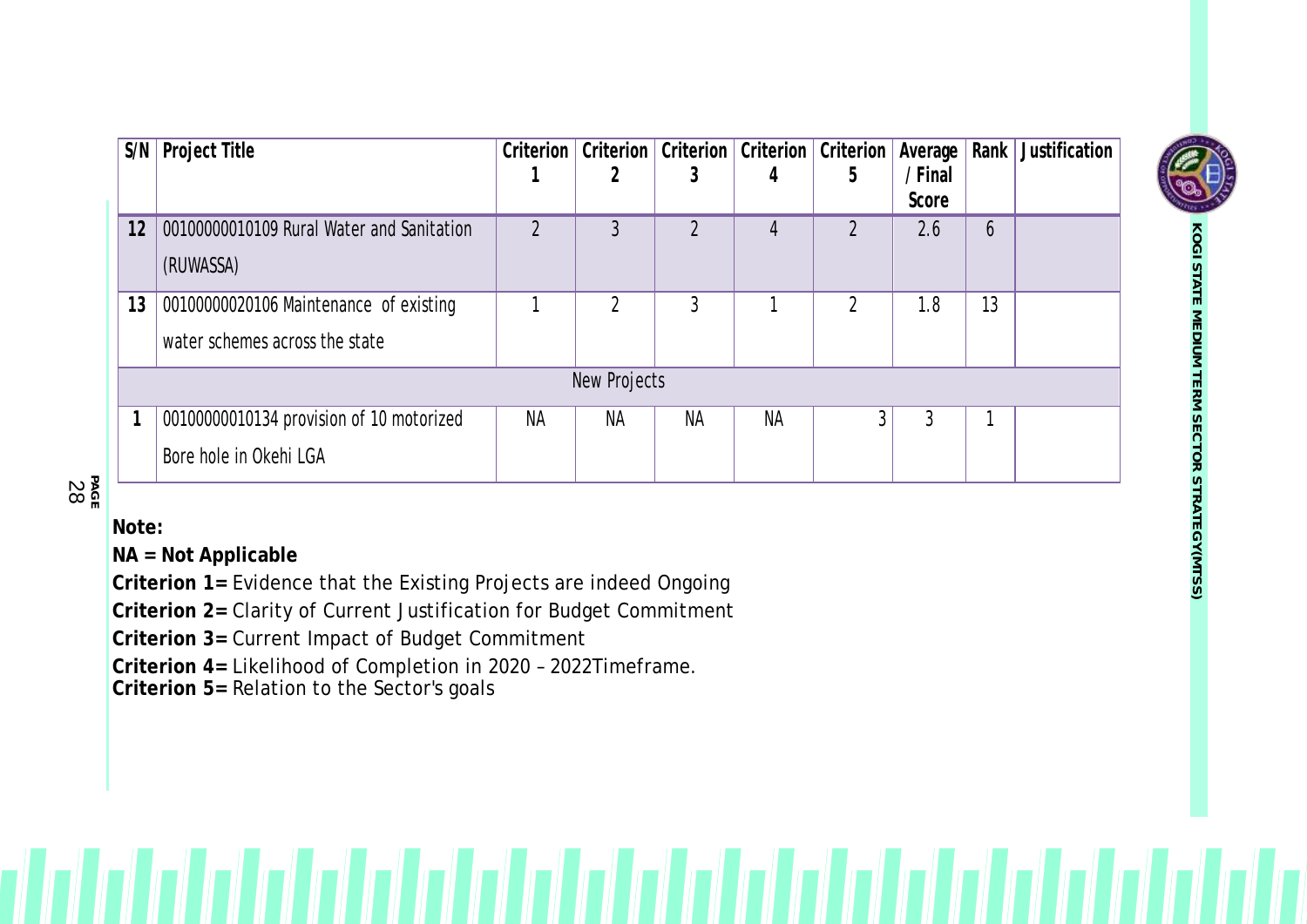## **Table 6: Capital Costs Commitments**

| S/N            | Project Title                                         | Status of  | Contract Sum (N) | Amount Paid to   | Outstanding      |
|----------------|-------------------------------------------------------|------------|------------------|------------------|------------------|
|                |                                                       | Completion |                  | Date (N)         | Commitment (N)   |
| 1.             | 00100000010117 Greater Lokoja Water Supply Scheme     | 25%        | 200,000,000      | 60,000,000       | 140,000,000      |
|                | Phase II/ O/M                                         | completion |                  |                  |                  |
| $\mathsf{R}$ . | 00100000010125 Eastern Water project scheme (Ejule,   | 20%        | 1,142,007,803.25 | 436, 201, 198.92 | 705,806,604.33   |
|                | Odu-Okpakili, Idah, Ankpa, Agal iga, Imane, Ajaka,    | completion |                  |                  |                  |
|                | Anyingba and Oguma) (BD).                             |            |                  |                  |                  |
| Β.             | Ogidi,<br>00100000010126 Western water scheme (Kabba, | 40%        | 890,594,105.6    | 532,867,757      | 357,726,348.6    |
|                | Mopa, Isanlu, Egbe, Aiyegunle-Gbedde.) (BD)           | completion |                  |                  |                  |
| A.             | 00100000010124 Central water project                  | 80%        | 326, 368, 873.9  | 274,557,934.7    | 51,810,939.2     |
|                | schemes(Geregu, Ogori, Magongo, Essomi, Egge, Idoji,  | completion |                  |                  |                  |
|                | Kuroko, Obangede, Nagazi, Oboroke, Ikuehi)(BD)        |            |                  |                  |                  |
| þ.             | 00100000010129 Rehabilitation of Omi Dam in. Yagba-   | 20%        | 90,450,200       | 18,108,040       | 72,342,160       |
|                | west $L.G.A(BD)$                                      | completion |                  |                  |                  |
|                | Total                                                 |            | 2,743,920,982.75 | 1,349,234,930.62 | 1,394,686,052.13 |



চ<br>চ ន្ត<br>ទី<br>ក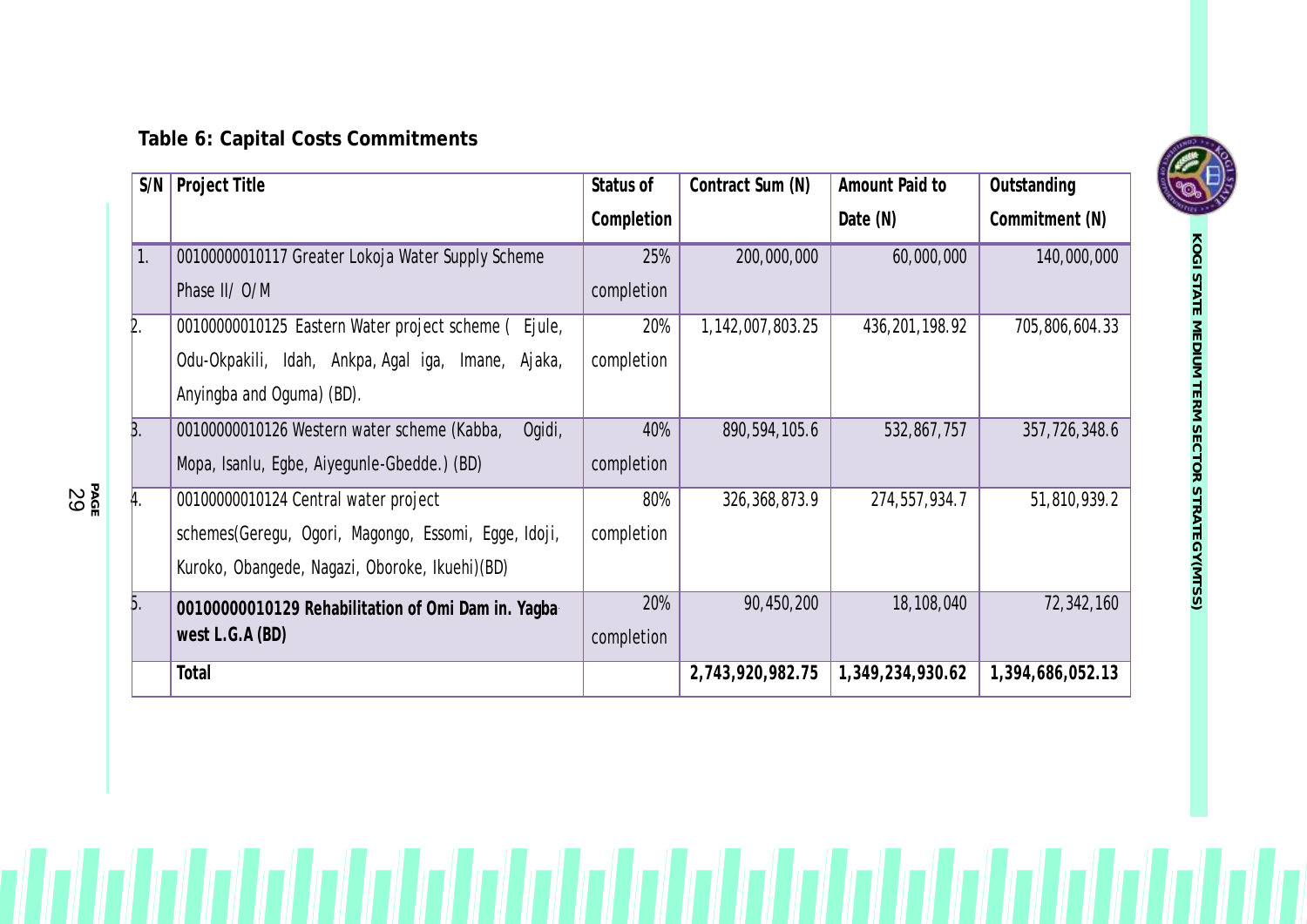

#### Table 4: Personnel Costs – Existing and Projected

| Number of Staff    |             |             |             |      |                         |
|--------------------|-------------|-------------|-------------|------|-------------------------|
| Items of Personnel | 2019Budget  | 2019 Actual | 2020        | 2021 | 2022                    |
| Costs              |             |             |             |      |                         |
| Salary             | 271,713,215 | 259,597,952 | 274,815,656 |      | 302,297,222 329,778,788 |
| Total Cost (N)     | 271,713,215 | 259,597,952 | 274,815,656 |      | 302,297,222 329,778,788 |

#### **Table 5: Overhead Costs – Existing and Projected**

| Items of Overheads         | 2019       | 2019      | 2020         | 2021         | 2022         |
|----------------------------|------------|-----------|--------------|--------------|--------------|
|                            | Approved   | Actual    |              |              |              |
| 22020102 TRAVEL AND        | 3,020,000  | 1,179,800 | 1,500,000.00 | 1,650,000.00 | 1,800,000.00 |
| <b>TRANSPORT</b>           |            |           |              |              |              |
| 22020103 INTERNATIONAL     | 0.00       | 0.00      | 1,000,000.00 | 1,100,000.00 | 1,200,000.00 |
| TRAVEL AND TRANSPORT -     |            |           |              |              |              |
| <b>TRAINING</b>            |            |           |              |              |              |
| 22020205 TELEPHONE         | 124,000    | 0.00      | 50,000.00    | 55,000.00    | 60,000.00    |
| <b>CHARGES</b>             |            |           |              |              |              |
| 22020301 OFFICE            | 2,021,808  | 277,200   | 1,000,000.00 | 1,100,000.00 | 1,200,000.00 |
| STATIONERY/COMPUTER        |            |           |              |              |              |
| CONSUMABLE                 |            |           |              |              |              |
| 22020303                   | 40,000.    | 0.00      | 10,000.00    | 11,000.00    | 12,000.00    |
| NEWSPAPERS/SUBSCRIPTIONS   |            |           |              |              |              |
| 22020333 PRINTING OF FILES | 100,000.00 | 0.00      | 100,000.00   | 110,000.00   | 120,000.00   |
| <b>JACKETS</b>             |            |           |              |              |              |
| 22020401 MAINTENANCE OF    | 2,316,000. | 644,200   | 1,323,504,   | 1,455,854    | 1,588,205.00 |
| MOTOR VEHICLE/TRANSPORT    |            |           |              |              |              |
| <b>EQUIPMENT</b>           |            |           |              |              |              |
| 22020402 MAINTENANCE OF    | 935,589    | 286,000   | 200,000.00   | 220,000.00   | 240,000.00   |
| OFFICE FURNITURE AND       |            |           |              |              |              |
| <b>FITTINGS</b>            |            |           |              |              |              |
| 22020404 MAINTENANCE OF    | 700,000    | 10,000    | 800,000.00   | 880,000.00   | 960,000.00   |
| PLANTS/GENERATORS          |            |           |              |              |              |
|                            |            |           |              |              |              |

**PAGE**  30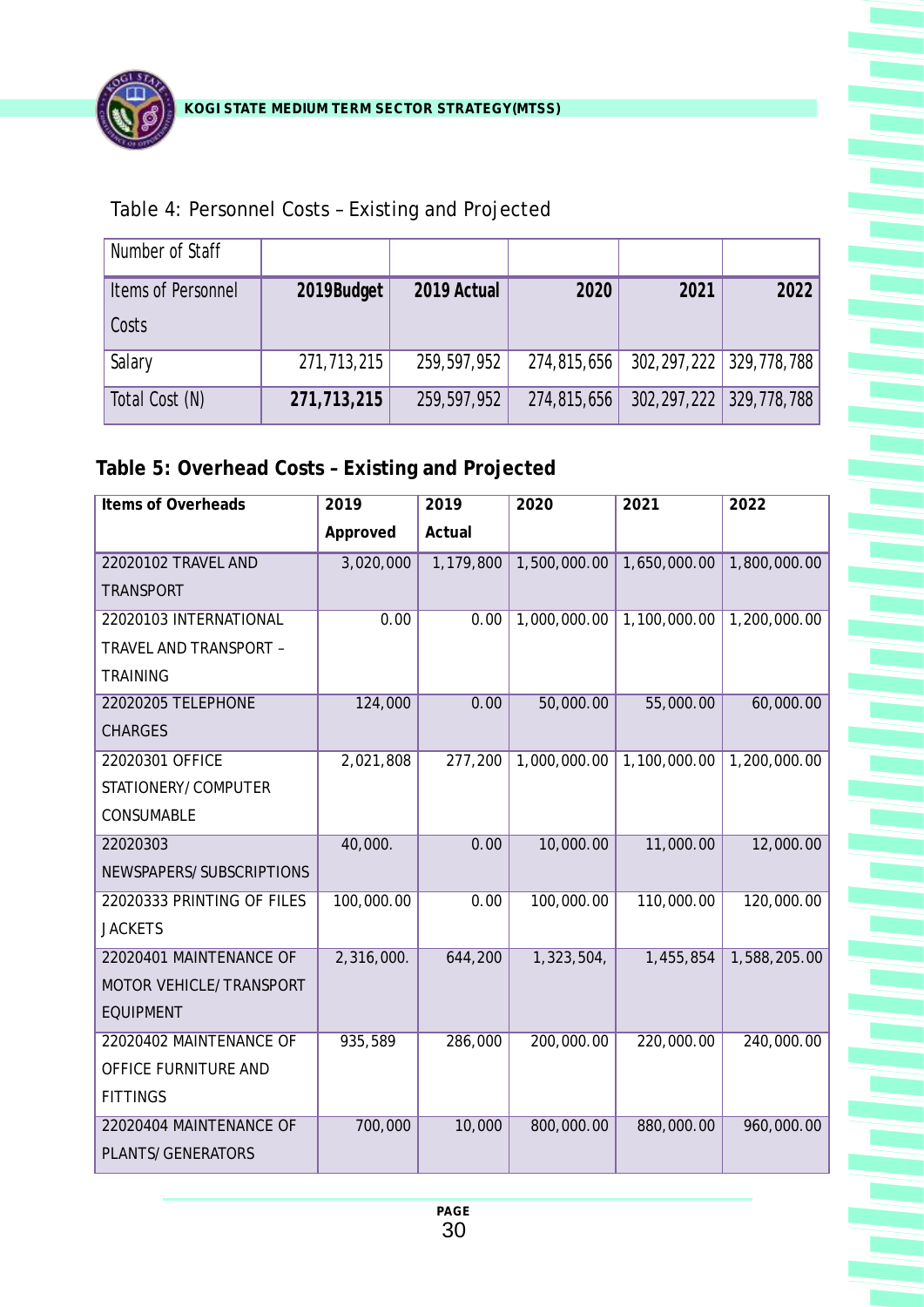

| Items of Overheads            | 2019      | 2019             | 2020       | 2021       | 2022       |
|-------------------------------|-----------|------------------|------------|------------|------------|
|                               | Approved  | Actual           |            |            |            |
| 22020405 MAINTENANCE OF       | 200,000   | 70,400           | 200,000.00 | 220,000.00 | 240,000.00 |
| OFFICE EQUIPMENT              |           |                  |            |            |            |
| 22020417 PURCHASE &           | 1,100,000 | 0.00             | 550,000.   | 555,000.   | 561,000.   |
| MAINTENANCE OF WATER          |           |                  |            |            |            |
| <b>TESTING EQUIPMENT</b>      |           |                  |            |            |            |
| 22020641 STATISTICAL          | 100,000   | 0.00             | 50,000.    | 55,000     | 60,000     |
| <b>INVESTIGATION AND DATA</b> |           |                  |            |            |            |
| <b>COLLECTION ON UNICEF</b>   |           |                  |            |            |            |
| ASSISTED WATER & AND          |           |                  |            |            |            |
| SANI. PRJ. & OTHER GOVT.      |           |                  |            |            |            |
| <b>AGENCIES &amp; NGOS</b>    |           |                  |            |            |            |
| 22020704 CONSULTANCY          | 1,056,000 | 0.00             | 400,000    | 440,000    | 480,000    |
| <b>SERVICES</b>               |           |                  |            |            |            |
| 22020801 MOTOR VEHICLE        | 500,000   | 144,000          | 300,000.00 | 330,000.00 | 360,000.00 |
| <b>FUEL COST</b>              |           |                  |            |            |            |
| 22020803                      | 1,500,000 | 88,800           | 500,000.00 | 550,000.00 | 600,000.00 |
| PLANTS/GENERATOR FUEL         |           |                  |            |            |            |
| COST                          |           |                  |            |            |            |
| 22021001 REFRESHMENT,         | 651,000   | 103,200          | 200,000.00 | 220,000.00 | 240,000.00 |
| MEALS AND HOSPITALITY         |           |                  |            |            |            |
| (MEETING EXPENSES)            |           |                  |            |            |            |
| 22021002 HONORARIUM &         | 100,000   | 36,000           | 100,000.00 | 110,000.00 | 120,000.00 |
| SITTING ALLOWANCE OTHER       |           |                  |            |            |            |
| THAN STATE SECURITY           |           |                  |            |            |            |
| COUNCIL                       |           |                  |            |            |            |
| 22021003 PUBLICITY AND        | 300,000.  | 49,000           | 250,000.00 | 275,000.00 | 300,000.00 |
| ADVERTISEMENT                 |           |                  |            |            |            |
| 22021004 MEDICAL              | 204,000   | $\boldsymbol{0}$ | 100,000.00 | 110,000.00 | 120,000.00 |
| EXPENSES/REFUND (LOCAL)       |           |                  |            |            |            |
| 22021014 ANNUAL BUDGET        | 285,,000. | 95,000           | 200,000.00 | 220,000.00 | 240,000.00 |
| <b>EXPENSES AND</b>           |           |                  |            |            |            |
| ADMINISTRATION                |           |                  |            |            |            |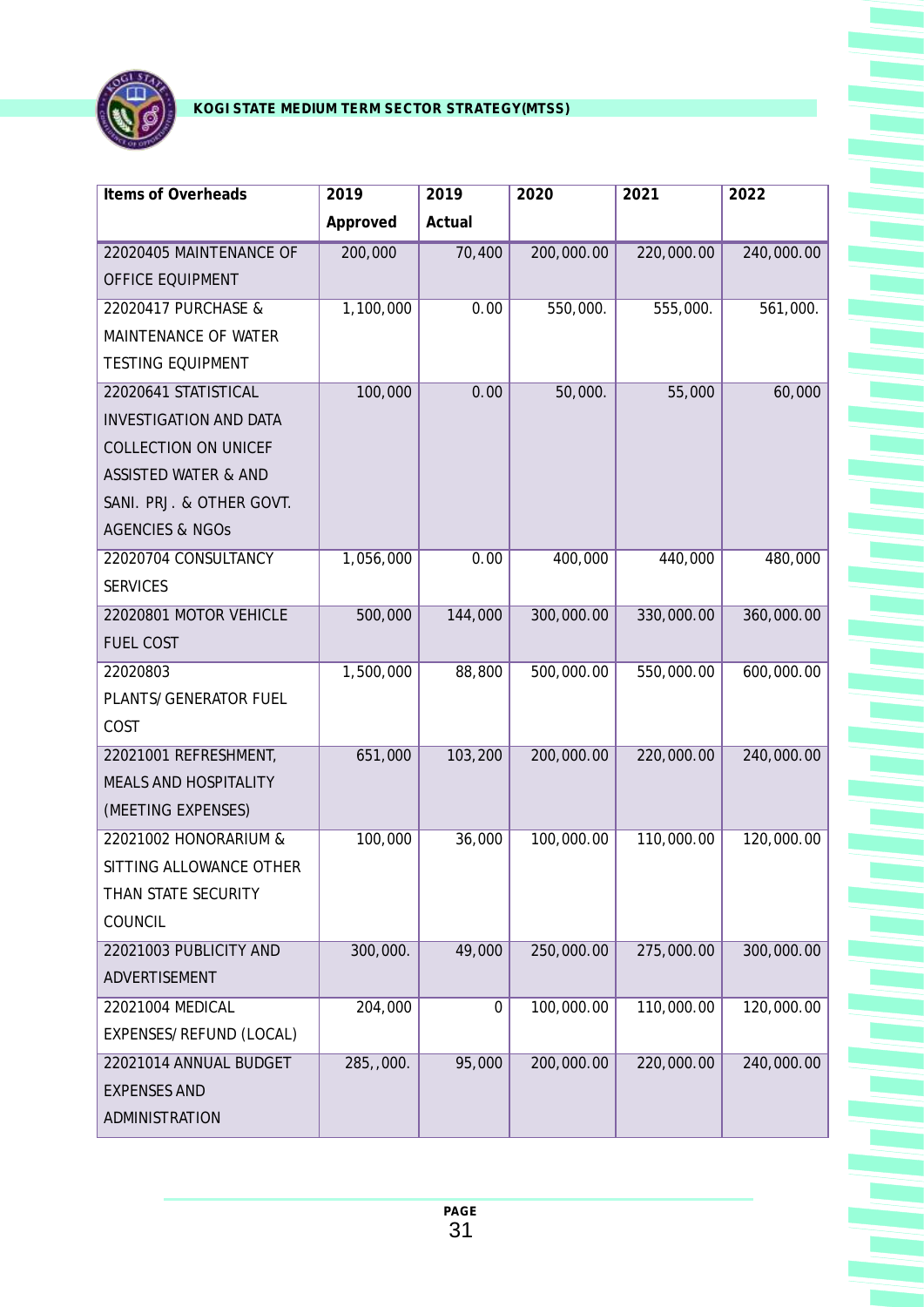

| Items of Overheads          | 2019       | 2019             | 2020       | 2021       | 2022       |
|-----------------------------|------------|------------------|------------|------------|------------|
|                             | Approved   | Actual           |            |            |            |
| 22021042 POLICY             | 700,000    | 0.00             | 700,000.00 | 770,000.00 | 840,000.00 |
| FORMULATION (NATIONAL       |            |                  |            |            |            |
| AND STATE COUNCIL OF        |            |                  |            |            |            |
| <b>WATER RESOU RCES)</b>    |            |                  |            |            |            |
| 22021076 ENVIRONMENTAL      | 100,000.00 | 0.00             | 100,000.00 | 110,000.00 | 120,000.00 |
| <b>EDUCATION AND PUBLIC</b> |            |                  |            |            |            |
| AWARENESS PROGRAMME         |            |                  |            |            |            |
| 22020110 TRAVELLING         | 600,000.00 | 0.00             | 300,000    | 330,000    | 360,000    |
| <b>ALLOWANCES</b>           |            |                  |            |            |            |
| 22021006 WELFARE            | 250,000    | 89,600           | 150,000    | 165,000    | 180,000    |
| <b>PACKAGES</b>             |            |                  |            |            |            |
| 22021218 COVID-19 Response  | 0.00       | 0.00             | 200,000    | 220,000    | 240,000    |
| Activities EXPENSE(CO22)    |            |                  |            |            |            |
| 22021007 SUBSCRIPTION TO    | 300,000.00 | 0.00             | 120,000    | 132,000    | 144,000    |
| PROFESSIONAL BODY           |            |                  |            |            |            |
| 22020101 LOCAL TRAVELS      | 920,000    | 111,000          | 477,480    | 525,228    | 572,972    |
| AND TRANSPORT - TRAINING    |            |                  |            |            |            |
| 22020204 ELECTRICITY        | 110,000    | $\overline{0}$   | 57,090     | 62,799     | 68,508     |
| <b>BILL/CHARGES</b>         |            |                  |            |            |            |
| 22020322 WATER SUPPLY       | 3,000,000  | $\overline{0}$   | 1,284,508  | 1,412,959  | 1,541,410  |
| SPARE PARTS AND OTHER       |            |                  |            |            |            |
| <b>EQUIPMENT</b>            |            |                  |            |            |            |
| 22020323 WATER SUPPLY       | 2,500,000  | $\mathbf 0$      | 1,000,000  | 1,100,000  | 1,200,000  |
| CHEMICALS                   |            |                  |            |            |            |
| 22020324 PROVISION OF       | 1,000,000  | $\overline{0}$   | 500,000    | 550,000    | 600,000    |
| <b>LABORATORY CHEMICALS</b> |            |                  |            |            |            |
|                             |            |                  |            |            |            |
| 22020340 TOOLS AND          | 150,000    | $\mathbf 0$      | 49,500     | 54,450     | 59,400     |
| <b>EQUIPMENT</b>            |            |                  |            |            |            |
| 22020342 COMPUTER UPS       | 153,000    | 0                | 79,407     | 87,348     | 95,289     |
| 22020343 COMPUTER MOUSE     | 53,000     | $\boldsymbol{0}$ | 27,507     | 30,258     | 33,009     |
|                             |            |                  |            |            |            |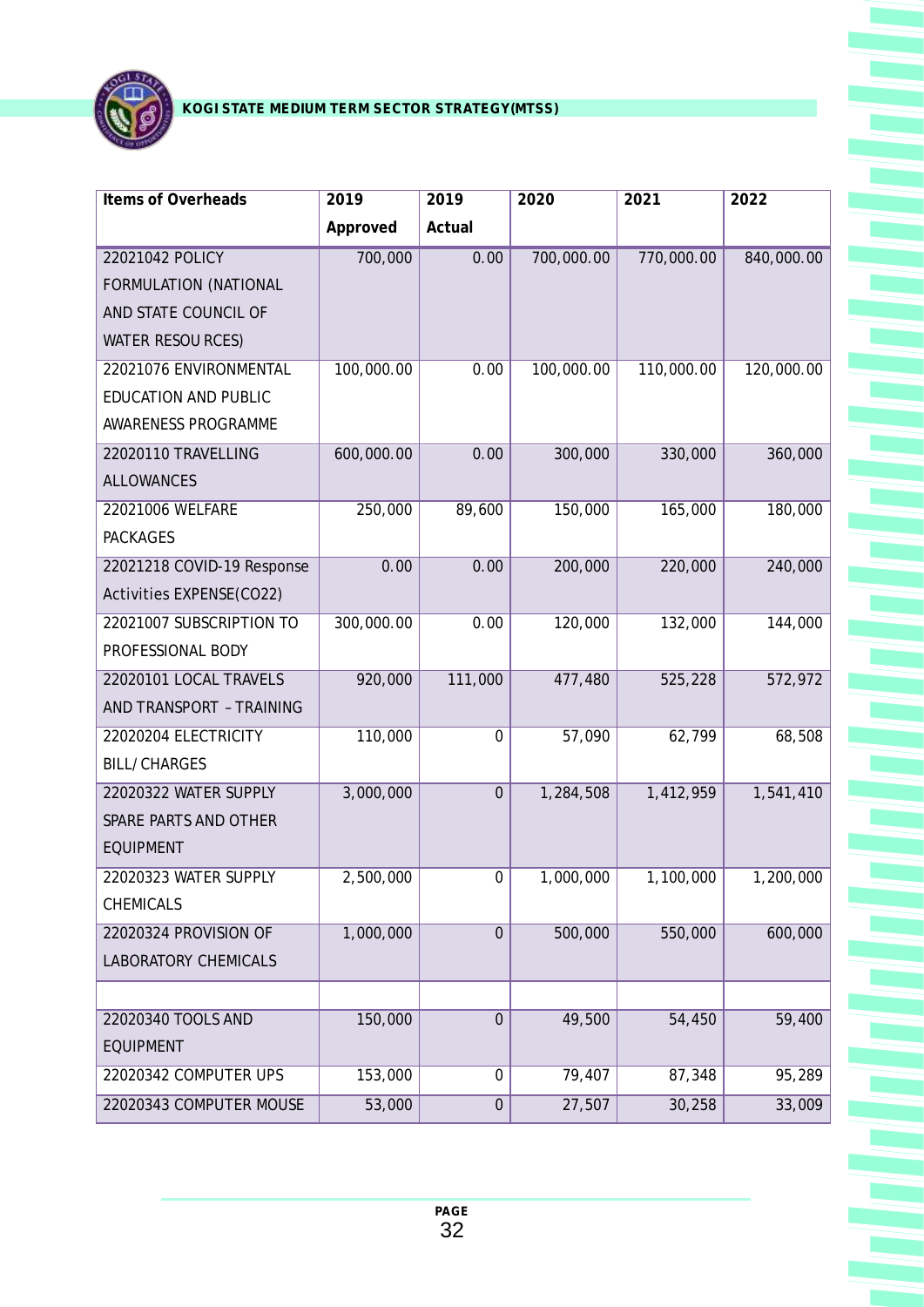

| Items of Overheads                | 2019      | 2019           | 2020      | 2021      | 2022      |
|-----------------------------------|-----------|----------------|-----------|-----------|-----------|
|                                   | Approved  | Actual         |           |           |           |
| 22020344 ENTERTAINMENT,           | 10,000    | $\overline{0}$ | 5,000     | 5,500     | 6,000     |
| PUBLIC RELATIONS AND              |           |                |           |           |           |
| <b>HOSPITALITY</b>                |           |                |           |           |           |
| 22020350 PRINTING OF              | 200,000   | 159,000        | 200,000   | 220,000   | 240,000   |
| <b>FORMS</b>                      |           |                |           |           |           |
| 22020403 MAINTENANCE OF           | 250,000   | $\overline{0}$ | 100,000   | 110,000   | 120,000   |
| OFFICE BUILDING /                 |           |                |           |           |           |
| RESIDENTIAL QTRS                  |           |                |           |           |           |
| 22020404                          | 700,000   | 10,000         | 300,000   | 330,000   | 360,000   |
| PURCHASE/MAINTENANCE OF           |           |                |           |           |           |
| PLANTS/GENERATORS                 |           |                |           |           |           |
| 22020427 MAINTENANCE OF           | 312,000   | $\overline{0}$ | 161,928   | 178,121   | 194,314   |
| <b>GARAGE</b>                     |           |                |           |           |           |
| 22020433 PROGRAMME                | 80,000    | 49,000         | 80,000    | 88,000    | 96,000    |
| (RADIO/TELEVISION                 |           |                |           |           |           |
| EXPENSES)                         |           |                |           |           |           |
| 22020435 MAINTENANCE OF           | 50,000    | $\overline{0}$ | 25,000    | 27,500    | 30,000    |
| <b>OFFICE PREMISES</b>            |           |                |           |           |           |
| 22020650 MATERIAL TESTING         | 300,000   | 0              | 150,000   | 165,000   | 180,000   |
| <b>LABORATORY</b>                 |           |                |           |           |           |
| 22020656 WORKSHOPS,               | 500,000   | 40,000         | 250,000   | 275,000   | 300,000   |
| <b>SEMINARS &amp; CONFERENCES</b> |           |                |           |           |           |
| 22020679 OFFICE AND               | 3,000,000 | 332,000        | 1,500,000 | 1,650,000 | 1,800,000 |
| <b>GENERAL EXPENSES</b>           |           |                |           |           |           |
| 22020731 BOARD MEETING            | 1,000,000 | 81,000         | 510,540   | 561,594   | 612,648   |
| <b>EXPENSES</b>                   |           |                |           |           |           |
| 22020733 FEASIBILITY STUDY        | 610,000   | 0              | 316,590   | 319,755   | 322, 920  |
| FOR WATER                         |           |                |           |           |           |
| 22020739 HYDROLOGICAL             | 150,000   | $\overline{0}$ | 50,000    | 55,000    | 60,000    |
| INVESTIGATION                     |           |                |           |           |           |
| 22020740 WATER SUPPLY             | 200,000   | 0              | 100,000   | 110,000   | 120,000   |
| PRIVATE CONNECTION                |           |                |           |           |           |
|                                   |           |                |           |           |           |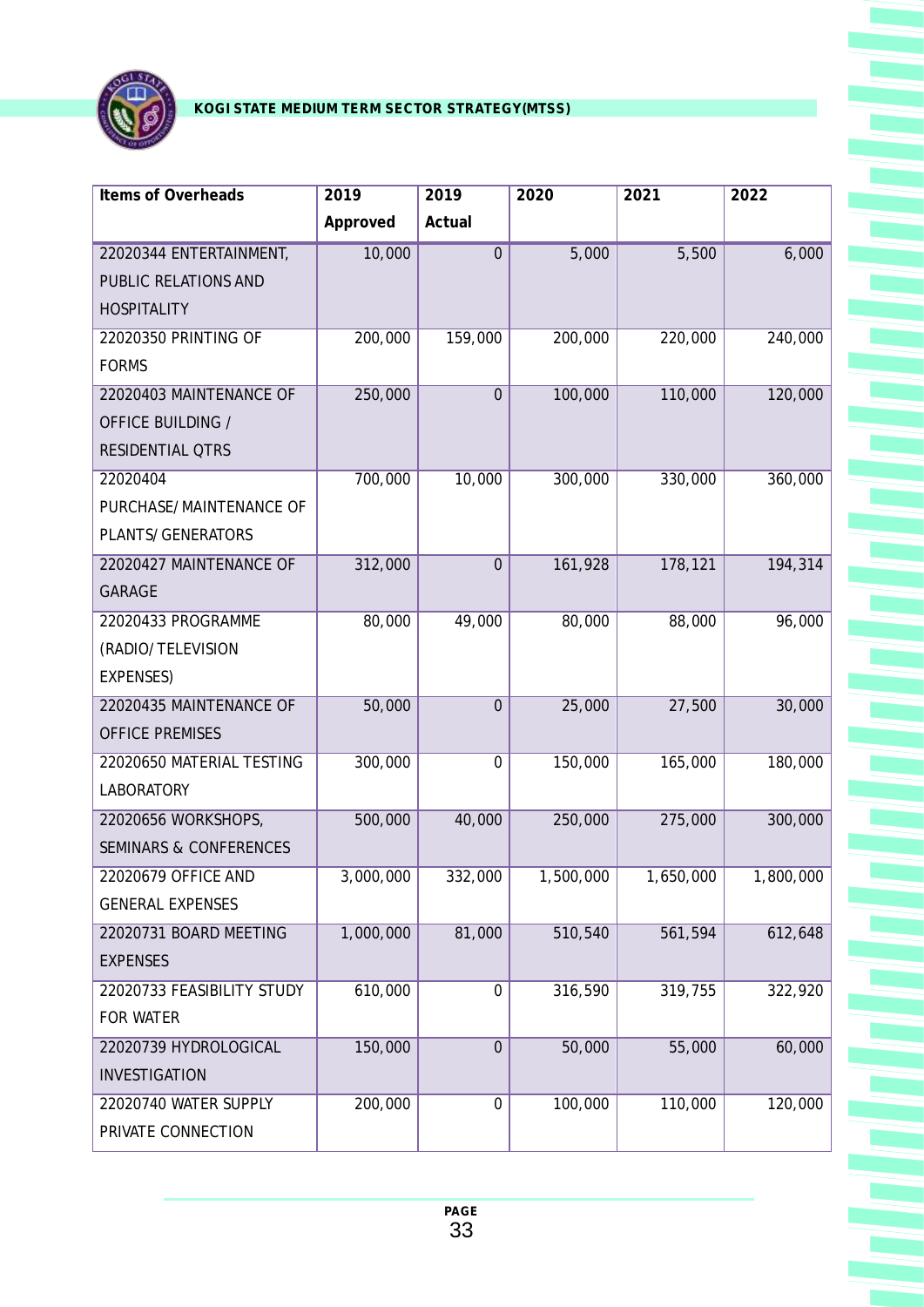

| Items of Overheads             | 2019       | 2019           | 2020       | 2021         | 2022       |
|--------------------------------|------------|----------------|------------|--------------|------------|
|                                | Approved   | Actual         |            |              |            |
| 22020901 BANK CHARGES          | 54,000     | $\overline{0}$ | 28,026     | 30,829       | 33,632     |
| (OTHER THAN INTEREST)          |            |                |            |              |            |
| 22020905 EXTERNAL              | 50,000     | 12,000         | 20,000     | 220,000      | 240,000    |
| <b>AUDITOR FEES</b>            |            |                |            |              |            |
| 22021005 POSTAGES AND          | 50,000     | $\overline{0}$ | 20,000     | 22,000       | 24,000     |
| <b>COURIER SERVICES</b>        |            |                |            |              |            |
| 22021007 SUBSCRIPTION TO       | 150,000    | $\mathbf 0$    | 120,000    | 121,200      | 122,400    |
| PROFESSIONAL BODIES            |            |                |            |              |            |
| 22021013 PROMOTION             | 50,000     | $\overline{0}$ | 20,000     | 22,000       | 24,000     |
| <b>EXPENSES</b>                |            |                |            |              |            |
| 22021021                       | 87,720     | $\Omega$       | 45,527     | 50,080       | 54,633     |
| <b>GRANTS/CONTRIBUTION AND</b> |            |                |            |              |            |
| <b>SUBVENTION</b>              |            |                |            |              |            |
| Total Cost (N)                 | 32,781,117 | 4,071,700      | 16,494,400 | 18, 143, 840 | 19,793,280 |

**Table 6: Summary of Cancelled/Shutdown Projects**

| Project Name                      | Justification for cancellation/shut down   |
|-----------------------------------|--------------------------------------------|
| Completion of all Motorized and   | The project is no longer in existence, re- |
| Handpump Boreholes in the State   | modelled & incorporated into ones.         |
| Priority Water Supply Projects by | The Scheme has ended and phase out.        |
| Federal, States & L.G under the   |                                            |
| National Policy on Water Supply   |                                            |
| &Sanitation                       |                                            |

### **3.3 Contributions from partners**

The Federal Ministry of Water Resources help in collaboration in policy implementation, provide financial and technical support **Kogi state lost out in receiving assistances from Donor Agencies like JICA, UNDP etc due to lack of proper co- ordination of Water activities in the state**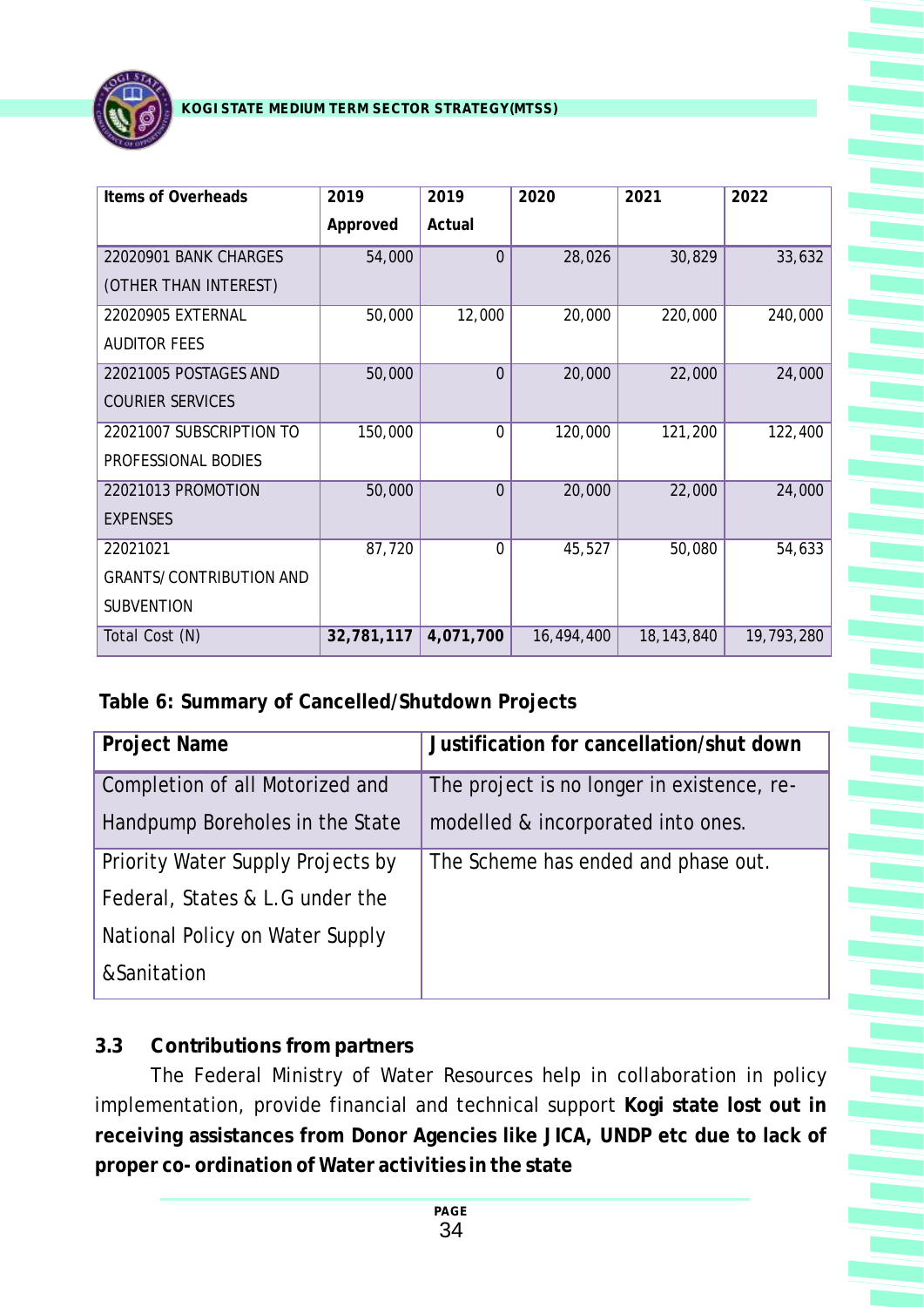

| Source /       |      | Amount Expected (N) |      |      | <b>Counterpart Funding</b> |      |
|----------------|------|---------------------|------|------|----------------------------|------|
| Description of |      |                     |      |      | Requirements (N)           |      |
| Grant          | 2020 | 2021                | 2022 | 2020 | 2021                       | 2022 |
|                |      |                     |      |      |                            |      |
|                |      |                     |      |      |                            |      |

#### **3.4 Programme connections between Sector MDAs**

The Parastatal under the Water Supply sector are Kogi State Water Board and Rural Water& Sanitation Agency in the course of delivering services in the Water Supply Sector. there is need to create some linkages with other Sector of the economy of the State such as

- (1)Ministry of Education &State Universal Basis Education Board (SUBEB) in provision of water supply in primary & secondary schools in the state.
- (2)Ministry of Rural Development in the execution of its mandate to provide water supply in rural communities of the state
- (3)Ministry of Health to address water supply in Hospitals and other health facilities in the state.
- (4)Ministry of Environment & Natural Resources in provision of water for vegetation and green areas of the state

Ministry of Agriculture in assisting Fadama farmers to have access to water for all year round farming activities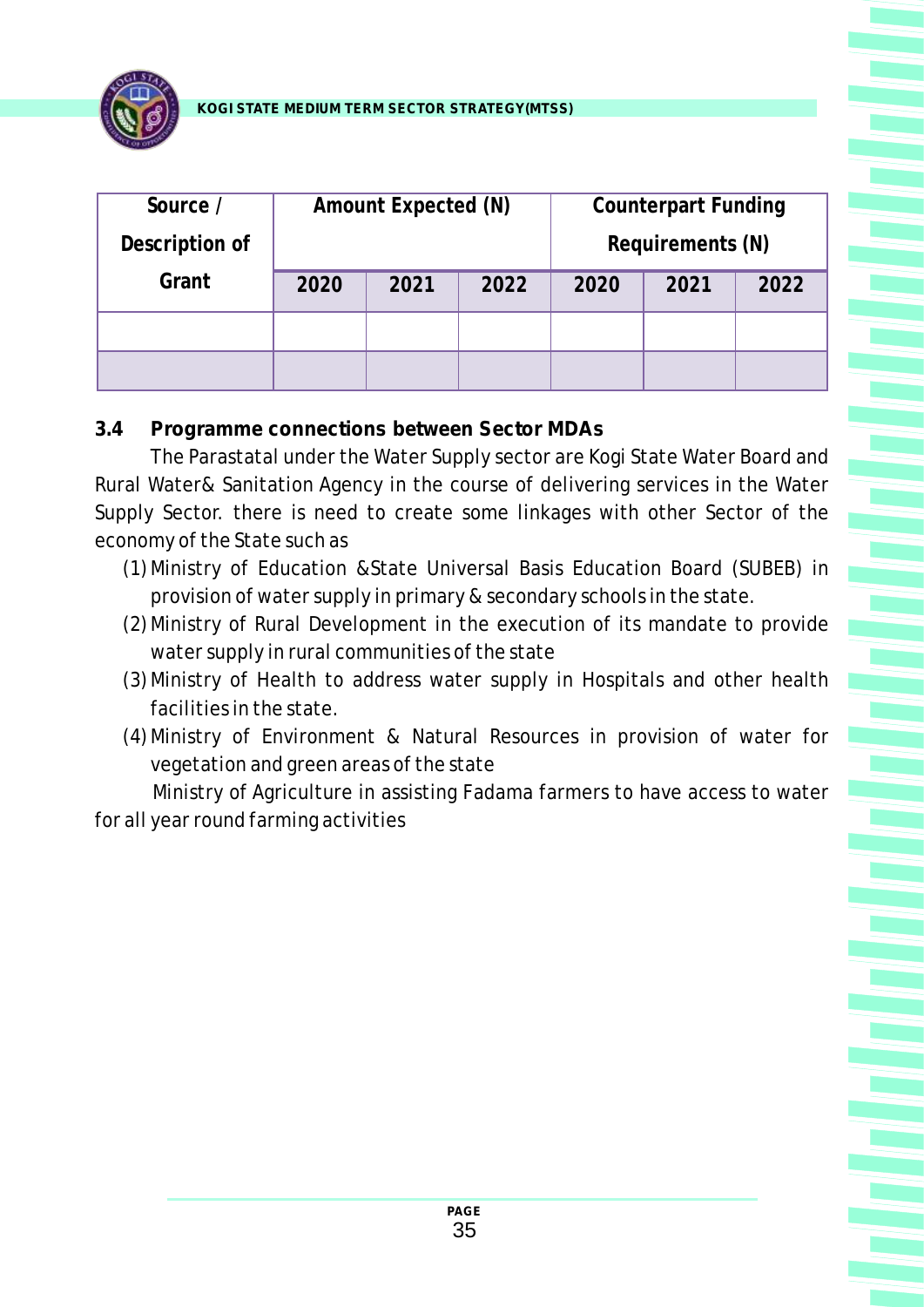## **3.5 Outline of Key Strategies**

## **Table 8: Summary of Projects' Expenditures and Output Measures**

| S/N            | Programme    |                              | Project/Activit   Amount spent |             | Budget Expenditure/cost (N) |             | output        | Output KPI      | Base                      | Output Target |             |               | <b>MTSS</b> | <b>MDA</b> |
|----------------|--------------|------------------------------|--------------------------------|-------------|-----------------------------|-------------|---------------|-----------------|---------------------------|---------------|-------------|---------------|-------------|------------|
|                |              | y                            | on the project                 | 2020        | 2021                        | 2022        |               |                 | Time                      | 2020          | 2021        | 2022          | Activity    | Resp.      |
|                |              | Title                        | so far                         |             |                             |             |               |                 | output                    |               |             |               | Code        |            |
|                |              |                              |                                |             |                             |             |               |                 | 2019                      |               |             |               |             |            |
| $\mathbf{1}$   | Expanding    | Completio<br>L.              |                                | 100,000,000 | 110,000,000                 | 120,000,000 | Increase      | Proportion of   | <b>NIL</b>                | 20%           | 30%         | 40% increase  |             | <b>MWR</b> |
|                | the          | n of surface                 |                                |             |                             |             | volume of     | volume          |                           | increase of   | increase of | of in volume  |             |            |
|                | capacity of  | water for                    |                                |             |                             |             | safe drinking | increase of     |                           | in volume     | in volume   | of safe       |             |            |
|                | water        | selected                     |                                |             |                             |             | water         | safe drinking   |                           | of safe       | of safe     | drinking      |             |            |
|                | supply       | communities                  |                                |             |                             |             |               | water           |                           | drinking      | drinking    | water         |             |            |
|                |              |                              |                                |             |                             |             |               |                 |                           | water         | water       |               |             |            |
| $\overline{2}$ | Developing   | 1. Operation                 | 60,000,000                     | 200,000,000 | 220,000,000                 | 240,000,000 | Improvement   | Proportion of   | $\overline{\mathsf{NIL}}$ | 10%           | 20%         | 30%           |             | <b>MWR</b> |
|                | sustainable  | & maintenance                |                                |             |                             |             | in water      | water pipes     |                           | reduction     | reduction   | reduction in  |             |            |
|                | operational  | of GLWSS                     |                                |             |                             |             | management    | lines and       |                           | in water      | in water    | water loss &  |             |            |
|                | mechanism    |                              |                                |             |                             |             | quality       | network         |                           | loss &        | loss &      | wastages      |             |            |
|                |              |                              |                                |             |                             |             |               | managed         |                           | wastages      | wastages    |               |             |            |
| 3              |              | Supply of<br>Ш.              |                                | 100,000,000 | 110,000,000                 | 120,000,000 | Improvement   | Proportion of   | NIL                       | 10%           | 20%         | 30% increase  |             | <b>MWR</b> |
|                |              | water treatment              |                                |             |                             |             | in water      | quality of safe |                           | increase in   | increase in | in quality of |             |            |
|                |              | chemicals                    |                                |             |                             |             | management    | water           |                           | quality of    | quality of  | safe water    |             |            |
|                |              |                              |                                |             |                             |             | quality       | increase        |                           | safe water    | safe water  |               |             |            |
| $\overline{4}$ | Rehabilitati | Rehabilita<br>L.             |                                | 50,000,000  | 55,000,000                  | 60,000,000  | Improvement   | Proportion of   | NIL                       | 20%           | 30%         | 40%           |             | <b>MWR</b> |
|                | on of        | tion/repairs of              |                                |             |                             |             | in water      | reduction in    |                           | reduction     | reduction   | reduction in  |             |            |
|                | existing     | existing urban &             |                                |             |                             |             | borne and     | water borne     |                           | in water      | in water    | water borne   |             |            |
|                | water        | small town water             |                                |             |                             |             | waste water   | disease         |                           | borne         | borne       | disease       |             |            |
|                | scheme       |                              |                                |             |                             |             | related       |                 |                           | disease       | disease     |               |             |            |
|                |              |                              |                                |             |                             |             | disease       |                 |                           |               |             |               |             |            |
|                |              | Maintenan<br>$\mathbf{II}$ . |                                | 50,000,000  | 55,000,000                  | 60,000,000  | Improvement   | Proportion of   | <b>NIL</b>                |               | 30%         | 40%           |             | <b>WBS</b> |
|                |              | ce of Existing               |                                |             |                             |             | in water      | reduction in    |                           |               | reduction   | reduction in  |             |            |
|                |              | Water Schemes                |                                |             |                             |             | borne and     | water borne     |                           |               | in water    | water borne   |             |            |
|                |              | Across                       |                                |             |                             |             | waste water   | disease         |                           |               | borne       | disease       |             |            |
|                |              | the state,                   |                                |             |                             |             | related       |                 |                           |               | disease     |               |             |            |
|                |              |                              |                                |             |                             |             | disease       |                 |                           |               |             |               |             |            |



**K O GI**

**PA** မ<br>၁ နီ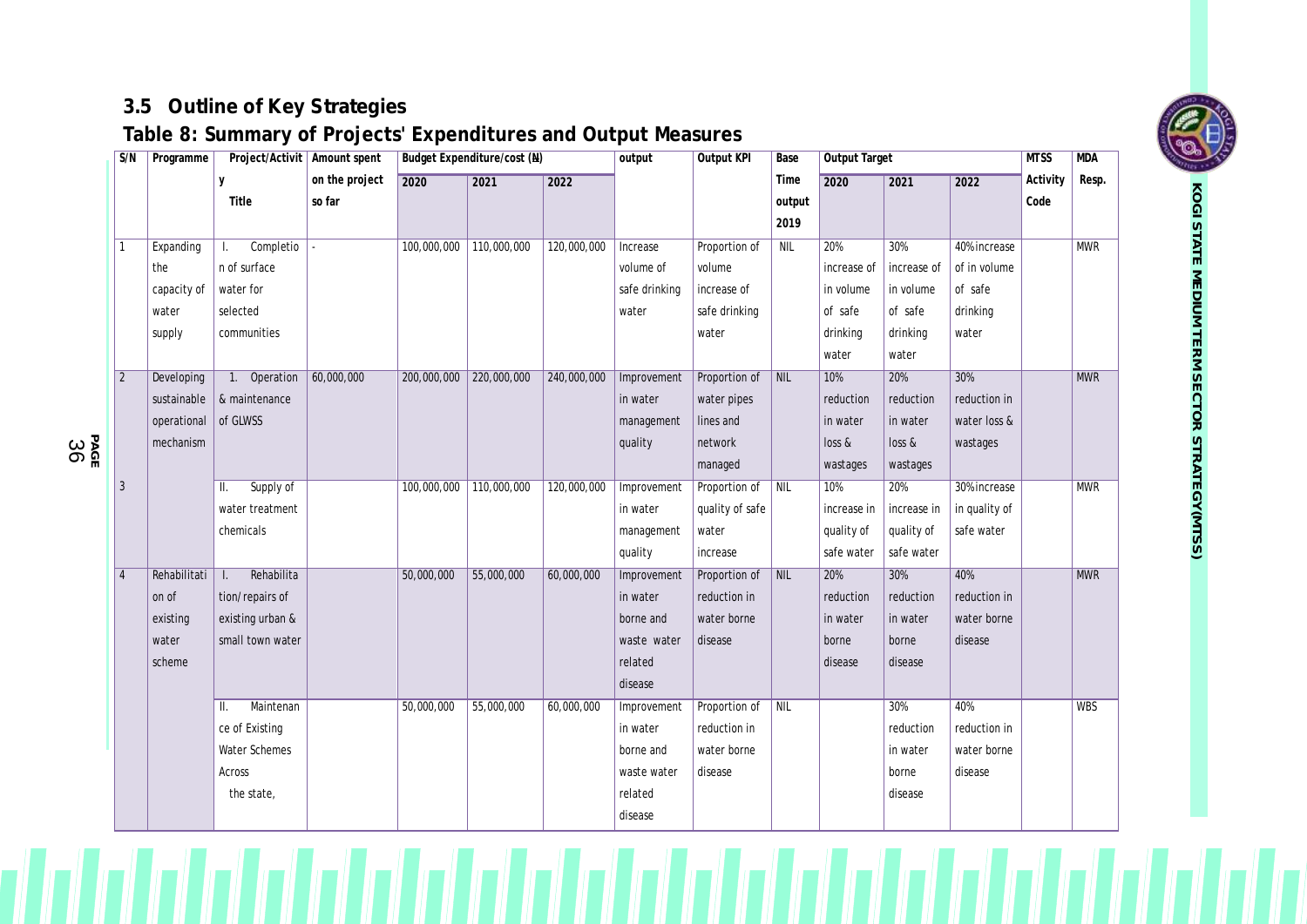| S/N | Programme | Project/Activit   Amount spent                                                         |                          |             | Budget Expenditure/cost (N) |             | output                                                                    | Output KPI                                                  | Base                   | Output Target                                    |                                                  |                                               | <b>MTSS</b>      | <b>MDA</b>  |
|-----|-----------|----------------------------------------------------------------------------------------|--------------------------|-------------|-----------------------------|-------------|---------------------------------------------------------------------------|-------------------------------------------------------------|------------------------|--------------------------------------------------|--------------------------------------------------|-----------------------------------------------|------------------|-------------|
|     |           | y<br>Title                                                                             | on the project<br>so far | 2020        | 2021                        | 2022        |                                                                           |                                                             | Time<br>output<br>2019 | 2020                                             | 2021                                             | 2022                                          | Activity<br>Code | Resp.       |
|     |           | Provision<br>$\mathbf{L}$<br>of 10 Nos<br>Motorized<br>Boreholes in<br>Okehi LGA       |                          | 50,000,000  | 55,000,000                  | 60,000,000  | Improvement<br>in prevalence<br>water borne<br>disease                    |                                                             | NIL                    | 10%<br>reduction                                 | 20%<br>reduction                                 | 30%<br>reduction                              |                  | <b>MWRS</b> |
|     |           | Completio<br>Ш.<br>n of all<br>motorized and<br>Hand pump<br>Boreholes in the<br>state |                          | 50,000,000  | 55,000,000                  | 60,000,000  | Improvement<br>in water<br>borne and<br>waste water<br>related<br>disease | Proportion of<br>reduction in<br>water borne<br>disease     | $\sqrt{\text{NIL}}$    | 20%<br>reduction<br>in water<br>borne<br>disease | 30%<br>reduction<br>in water<br>borne<br>disease | 40%<br>reduction in<br>water borne<br>disease |                  | <b>MWR</b>  |
|     |           | Rehabilita<br>Ш.<br>tion of Eastern<br>water<br>scheme(BD)                             | 436, 201, 198.92         | 100,000,000 | 110,000,000                 | 120,000,000 | Improvement<br>in water<br>borne and<br>waste water<br>related<br>disease | Proportion of<br>reduction in<br>water borne<br>disease     | $\sqrt{\text{NIL}}$    | 20%<br>reduction<br>in water<br>borne<br>disease | 30%<br>reduction<br>in water<br>borne<br>disease | 40%<br>reduction in<br>water borne<br>disease |                  | <b>MWR</b>  |
|     |           | Rehabilita<br>IV.<br>tion of western<br>water scheme                                   | 532,867,757              | 100,000,000 | 110,000,000                 | 120,000,000 | Improvement<br>in water<br>borne and<br>waste water<br>related<br>disease | Proportion of NIL<br>reduction in<br>water borne<br>disease |                        | 20%<br>reduction<br>in water<br>borne<br>disease | 30%<br>reduction<br>in water<br>borne<br>disease | 40%<br>reduction in<br>water borne<br>disease |                  | <b>MWR</b>  |
|     |           | Rehabilita<br>V.<br>tion of Central<br>water schemes<br>(BD)                           | 274,557,934.7            | 100,000,000 | 110,000,000                 | 120,000,000 | Improvement<br>in water<br>borne &<br>waste water<br>related<br>disease   | Proportion of<br>water borne<br>disease<br>reduced          | $\vert$ NIL            | 20%<br>reduction<br>in water<br>borne<br>disease | 30%<br>reduction<br>in water<br>borne<br>disease | 40%<br>reduction in<br>water borne<br>disease |                  | <b>MWR</b>  |



**PA GE** 3 7

 $\mathcal{L}$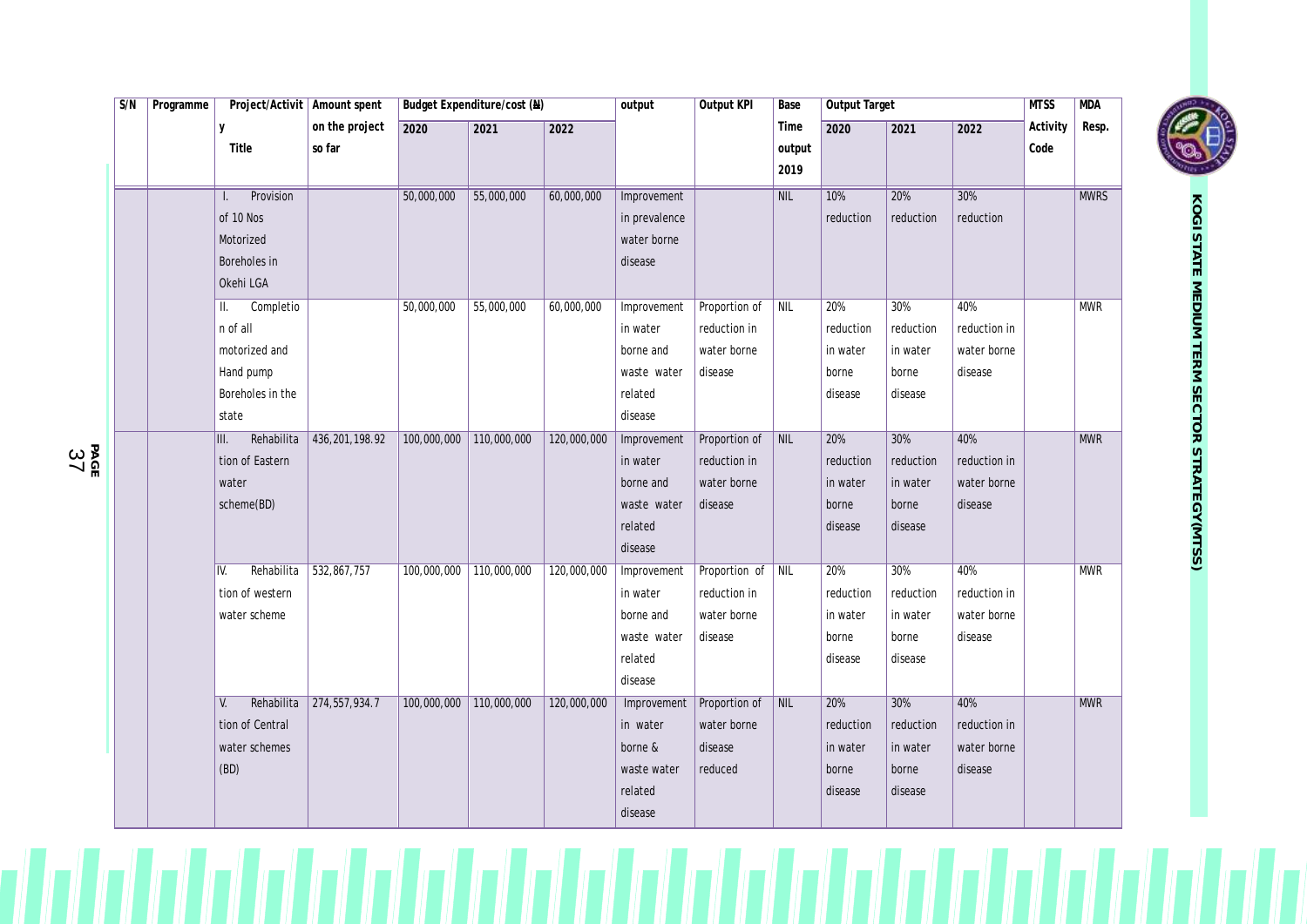| S/N            | Programme   | Project/Activit   Amount spent |                |             | Budget Expenditure/cost (N) |             | output        | Output KPI    | Base       | Output Target |           |               | <b>MTSS</b> | <b>MDA</b>   |
|----------------|-------------|--------------------------------|----------------|-------------|-----------------------------|-------------|---------------|---------------|------------|---------------|-----------|---------------|-------------|--------------|
|                |             | y                              | on the project | 2020        | 2021                        | 2022        |               |               | Time       | 2020          | 2021      | 2022          | Activity    | Resp.        |
|                |             | Title                          | so far         |             |                             |             |               |               | output     |               |           |               | Code        |              |
|                |             |                                |                |             |                             |             |               |               | 2019       |               |           |               |             |              |
|                |             | Rehabilita                     | 18,108,040     | 50,000,000  | 55,000,000                  | 60,000,000. |               |               | NIL        | 20%           | 30%       | 40%           |             | <b>MWR</b>   |
|                |             | tion of Omi Dam                |                |             |                             |             | Improvement   | Improvement   |            | reduction     | reduction | reduction in  |             |              |
|                |             | in Y/East LGA                  |                |             |                             |             | in water      | in water      |            | in water      | in water  | water borne   |             |              |
|                |             | (BD)                           |                |             |                             |             | borne &       | borne & waste |            | borne         | borne     | disease       |             |              |
|                |             |                                |                |             |                             |             | waste water   | water related |            | disease       | disease   |               |             |              |
|                |             |                                |                |             |                             |             | related       | disease       |            |               |           |               |             |              |
|                |             |                                |                |             |                             |             | disease       |               |            |               |           |               |             |              |
| $\overline{4}$ | Upgrading   | Reticulatio<br>Τ.              |                | 100,000,000 | 110,000,000                 | 120,000,000 | Improvement   | Proportion of | <b>NIL</b> | 10%           | 20%       | 30%           |             | <b>MWR</b>   |
|                | of Existing | n and metering                 |                |             |                             |             | in time spent | reduction in  |            | reduction     | reduction | reduction in  |             |              |
|                | and         | of GLWSS                       |                |             |                             |             | by children & | time spent by |            | in time       | in time   | time spent    |             |              |
|                | constructio |                                |                |             |                             |             | women in      | women &       |            | spent         | spent     | searching for |             |              |
|                | n of new    |                                |                |             |                             |             | search of     | children      |            | searching     | searching | water         |             |              |
|                | water       |                                |                |             |                             |             | water         | searching for |            | for water     | for water |               |             |              |
|                | schemes     |                                |                |             |                             |             |               | water         |            |               |           |               |             |              |
|                |             | Rural<br>Ш.                    |                | 50,000,000  | 55,000,000                  | 60,000,000  | Improvement   | Proportion of | <b>NIL</b> | 10%           | 20%       | 30%           |             | <b>RUWAS</b> |
|                |             | Water and                      |                |             |                             |             | in time spent | reduction in  |            | reduction     | reduction | reduction in  |             | SA           |
|                |             | Sanitation                     |                |             |                             |             | by children & | time spent by |            | in time       | in time   | time spent    |             |              |
|                |             | Agency                         |                |             |                             |             | women in      | women &       |            | spent         | spent     | searching for |             |              |
|                |             | (RUWASSA)                      |                |             |                             |             | search of     | children      |            | searching     | searching | safe water    |             |              |
|                |             |                                |                |             |                             |             | water         | searching for |            | for safe      | for safe  |               |             |              |
|                |             |                                |                |             |                             |             |               | water         |            | water         | water     |               |             |              |
|                |             | Constructi<br>Ⅲ.               |                | 50,000,000  | 55,000,000                  | 60,000,000  | Improvement   | Proportion of | NIL        | 10%           | 20%       | 30%           |             | <b>MWR</b>   |
|                |             | on of urban                    |                |             |                             |             | in time spent | reduction in  |            | reduction     | reduction | reduction in  |             |              |
|                |             | Water scheme                   |                |             |                             |             | by children & | time spent by |            | in time       | in time   | time spent    |             |              |
|                |             | (SIP)                          |                |             |                             |             | women in      | women &       |            | spent         | spent     | searching for |             |              |
|                |             |                                |                |             |                             |             | search of     | children      |            | searching     | searching | safe water    |             |              |
|                |             |                                |                |             |                             |             | water         | searching for |            | for safe      | for safe  |               |             |              |
|                |             |                                |                |             |                             |             |               | water         |            | water         | water     |               |             |              |



**PAGE** 38

 $\sqcap'$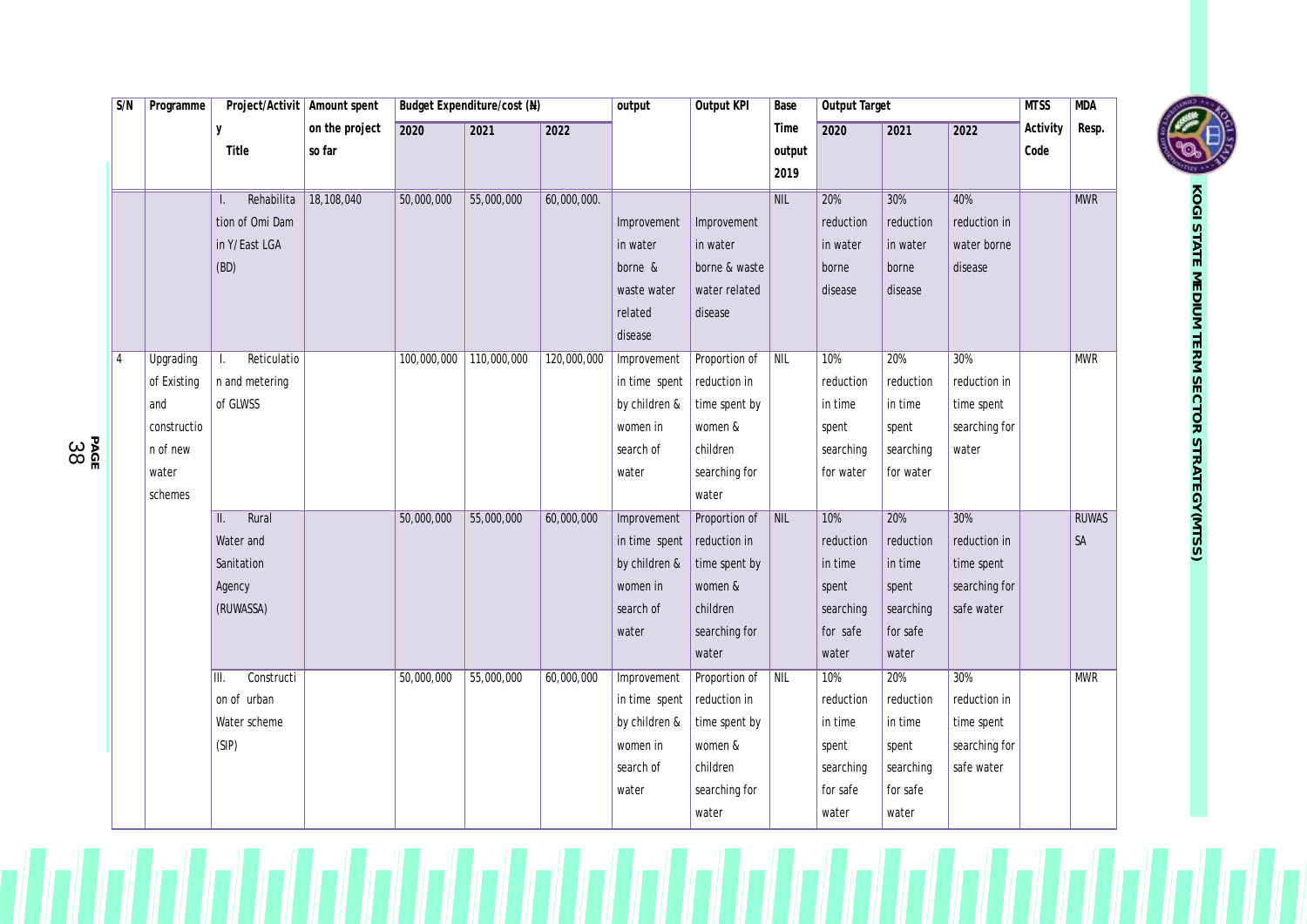

#### **3.6 Justification**

Selection of criteria for prioritizing the Water Supply Sector strategies to be implemented as part of the 2020- 2022MTSS were promised on the need to identify high impact interventions for the achievement of the revised sector policy.

Following the conduct of the research leading to the formation of New Direction Blue Print, Let's do more and the focus on the good governance through Kogi State Public Sector Governance Reforms Programme as a major economic alternative to leveraging governance, the sector team engaged the selection process with the view to ensuring that the identified strategies to be implemented are well aligned with the goals and objectives of the medium term plan derived from the State Development Plan and New Direction Blue Print.

Secondly, that the selected strategies are capable of delivering verifiable results within the limited resources allocated and in the shortest possible time. The current approach is a remarkable departure from the previous experience where annual budget was developed without recourse to the desired impact of those expenditure but on the arbitrary allocation of resources on budget-lined items.

With the MTSS approach, which is result-based budget all costs interventions are linked to the achievement of the MTSS outputs, outcomes and Impact as defined in the New Direction Blue Print policy framework. Consequently, the sector will be able to assess progress of the MTSS key performance indicators(KPIs) and the cost effectiveness of the budgeted expenditure.

#### **3.7 Result Framework**

Though the result framework details the targets to be achieved by the MTSS, it is important to understand that the outcome targets were central in the definition of the key programs and projects of the MTSS. These key performance indicators are in alignment with the performance for the sector.

The Ministry and its parastatals are expected to develop their costed annual operation plan in response to the output targets defined in the sector result frameworks.

#### **3.8 Responsibilities and Operational Plan**

Following the development of the MTSS 2020 – 2022 for Water Supply sector, it is anticipated that the Ministry of Water Resources, State Water Board and Rural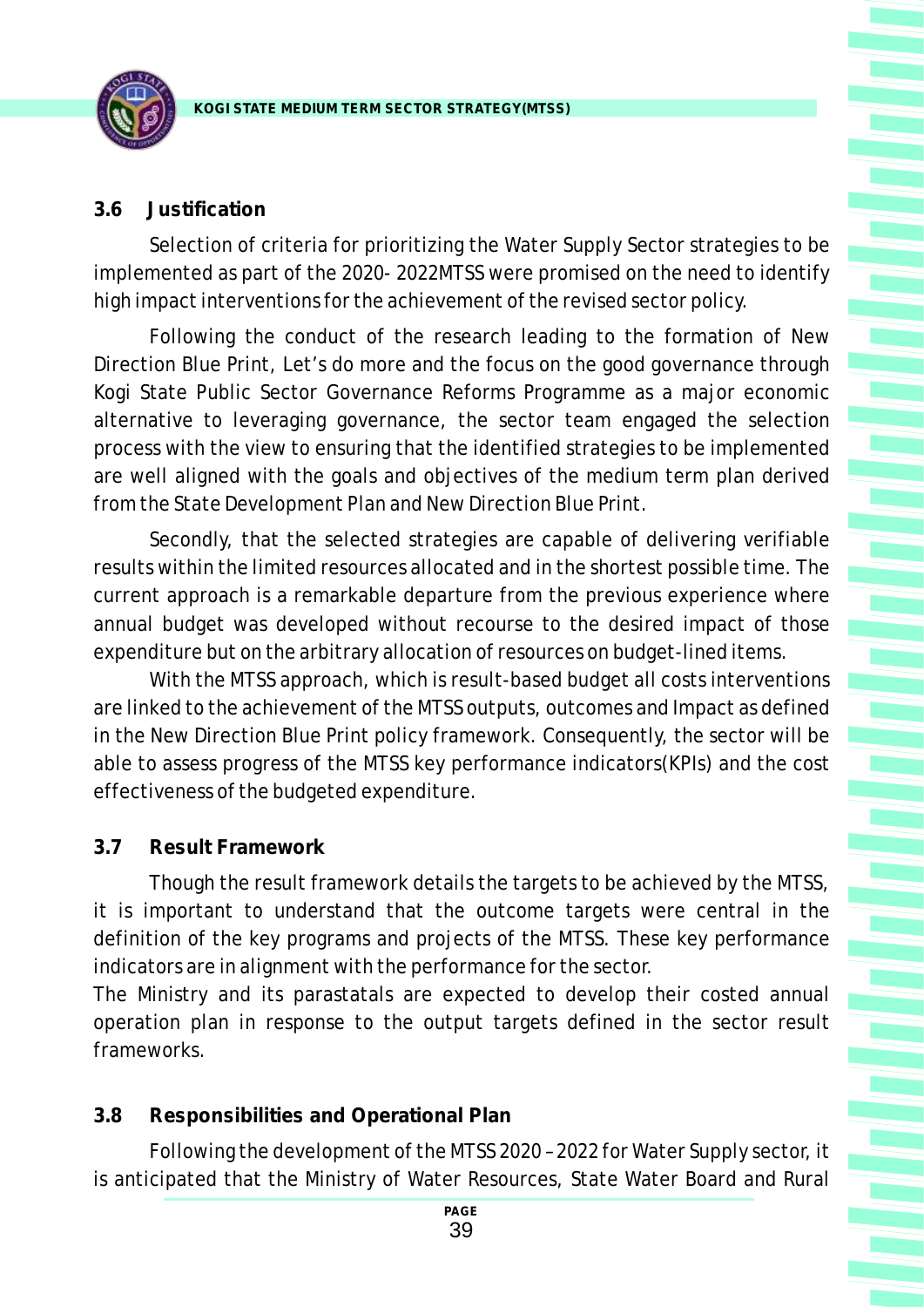

Water Supply and Sanitation Agency would derive their annual operation plan activities from the strategies of the medium term plan.

The Ministry of Water Resources, Kogi State Water Board and Rural Water Supply and Sanitation Agency would all develop their organizations annual activities specifying the timelines and sequence for its implementation in 2022. The operational plans would aid the various departments to articulate their individual action plans as well as facilitate the estimation of the quarterly departmental cash flow projections for the 2020 financial year.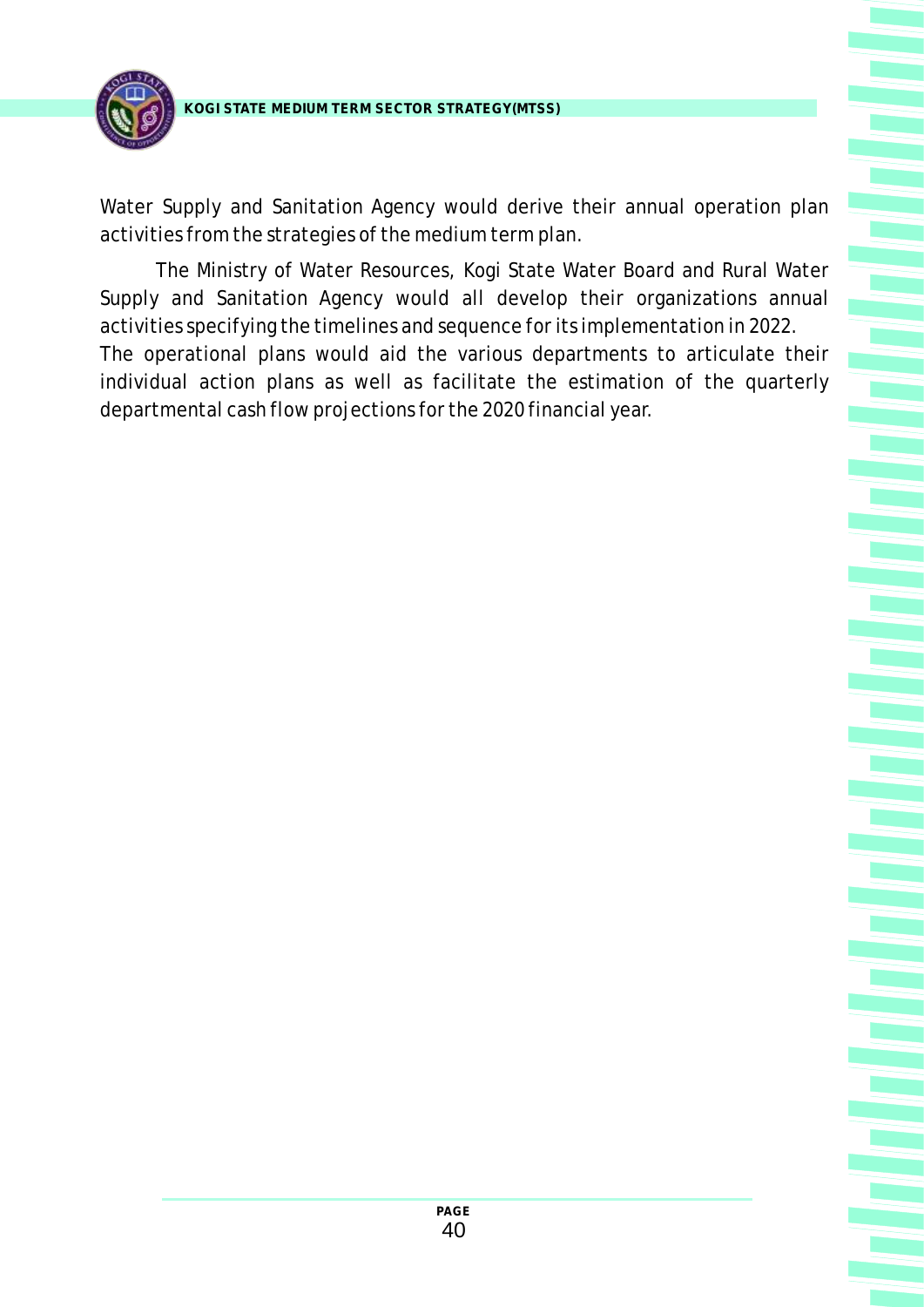

## **Chapter 4**

### **Three Year Expenditure Projections Monitoring and Evaluation Performance Monitoring and Evaluation**

Monitoring and evaluation of Water Supply Sector MTSS 2020 -2022 is a vital component of the MTSS implementation process as it provides the mechanism for tracking and reporting on the execution of planned activities and progress towards achieving set targets. It further allows for challenges, constraints and success factors in MTSS implementation to be identified. These are necessary for learning lessons and informing how the MTSSs are revised in the future.

In the process of monitoring and evaluation, due consideration is accorded the source of data especially information that tracks the performance of outcome and output indicators.

During the conduct of the monitoring and evaluation exercise, the following performance of the Water Supply Sector for three years is summarized in table below.

| <b>Fiscal Year</b> | <b>Total Budget</b> | <b>Actual Exp</b> | Level of    | Variance       |
|--------------------|---------------------|-------------------|-------------|----------------|
|                    | (Capital&           | (Capital. &       | Performance |                |
|                    | Recurrent)          | Recurrent.)       | $(\%)$      |                |
| 2017               | 5,458,382,986       | 540,926,845       | 9.9         | 4,917,456,141  |
| 2018               | 4,520,266,200       | 537, 373, 726     | 11.9        | 3,911,884,548  |
| 2019               | 3,618,926,332       | 608, 381, 652     | 16.8        | 3,010,544,680  |
| Total              | 13,597,575,518      | 1,686,682,223     | 12.4        | 11,910,893,295 |
|                    |                     |                   |             |                |

#### **Public Involvement**

Involvement of the public as a stakeholder in the preparation of this medium term sector strategy cannot be over emphasized as the planning and execution start and end with the public as the beneficiaries.

Representatives of Kogi State House Committee on water resource, Civil Society Organization and Interest Groups have their input in preparation of this document.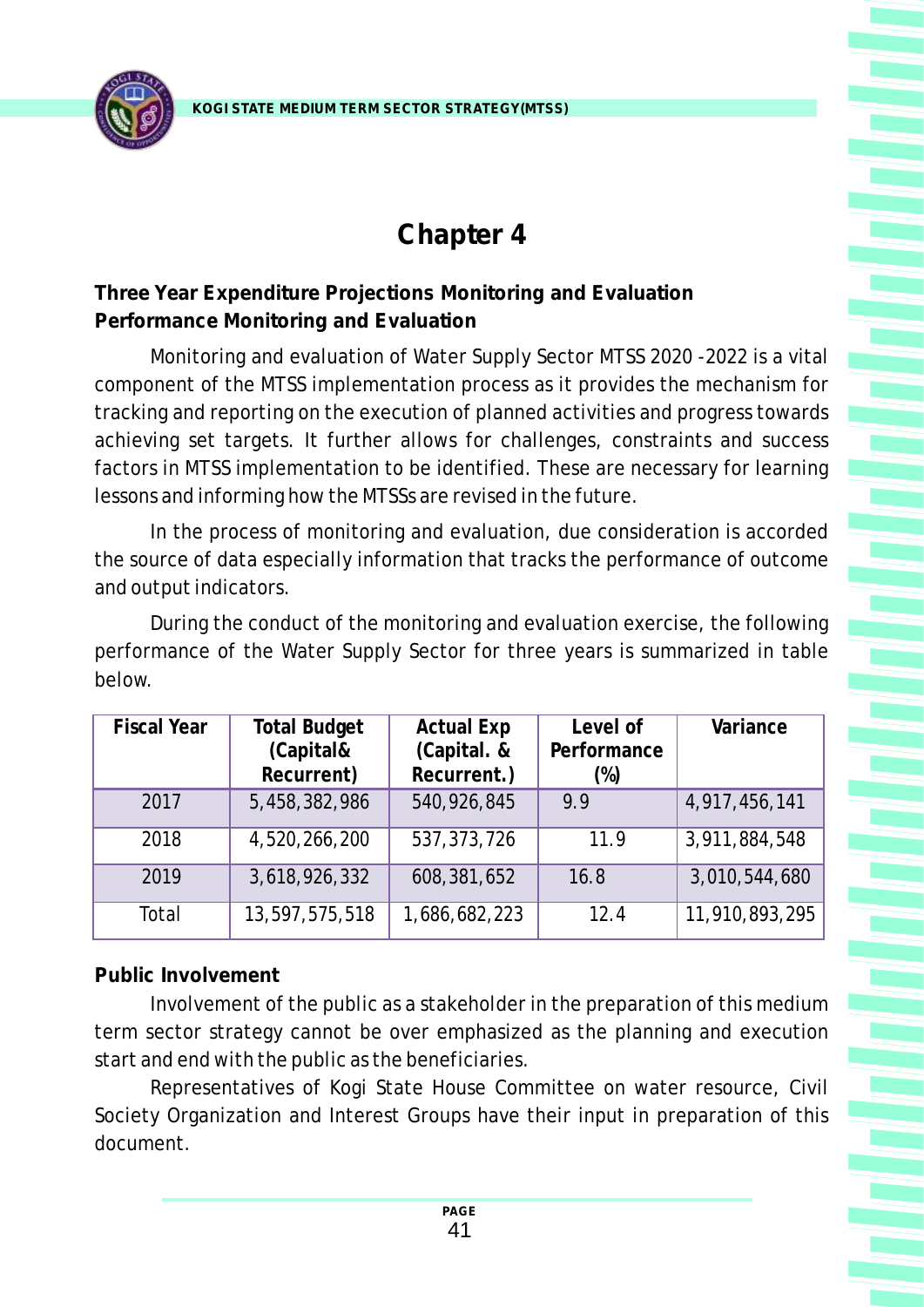

## **Chapter 5**

### **5.1 Identifying Sources of Data against the Results Framework**

The Water Supply sector result framework is still very much work in progress and still requires additional efforts to establish the various sources of data for the MTSS KPIs. It is important to understand that the information generated from the performance of the MTSS 2020 -2022 outputs serves as basis for the rollover of the Water Supply Sector MTSS.

| <b>Outcome KPIs</b>                   | <b>Possible Data Sources</b> |
|---------------------------------------|------------------------------|
|                                       |                              |
| Evidence based reduction in water     | MOWR & KGSWB                 |
| borne & waste water related diseases  |                              |
| Evidence based reduction in time      | MOWR & KGSWB                 |
| wastage in search of Water by         |                              |
| children & women                      |                              |
| Affordability of potable water        | <b>KGSWB</b>                 |
| reduces expenses on Water             |                              |
| Reduction in Water loss & wastage     | <b>KGSWB</b>                 |
| from water pipeline and networks      |                              |
| <b>Output KPIs</b>                    | Possible Data Sources        |
| Proportion of volume increase of safe | <b>MOWR &amp; KGSWB</b>      |
| drinking water                        |                              |
| Proportion of water pipelines and     | <b>MOWR &amp; KGSWB</b>      |
| network managed                       |                              |
| Proportion of quality of safe water   | MOWR & KGSWB                 |
| increase                              |                              |

**Table 12:Data Sources for Outcome and Output KPIs**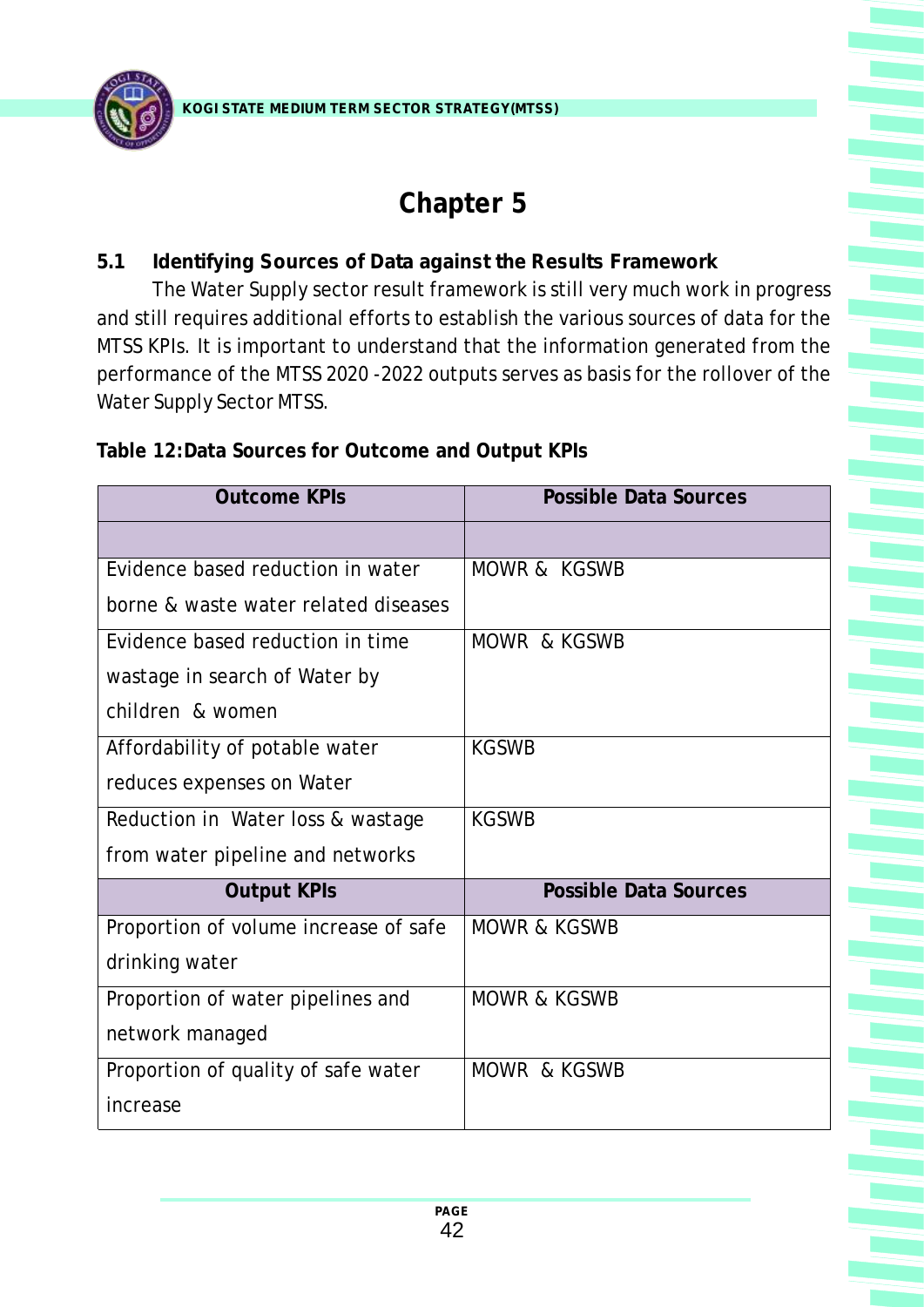

| <b>Outcome KPIs</b>                | <b>Possible Data Sources</b> |
|------------------------------------|------------------------------|
| Proportion of reduction in water   | KGSWB, KGSBS                 |
| borne disease                      |                              |
| Improvement in water borne & waste | KGSWB, KGSBS& RUWASSA.       |
| water related disease              |                              |
| Improvement in time spent by       | KGSBS                        |
| children & women in search of      |                              |
| potable water                      |                              |

#### **5.2 Conducting Annual Sector Reviews**

In conducting annual sector review, the water supply sector reviewed the performance of the sector in view of the strategies previously adopted, and the current macroeconomic framework. The essence of this review is to make room for adjustment in the (EXCO) Outline Policy Guidelines for the state. This EXCO policy guideline in return, set the guideline on making strategies for the rollover MTSS document. Annual sector review is conducted in the first quarter of the year.

| <b>Activities</b> | Jan. |  | Feb. |  | March |  | April |  |  |  | May   June |  | July |  | Aug. |  | Sept. |  | Oct. |  | Nov. |  | Dec. |  |
|-------------------|------|--|------|--|-------|--|-------|--|--|--|------------|--|------|--|------|--|-------|--|------|--|------|--|------|--|
| Conduct           |      |  |      |  |       |  |       |  |  |  |            |  |      |  |      |  |       |  |      |  |      |  |      |  |
| Annual            |      |  |      |  |       |  |       |  |  |  |            |  |      |  |      |  |       |  |      |  |      |  |      |  |
| <b>Reviews</b>    |      |  |      |  |       |  |       |  |  |  |            |  |      |  |      |  |       |  |      |  |      |  |      |  |
| Collect           |      |  |      |  |       |  |       |  |  |  |            |  |      |  |      |  |       |  |      |  |      |  |      |  |
| data and          |      |  |      |  |       |  |       |  |  |  |            |  |      |  |      |  |       |  |      |  |      |  |      |  |
| information       |      |  |      |  |       |  |       |  |  |  |            |  |      |  |      |  |       |  |      |  |      |  |      |  |
| Review            |      |  |      |  |       |  |       |  |  |  |            |  |      |  |      |  |       |  |      |  |      |  |      |  |
| national          |      |  |      |  |       |  |       |  |  |  |            |  |      |  |      |  |       |  |      |  |      |  |      |  |
| Policy            |      |  |      |  |       |  |       |  |  |  |            |  |      |  |      |  |       |  |      |  |      |  |      |  |
| Guide             |      |  |      |  |       |  |       |  |  |  |            |  |      |  |      |  |       |  |      |  |      |  |      |  |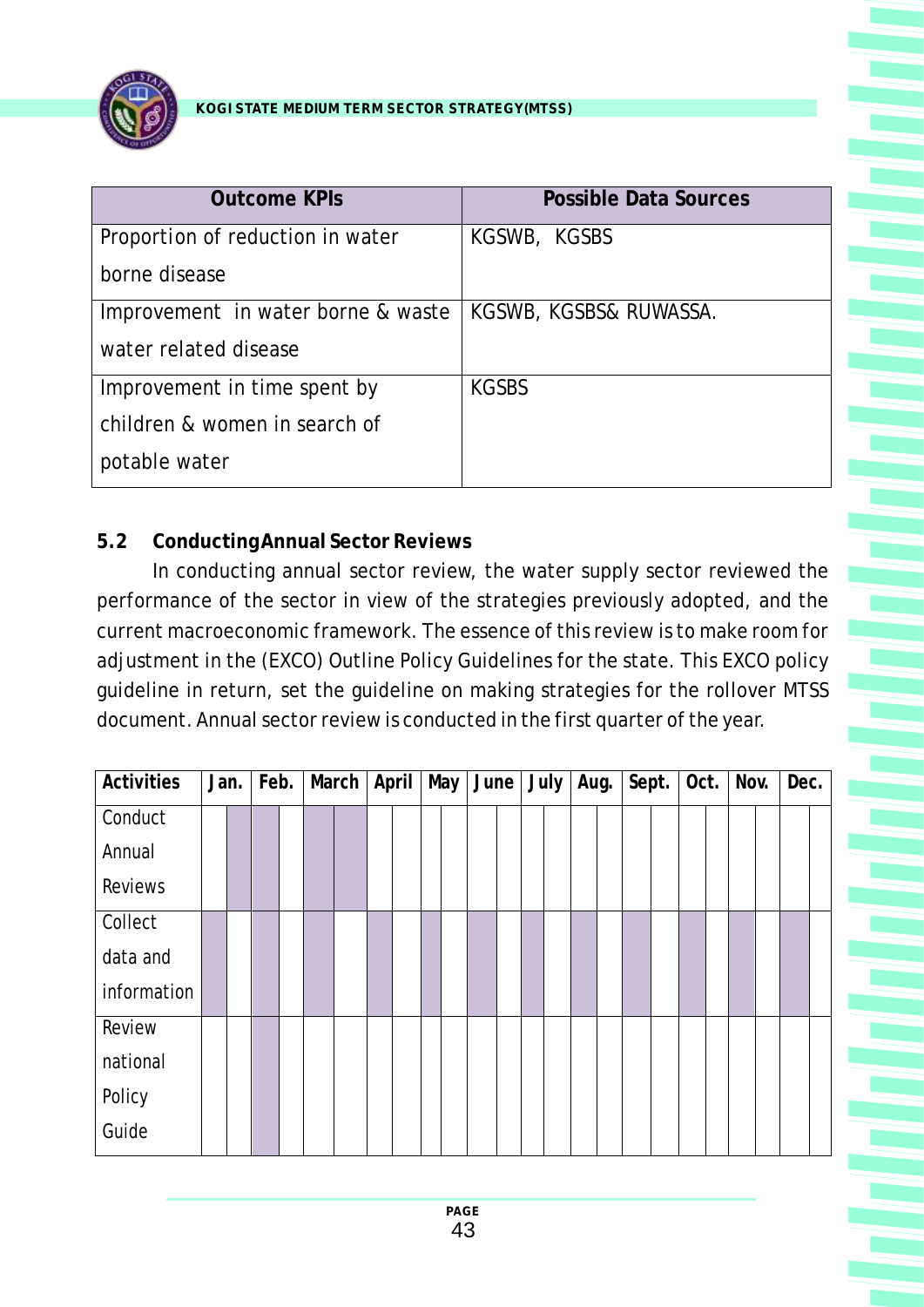

| Activities         | Jan. | Feb. |  | March |  | April |  | May |  | $June$ July |  |  |  | Aug. |  | Sept. |  | Oct. |  | Nov. |  | Dec. |  |
|--------------------|------|------|--|-------|--|-------|--|-----|--|-------------|--|--|--|------|--|-------|--|------|--|------|--|------|--|
| Refine             |      |      |  |       |  |       |  |     |  |             |  |  |  |      |  |       |  |      |  |      |  |      |  |
| State Policy       |      |      |  |       |  |       |  |     |  |             |  |  |  |      |  |       |  |      |  |      |  |      |  |
| Outcomes           |      |      |  |       |  |       |  |     |  |             |  |  |  |      |  |       |  |      |  |      |  |      |  |
| Receive            |      |      |  |       |  |       |  |     |  |             |  |  |  |      |  |       |  |      |  |      |  |      |  |
| Expenditure        |      |      |  |       |  |       |  |     |  |             |  |  |  |      |  |       |  |      |  |      |  |      |  |
| Envelopes          |      |      |  |       |  |       |  |     |  |             |  |  |  |      |  |       |  |      |  |      |  |      |  |
| Develop            |      |      |  |       |  |       |  |     |  |             |  |  |  |      |  |       |  |      |  |      |  |      |  |
| sector             |      |      |  |       |  |       |  |     |  |             |  |  |  |      |  |       |  |      |  |      |  |      |  |
| strategies         |      |      |  |       |  |       |  |     |  |             |  |  |  |      |  |       |  |      |  |      |  |      |  |
| and costs          |      |      |  |       |  |       |  |     |  |             |  |  |  |      |  |       |  |      |  |      |  |      |  |
| Review             |      |      |  |       |  |       |  |     |  |             |  |  |  |      |  |       |  |      |  |      |  |      |  |
| strategy           |      |      |  |       |  |       |  |     |  |             |  |  |  |      |  |       |  |      |  |      |  |      |  |
| within             |      |      |  |       |  |       |  |     |  |             |  |  |  |      |  |       |  |      |  |      |  |      |  |
| ceilings           |      |      |  |       |  |       |  |     |  |             |  |  |  |      |  |       |  |      |  |      |  |      |  |
| Prepare            |      |      |  |       |  |       |  |     |  |             |  |  |  |      |  |       |  |      |  |      |  |      |  |
| Draft MTSS         |      |      |  |       |  |       |  |     |  |             |  |  |  |      |  |       |  |      |  |      |  |      |  |
| Document           |      |      |  |       |  |       |  |     |  |             |  |  |  |      |  |       |  |      |  |      |  |      |  |
| Receive            |      |      |  |       |  |       |  |     |  |             |  |  |  |      |  |       |  |      |  |      |  |      |  |
| <b>Budget Call</b> |      |      |  |       |  |       |  |     |  |             |  |  |  |      |  |       |  |      |  |      |  |      |  |
| Circular           |      |      |  |       |  |       |  |     |  |             |  |  |  |      |  |       |  |      |  |      |  |      |  |
| Refine             |      |      |  |       |  |       |  |     |  |             |  |  |  |      |  |       |  |      |  |      |  |      |  |
| MTSS and           |      |      |  |       |  |       |  |     |  |             |  |  |  |      |  |       |  |      |  |      |  |      |  |
| compile            |      |      |  |       |  |       |  |     |  |             |  |  |  |      |  |       |  |      |  |      |  |      |  |
| <b>Budget</b>      |      |      |  |       |  |       |  |     |  |             |  |  |  |      |  |       |  |      |  |      |  |      |  |